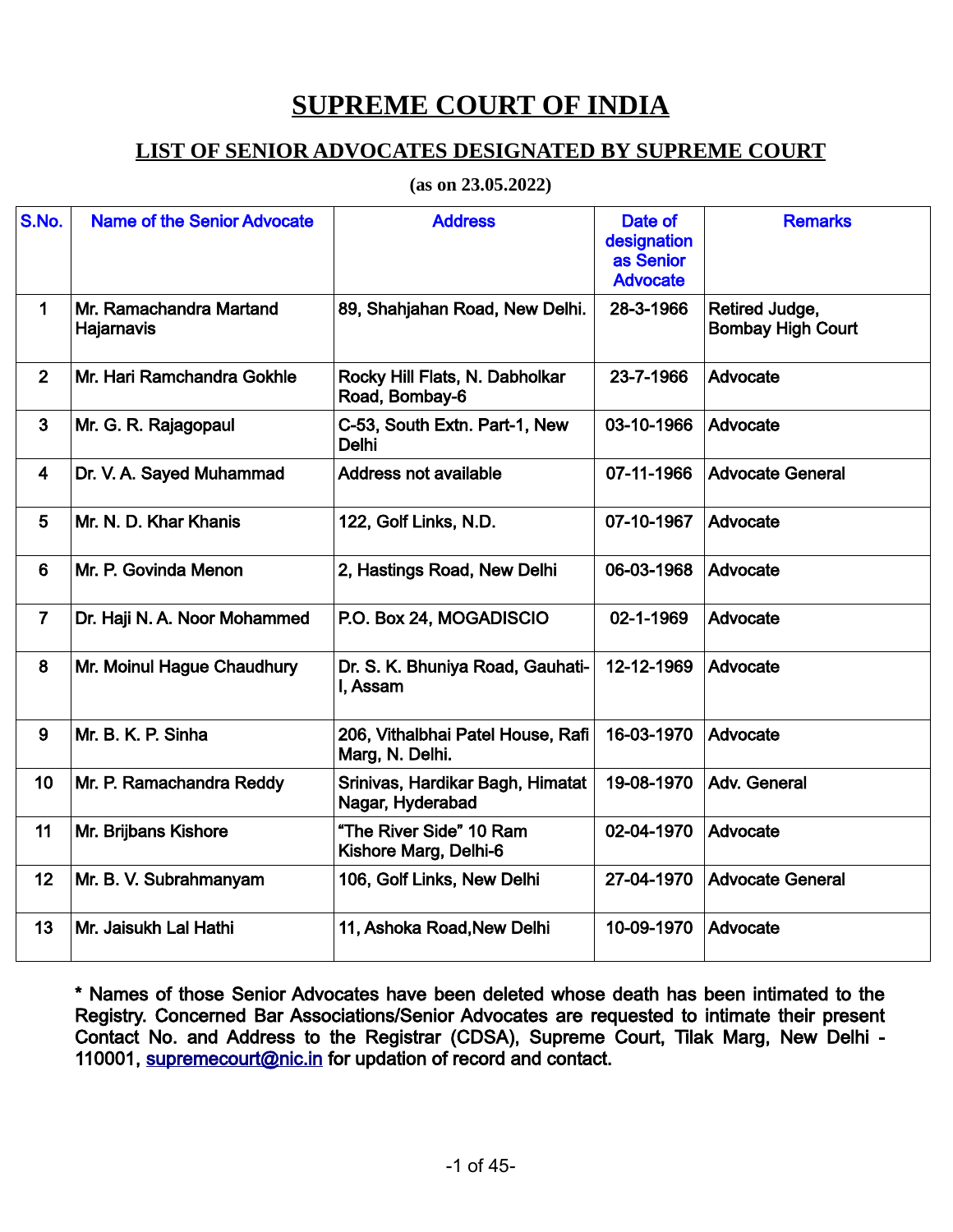| S.No. | <b>Name of the Senior Advocate</b>    | <b>Address</b>                                                             | Date of<br>designation<br>as Senior<br><b>Advocate</b> | <b>Remarks</b>                                               |
|-------|---------------------------------------|----------------------------------------------------------------------------|--------------------------------------------------------|--------------------------------------------------------------|
| 14    | Mr. G. N. Dixit                       | Off:- 32, Lawyers Chambers,<br>Supreme Court of India, New<br><b>Delhi</b> | 15-12-1970                                             | Advocate-on-Record                                           |
|       |                                       | Res: - K-22, Green Park, New<br>Delhi-16                                   |                                                        |                                                              |
| 15    | Mr. Ram Nath Sharma                   | 682/Sector-15, Gurgaon<br>(Haryana)                                        | 26-2-1971                                              | Retired Judge,<br><b>Allahabad High Court</b>                |
| 16    | Mr. K. K. Venugopal                   | 35A, Harrington Road, Madras-30                                            | 06-3-1972                                              | Advocate                                                     |
| 17    | Mr. Bhimaji Narayan Rao Lokur         | D-121, Defence Colony, New<br><b>Delhi</b>                                 | 29-3-1972                                              | Retired Judge,<br>Allahabad High Court                       |
| 18    | Mr. D. P. Singh                       | A-39, Nizamuddin East, New<br>Delhi-13                                     | 08-5-1972                                              | Advocate                                                     |
| 19    | Mr. K. T. Harindranath                | 11, Munirka Marg, Vasant Vihar,<br>New Delhi.                              | 08-5-1972                                              | Advocate                                                     |
| 20    | Mr. Lakshmi Narain Chhangam           | C/o. B. N. Purohit, 4/19, Kalkaji<br><b>Extn. New Delhi</b>                | 25-10-1972                                             | Retd. Judge,<br>Rajasthan High Court                         |
| 21    | Mr. T. P. Naik                        | Civil Lines, Pachpedi, Jabalpur                                            | 16-11-1972                                             | Retd. Judge,<br>M.P. High Court                              |
| 22    | Mr. K. S. Ramamurti                   | C-II-60, Shah Jehan Road, New<br>Delhi - 11                                | 30-1-1973                                              | Retd. Judge,<br><b>Madras High Court</b>                     |
| 23    | Mr. S. B. Sen                         | Pili Kothi, Indore                                                         | 19-4-1973                                              | Retd. Judge,<br>M.P. High Court                              |
| 24    | Mr. R. S. Gae<br>(Rustom Sorabji Gae) | 37, Aurangzeb Road, New Delhi                                              | 23-4-1973                                              | Advocate                                                     |
| 25    | Mr. J. N. Bhat                        | 100, Wazir Bagh, Sri Nagar,<br>J&K                                         | 18-9-1973                                              | Retd. Judge,<br>J & K High Court                             |
| 26    | Mr. Prem Nath Khanna                  | 13-14, Iswar Nagar, Mathura<br>Road, New Delhi-65                          | 22-7-1974                                              | Retd. Judge,<br>Delhi High Court                             |
| 27    | Mr. Bhagwati Prasad Beri              | A-2/29, Safdarjung Enclave, New<br>Delhi                                   | $16 - 7 - 75$                                          | <b>Retired Chief Justice,</b><br><b>Rajasthan High Court</b> |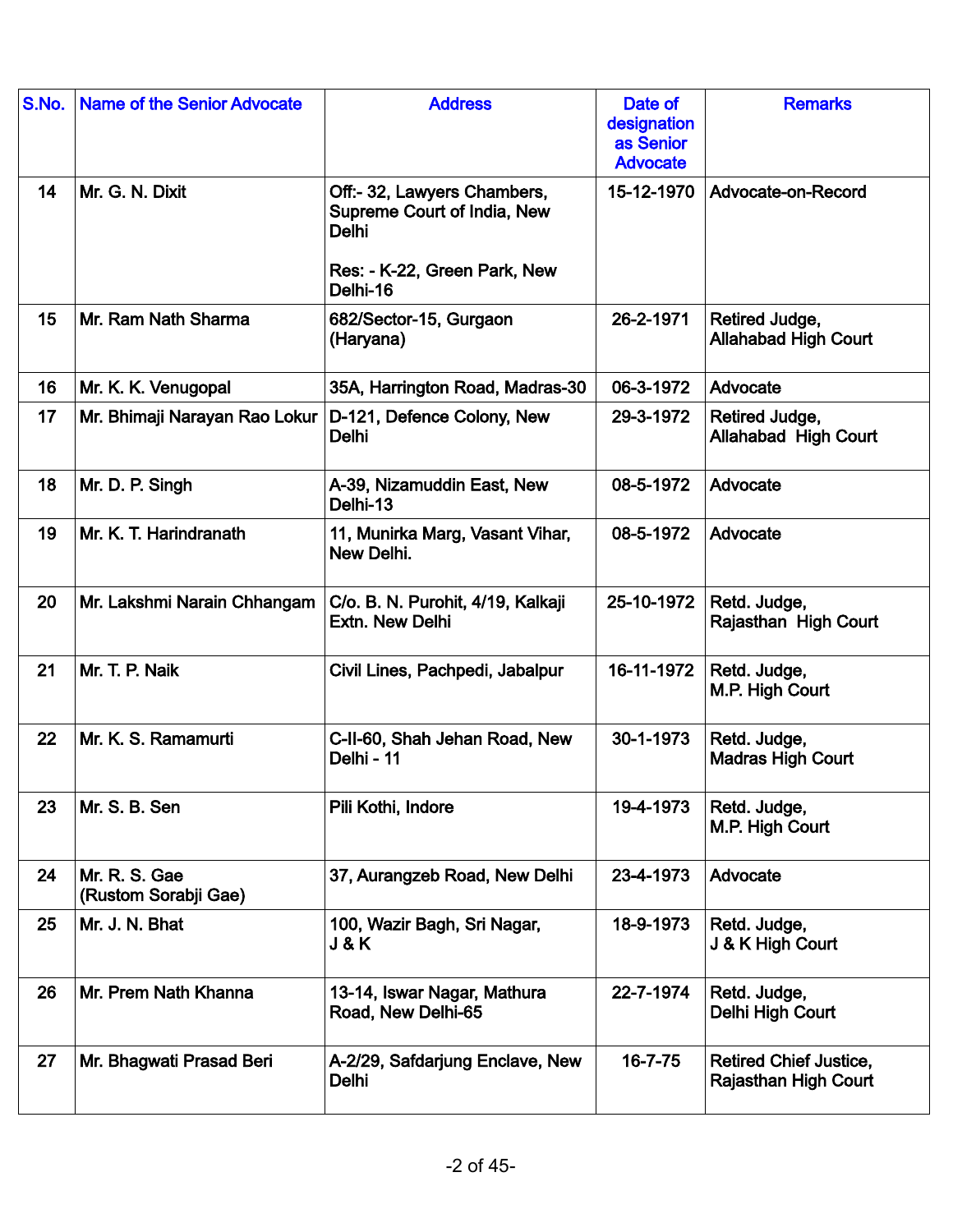| S.No. | <b>Name of the Senior Advocate</b> | <b>Address</b>                                                                                                                                            | Date of<br>designation<br>as Senior<br><b>Advocate</b> | <b>Remarks</b>                                       |
|-------|------------------------------------|-----------------------------------------------------------------------------------------------------------------------------------------------------------|--------------------------------------------------------|------------------------------------------------------|
| 28    | Mr Dwijendra Lal Sen Gupta         | 19, Gurdawara Road, Rakabganj<br>Road, New Delhi                                                                                                          | 30-7-1975                                              | Advocate                                             |
| 29    | Mr. Kan Singh                      | Near Public Park Udai Mandir<br>Jodhpur                                                                                                                   | 18-9-1975                                              | Retd. Judge, Rajasthan<br>H/C.                       |
| 30    | Mr J. N. Takru                     | A/31 N.D.S.E Part-I, New Delhi-<br>49                                                                                                                     | 06-1-1976                                              | Retd. Judge, Allahabad<br><b>High Court</b>          |
| 31    | Mr. R. P. Bhatt                    | N-4/28 D.L.F. City, Phase II,<br>Gurgaon, Haryana<br>Chamber No. 51, Lawyers<br><b>Chambers, Supreme Court of</b><br>India, Bhagwan Das Road, N.D.-<br>21 | 28-1-1976                                              | Retd. Judge, Bombay High<br>Court                    |
| 32    | Mr. Jagjit Singh                   | 236, Sector-9C, Chandigarh                                                                                                                                | 28-1-1976                                              | Retired Judge, Delhi High<br>Court                   |
| 33    | Mr. U. R. Lalit                    | B-75, Sector 14, NOIDA - 201<br>301.                                                                                                                      | 06-2-1976                                              | Retd. Judge, Bombay High<br>Court                    |
| 34    | Mr. R. W. Adik                     | <b>Address not available</b>                                                                                                                              | 01-3-1976                                              | Adv. Genl                                            |
| 35    | Mr. N. P. Nathwani                 | 3, Firozshah Road, N. Delhi - 110<br>001.                                                                                                                 | 03-3-1976                                              | Retd. Judge, Bombay High<br>Court                    |
| 36    | Mr. Vepa P. Sarathi                | D/1/59/1, Andrews Ganj, New<br>Delhi-49                                                                                                                   | 03-1-1976                                              | Advocate                                             |
| 37    | Mr. Raj Bahadur                    | 19, Akbar Road, New Delhi-11                                                                                                                              | 12-1-1977                                              | Advocate                                             |
| 38    | Mr. R. Vasudev Pillai              | C-230, Defence Colony, New<br>Delhi                                                                                                                       | 18-3-1977                                              | Advocate                                             |
| 39    | Mr. S. P. Bhargava                 | 101, Darya Ganj, New Delhi                                                                                                                                | 05-5-1977                                              | Retired Judge, Madhya<br><b>Pradesh High Court</b>   |
| 40    | Mr. K. B. Asthana                  | 71, Western Court New Delhi                                                                                                                               | 22-7-1977                                              | Retired Judge, High Court<br>of Allahabad High Court |
| 41    | Mr. Bhubneshwar Dhari Singh        | N-2, M Road, Patna-80001                                                                                                                                  | 08-12-1977                                             | <b>Retd Judge Patna</b><br><b>High Court</b>         |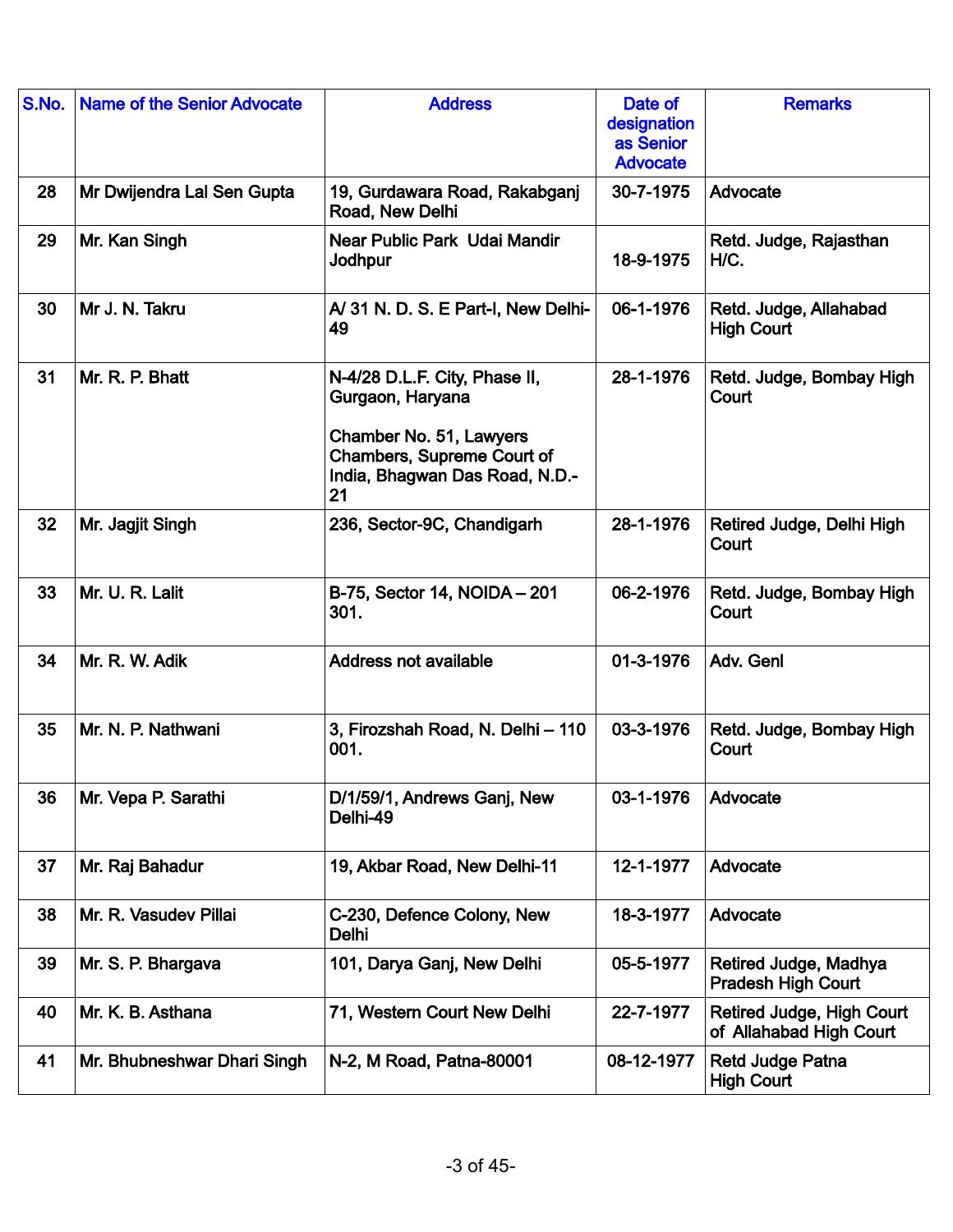| S.No. | <b>Name of the Senior Advocate</b> | <b>Address</b>                                                                                             | Date of<br>designation<br>as Senior<br><b>Advocate</b> | <b>Remarks</b>                                            |
|-------|------------------------------------|------------------------------------------------------------------------------------------------------------|--------------------------------------------------------|-----------------------------------------------------------|
| 42    | Mr. P. Shivshankar                 | Sree Sadan, Himayat Nagar,<br>Hyderabad-500029                                                             | 08-02-1978                                             | Retd Addl Judge, A.P. High<br>Court                       |
| 43    | Mr. P. A. Chaudhary                | 1-10-1/16, Ashok Nagar,<br>Hyderabad                                                                       | 08-02-1978                                             | Advocate                                                  |
| 44    | Mr. S. B. Bhasme                   | 88, Lawyers Chambers, Supreme<br>Court, N.D.                                                               | 18-7-1978                                              | Advocate                                                  |
| 45    | Mr. Rajni Patel                    | K-2, Cuffe Parade Colaba,<br>Bombay - 400 005                                                              | 18-4-1979                                              | Advocate                                                  |
| 46    | Mr. M. M. Abdul Khader             | C-75, Neeti Bagh, New Delhi                                                                                | 18-7-1979                                              | Advocate                                                  |
| 47    | Mr. J. P. Goyal                    | 4, Lawyers Chambers Supreme<br>Court of India, N. D.                                                       | 03-8-1979                                              | <b>AOR</b>                                                |
| 48    | Mr. A. N. Sinha                    | 7/A-73, Western Extn. Area, New<br><b>Delhi</b>                                                            | 25-10-1979                                             | Advocate                                                  |
| 49    | Mr. T. U. Mehta                    | Siddhartha, 3rd Dada Rokadnath<br>Society, 22.2.201near Narayan<br>Nagar, Bus Terminal Paldi,<br>Ahmedabad | 13-12-1979                                             | <b>Retd Chief Justice,</b><br>High Court of H. P          |
| 50    | Mr. C. M. Lodha                    | B-Road, Paote, Jodhpur-342010                                                                              | 22-7-1980                                              | <b>Retd Chief Justice,</b><br><b>Rajasthan High Court</b> |
| 51    | Mr. S. N. Shankar                  | B, Bela Road Civil Lines, Delhi                                                                            | 09-9-1980                                              | Retd. Judge, Delhi High<br>Court                          |
| 52    | Mr. Prithvi Raj                    | 13, Tughlak Road, New Dehi                                                                                 | 17-9-1980                                              | Retd. Judge, Delhi High<br>Court                          |
| 53    | Mr. K. Sudhakaran                  | <b>Address not available</b>                                                                               | 07-10-1980                                             | Adv Gen.                                                  |
| 54    | Mr. Mohinder Singh Joshi           | B-12, Derababa Jaimal Singh,<br>Beas, Amritsar.                                                            | 30-10-1980                                             | Retd. Judge, Delhi High<br>Court                          |
| 55    | Mr. Harbans Lal                    | 68, Sector 8, Chandigarh                                                                                   | 12-11-1980                                             | Retd. Judge, P & H<br><b>High Court</b>                   |
| 56    | <b>Mr Pritam Singh Safeer</b>      | A-28, Neeti Bagh, New Delhi                                                                                | 30-1-1981                                              | Retd Judge, Delhi High<br>Court                           |
| 57    | Mr. M. R. A. Ansari                | 4, Janpath, New Delhi - 11                                                                                 | 04-5-1981                                              | Retd Chief Justice, J&K<br><b>High Court</b>              |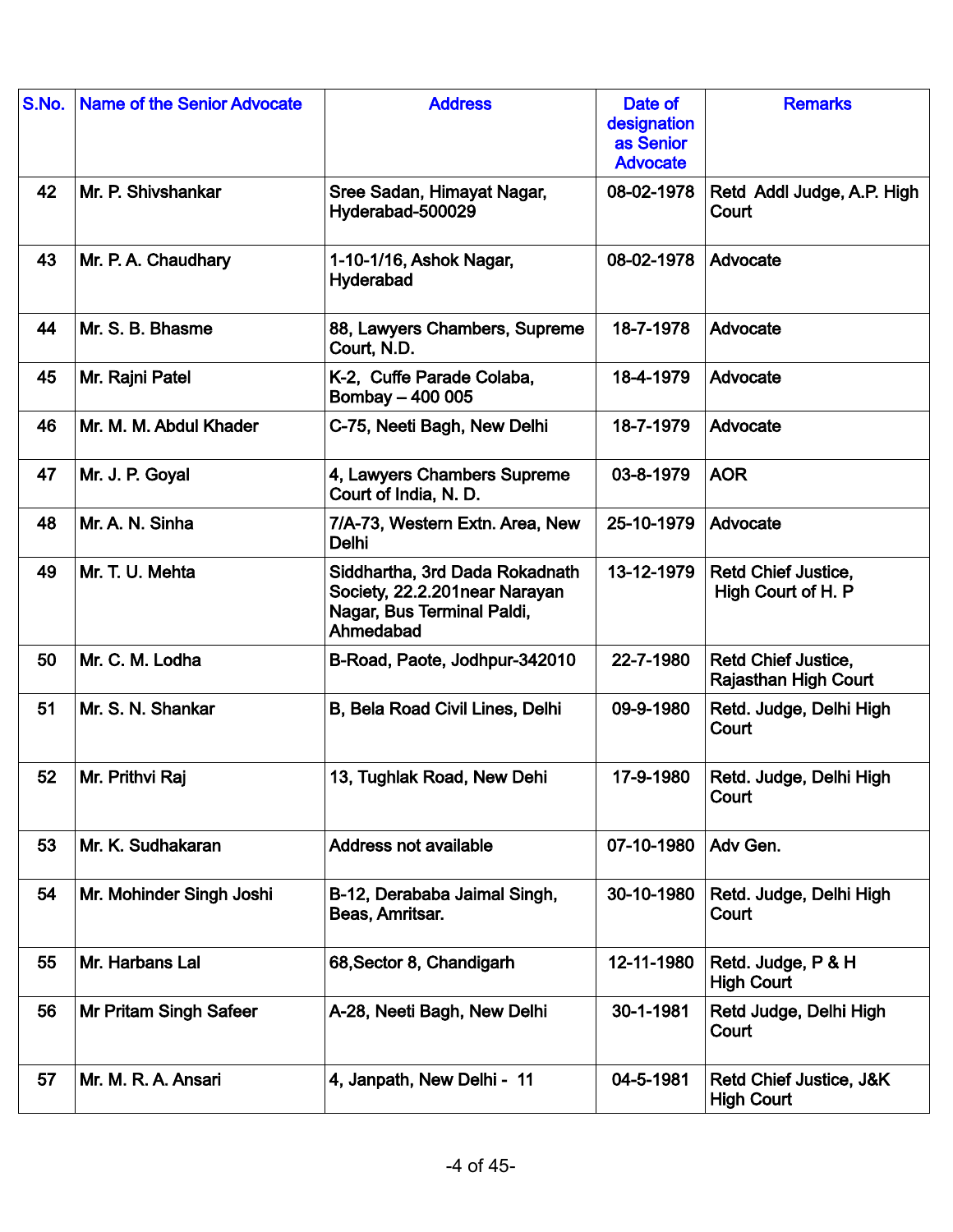| S.No. | <b>Name of the Senior Advocate</b> | <b>Address</b>                                                    | Date of<br>designation<br>as Senior<br><b>Advocate</b> | <b>Remarks</b>                                      |
|-------|------------------------------------|-------------------------------------------------------------------|--------------------------------------------------------|-----------------------------------------------------|
| 58    | Mr. Alladi Kappuswami              | 3-6-226/1, Himayath Nagar,<br>Hyderabad - 5000 29 (AP)            | 30-3-1982                                              | Retd. Judge A.P.<br>H/C.                            |
| 59    | Mr Manmohan Singh Gujral           | S-152, Greater Kailash-II, New<br><b>Delhi</b>                    | 14-4-1983                                              | Retd Chief Justice, P&H<br><b>High Court</b>        |
| 60    | Mr B. Datta                        | 60, Lawyers Chambers Supreme<br>Court of India, N.D.              | 14-4-1983                                              | Advocate                                            |
| 61    | Mr. R. D. Tulpule                  | "Deepak", 1143 Shukrawar Peth,<br>Pune - 411 002.                 | 28-7-1983                                              | Retd. Judge, Bombay High<br>Court                   |
| 62    | Mr. B. G. Murdeshwar               | P-6, South Extn. Part-II, New<br>$Delhi-49$                       | 10-8-1983                                              | Advocate                                            |
| 63    | Mr. T. A. Ramachandran             | L-1/2, South Extn. II, New Delhi                                  | 5-10-1983                                              | <b>AOR</b>                                          |
| 64    | Mr. Mela Ram Sharma                | 556, Sector 8B, Chandigarh                                        | 10-8-1984                                              | Retd. Judge, P&H High<br>Court                      |
| 65    | Mr. M. L. Jain                     | B-13, Vijay Path, Tilak Nagar,<br>Jaipur-04.                      | 26-9-1984                                              | Retd. Judge, Delhi<br>H/C.                          |
| 66    | Mr. Mahavir Singh                  | C-802, Multistory, Building,<br>Kasturba Gandhi Marg, N. Delhi    | 28-9-1984                                              | Retd. Judge, Allahabad<br><b>High Court</b>         |
| 67    | Mr. G. A. Shah                     | 101, Jor Bagh, New Delhi                                          | 04-4-1985                                              | Adv.                                                |
| 68    | Mr. Prakash Narain                 | G-12/7, DLF Qutub Enclave,<br>Gurgaon, Haryana.                   | 3-10-1985                                              | Retd. Chief Justice, Delhi<br><b>High Court</b>     |
| 69    | Mr. Prodyot Kumar Banerjee         | B-357, New Friends Colony, New<br>Delhi - 65                      | 17-10-1985                                             | Retd. Chief Justice,<br><b>Rajasthan High Court</b> |
| 70    | Mr. K. Subhramanya Reddy           | "SHILPA", 6-3-347/11, Dwarkapuri<br>Colony, Panjagutta, Hyderabad | 11-12-1985                                             | <b>Advl Genl</b>                                    |
| 71    | Mr. Dev Raj Khanna                 | 11AB, Mathura Road, New Delhi                                     | 22-1-1986                                              | Retd. Judge, Delhi High<br>Court                    |
| 72    | Mr. K. N. Bhat                     | #9, Sector 15-A, NOIDA- 201 301<br><b>NCR Delhi</b>               | 30-4-1986                                              | <b>AOR</b>                                          |
| 73    | Mr. Ashwani Kumar                  | C-9, Friends Colony, New Delhi                                    | 15-7-1986                                              | Adv.                                                |
| 74    | Mr. H. L. Anand                    | 8, Rajaji Marg, New Delhi                                         | 10-8-1986                                              | Retd. Judge, Delhi High<br>Court                    |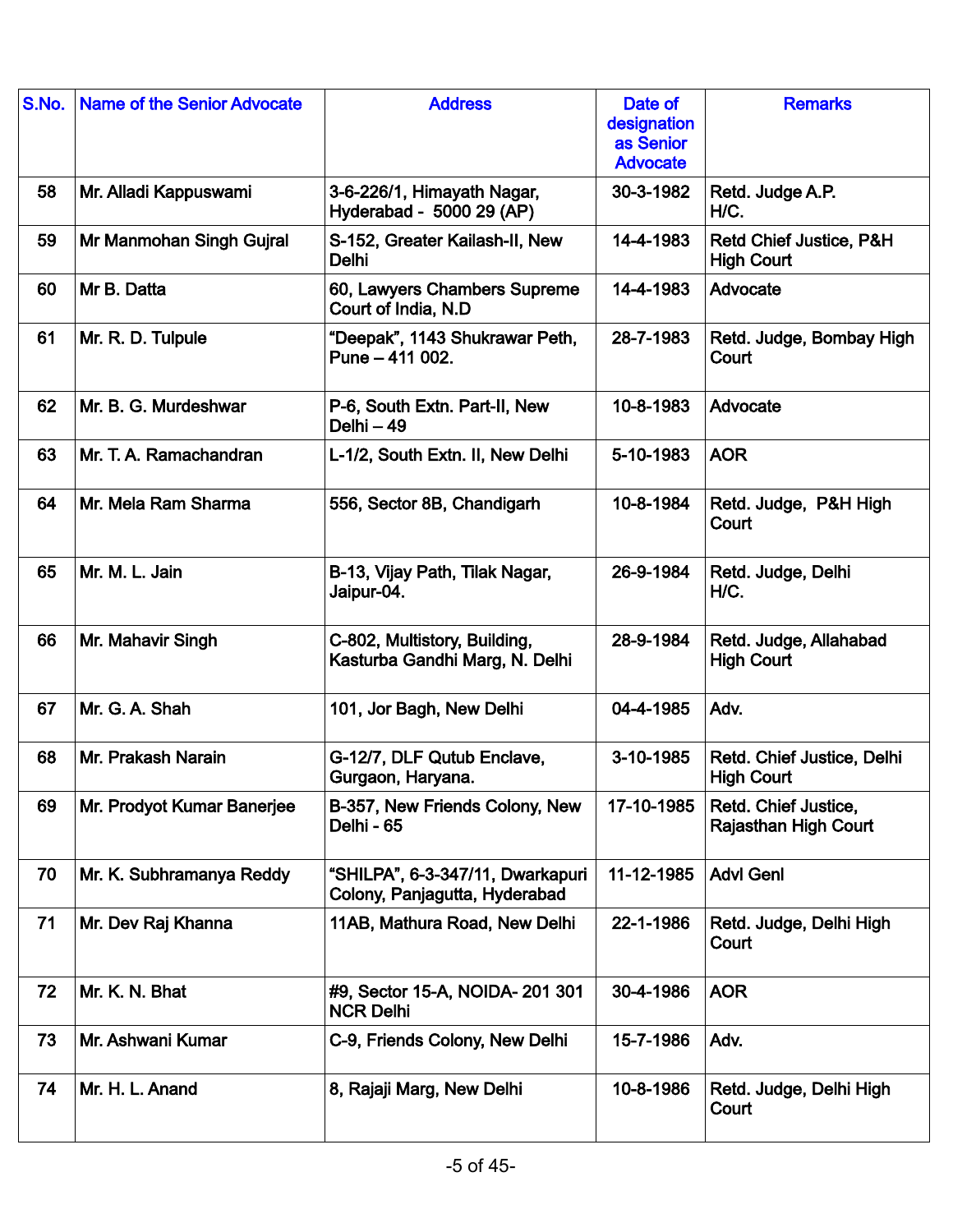| S.No. | <b>Name of the Senior Advocate</b> | <b>Address</b>                                                                                | Date of<br>designation<br>as Senior<br><b>Advocate</b> | <b>Remarks</b>                                      |
|-------|------------------------------------|-----------------------------------------------------------------------------------------------|--------------------------------------------------------|-----------------------------------------------------|
| 75    | Mr. Rameshwar Nath                 | A-21, Neeti Bagh, New Delhi                                                                   | 17-12-1986                                             | Retd. Chief Justice, Delhi<br><b>High Court</b>     |
| 76    | Mr. Swaraj Kaushal                 | 8, Safdarjung Lane, New Delhi-<br>110 011                                                     | 20-12-1986                                             | <b>AOR</b>                                          |
| 77    | Mr. Ravindra Nath                  | 3321, Kucha Kasgari, Bazar<br>Sitaram, Delhi                                                  | 05-4-1987                                              | <b>AOR</b>                                          |
| 78    | Mr. K. S. Sidhu                    | 45, Madhuban, Delhi - 92                                                                      | 05-4-1987                                              | Retd. Judge, Rajasthan<br><b>High Court</b>         |
| 79    | Mr. Sultan Singh                   | B-33, Panchsheel Enclave, New<br>Delhi - 110017                                               | 05-4-1987                                              | Retd. Chief Justice, Delhi<br><b>High Court</b>     |
| 80    | Mr. Purushottam Das Kudal          | 117-B, Vidyut Nagar, Queens<br>Road, Jaipur                                                   | 08-5-1987                                              | Retd. Judge, Rajasthan<br><b>High Court</b>         |
| 81    | Mr. K. Shanmukham                  | 36, 5 <sup>th</sup> Trust Cross Street,<br>Mandavelipakkam Chennai-28                         | 20-1-1988                                              | Retd. Judge, Madras<br><b>High Court</b>            |
| 82    | Mr. Dwarka Prasad Gupta            | E-15, Kailash Colony, New Delhi-<br>48                                                        | 20-1-1988                                              | Retd. Chief Justice,<br><b>Rajasthan High Court</b> |
| 83    | Mr. P. N. Duda                     | 95, Zakirbagh, New Friends<br>Colony, New Delhi-25                                            | 06-5-1988                                              | Advocate                                            |
| 84    | Mr. D. S. Tewatia                  | A-27/15, D.L.F. Kutub Enclave,<br>Phase-I (behind Gym Khana,<br>Gurdwara, Haryana) 9810123170 | 06-5-1988                                              | Retd. Chief Justice.<br><b>Calcutta High Court</b>  |
| 85    | Mr. G. Ramanujam                   | New No. 27, Old No. 15, 4th, Main<br>Road, Kasturba Nagar, Chennai-<br>20.                    | 17-3-1989                                              | Retd. Judge,. Madras High<br>Court                  |
| 86    | Mr. Bal Krishna Behera             | Plot No. 93, Unit- III, Kharavela<br>Nagar near RamMandir,<br><b>Bhubaneswar</b>              | 17-3-1989                                              | Retd. Judge,. Orissa High<br>Court                  |
| 87    | Mr. S. P. Goyal                    | Kothi No. 22, Sector 16,<br>Panchkula                                                         | 17-3-1989                                              | Retd. Judge,. Punjab &<br>Haryana H/C.              |
| 88    | Mr. Y. V. Anjaneyulu               | H. No. 3-45/1, "Sri Nilayam" Dr.<br>Boomanna Marg, Kachiguda,<br>Hyderabad                    | 17-3-1989                                              | Retd. Judge, A.P. High<br>Court                     |
| 89    | Mr. S. S. Javali                   | 85, Law Chambers, Supreme<br>Court of India, New Delhi                                        | 17-3-1989                                              | Advocate                                            |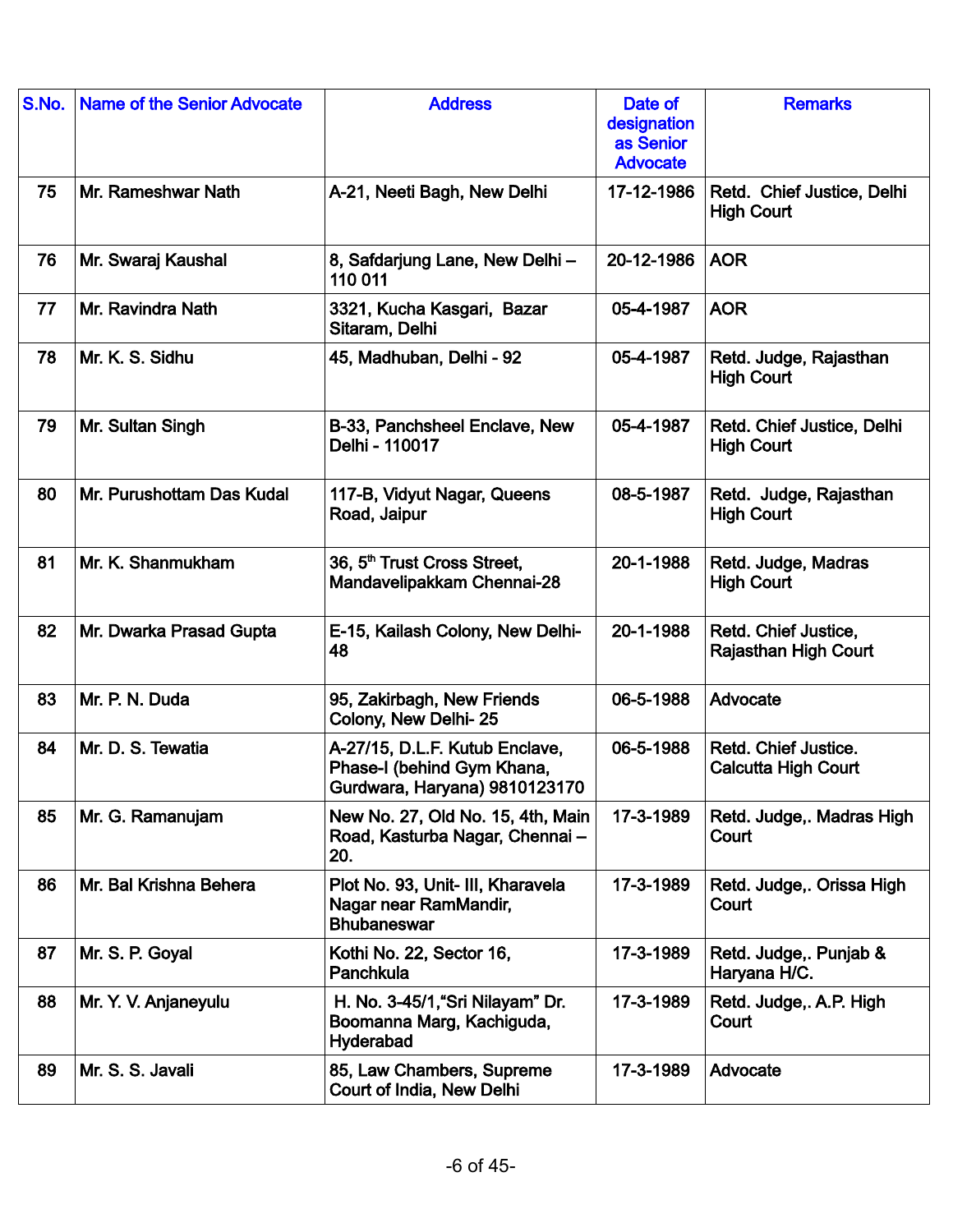| S.No. | <b>Name of the Senior Advocate</b> | <b>Address</b>                                                                     | Date of<br>designation<br>as Senior<br><b>Advocate</b> | <b>Remarks</b>                                   |
|-------|------------------------------------|------------------------------------------------------------------------------------|--------------------------------------------------------|--------------------------------------------------|
| 90    | Mr. P. P. Bopanna                  | 9, Hayes Road, Bangalore-25<br>Ph. No. 080 2221 1949                               | 03-8-1989                                              | Retd. Judge, Karnataka<br><b>High Court</b>      |
| 91    | Mr. Koka Ramachandra Rao           | Plot No. 266 A, Road No. 10,<br>Jubilee Hills, Hyderabad                           | 03-8-1989                                              | Retd Chief Justice, A.P.<br><b>High Court</b>    |
| 92    | Mr. H. L. Agarwal                  | B/3, 125, Manu Apartments,<br>Mayur Vihar, Delhi -110 091.                         | 03-8-1989                                              | Retd. Chief Justice, Orissa<br><b>High Court</b> |
| 93    | Mr. C. P. Sen                      | 205, Congress Nagar,<br>Nagpur(M.S.)                                               | 21-12-1989                                             | Retd. Judge, M.P.<br><b>High Court</b>           |
| 94    | Mr. S. N. Chowdhury                | G-70, Masjid Moth, G.K.II New<br><b>Delhi</b>                                      | 21-12-1989                                             | Advocate                                         |
| 95    | Mr. S. A. Kader                    | H-33, Parvathi Street, Kalashetra<br>Colony, Besant Nagar (Extn).<br>Chennai - 90. | 21-12-1989                                             | Retd. Judge, Madras High<br>Court                |
| 96    | Dr. Sushil Kumar Tewari            | <b>Station Road, Jaipur</b>                                                        | 20-4-1990                                              | Advocate                                         |
| 97    | Mr Charanjit Talwar                | E-14, Sector-30, Noida                                                             | 04-5-1990                                              | Retd. Judge, Delhi High<br>Court                 |
| 98    | Mr. Mian Jalal-ud-Din              | <b>Chinar Colony Lane, Baghat</b><br><b>Barzulla</b> , Srinagar                    | 11-10-1990                                             | Retd. Chief Justice,<br>J & K High Court         |
| 99    | Mr. Krishna Prasad Mohapatra       | 61, Forest Park, Bhubaneswar                                                       | 11-10-1990                                             | Retd. Judge, Orissa High<br>Court                |
| 100   | Mr. Ram Krishna Shukla             | 21, Hamiliton Road, Allahabad                                                      | 11-10-1990                                             | Retd. Judge, Allahabad<br><b>High Court</b>      |
| 101   | Mr. U. C. Srivastava               | 5-D, A.P. Sen Road,<br>Charbagh, Lucknow                                           | 11-10-1990                                             | Retd. Judge Allahabad High<br>Court              |
| 102   | Mr. Kolse Patil Baban<br>Gangadhar | C/48, Abhimanshree Housing<br>Society, Pashan Road, Pune -<br>411 008.             | 01-01-1991                                             | Retd. Judge, Bombay High<br>Court                |
| 103   | Mr. V. N. Ganpule                  | B-82, New Rajinder Nagar, New<br><b>Delhi</b>                                      | 01-01-1991                                             | <b>AOR</b>                                       |
| 104   | Mr. Uday Sinha                     | 308, Patliputra Colony, Patna                                                      | 08-03-1991                                             | Retd. Judge, Patna High<br>Court                 |
| 105   | Mr. Rajendra Prasad Singh          | C-47, Anand Vihar, Delhi                                                           | 08-03-1991                                             | Retd. Judge, Allahabad<br><b>High Court</b>      |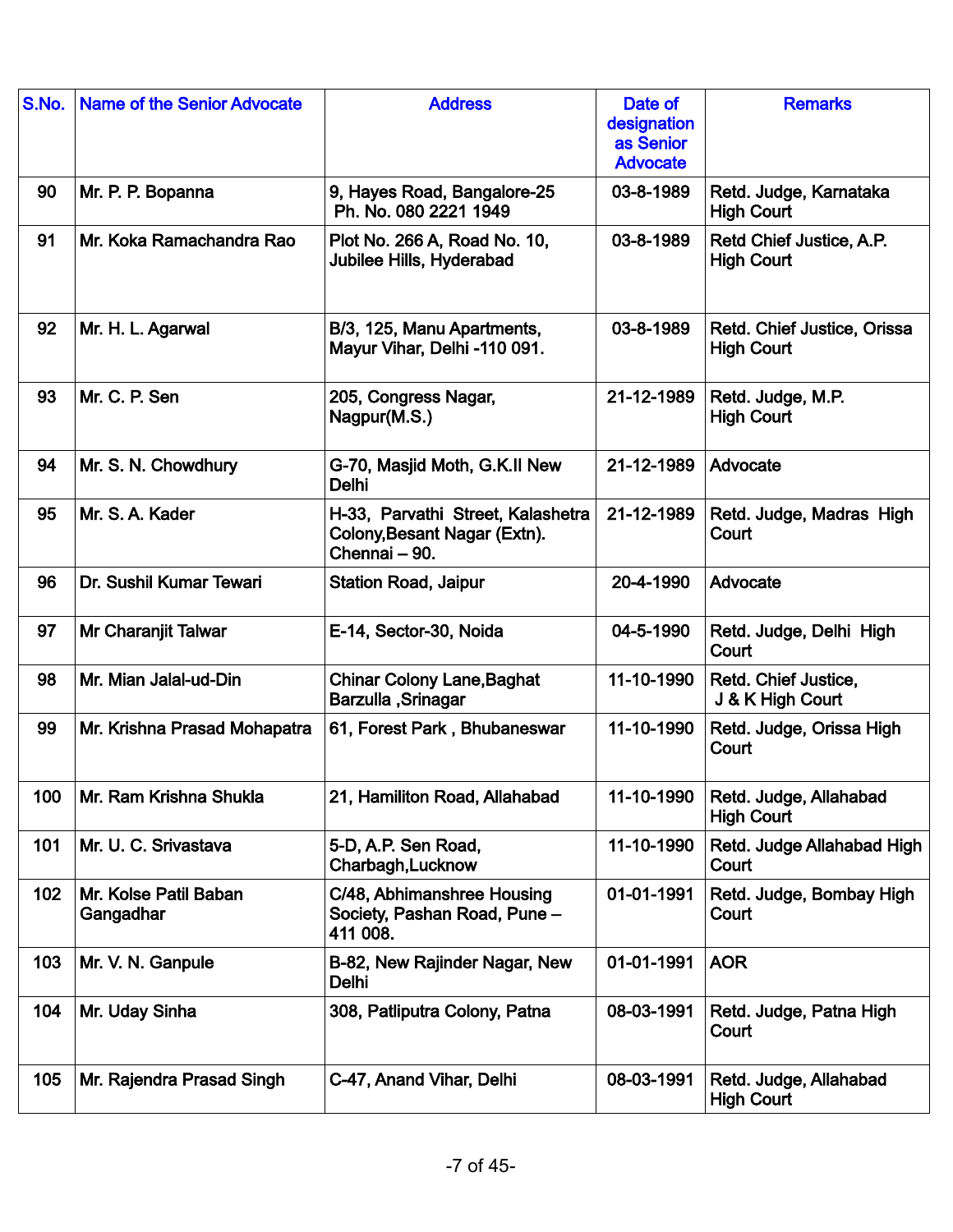| S.No. | <b>Name of the Senior Advocate</b> | <b>Address</b>                                                                                                       | Date of<br>designation<br>as Senior<br><b>Advocate</b> | <b>Remarks</b>                                      |
|-------|------------------------------------|----------------------------------------------------------------------------------------------------------------------|--------------------------------------------------------|-----------------------------------------------------|
| 106   | Mr. S. K. Kader                    | Srambickal House, S.R.M. Road,<br>(Siva Rama Menon Road, Cochin                                                      | 07-05-1991                                             | Retd. Judge, Kerala High<br>Court                   |
| 107   | Mr. K. N. Shukla                   | 35-A, Nayagaon, Jabalpur                                                                                             | 07-05-1991                                             | Retd. Judge, M.P. High<br>Court                     |
| 108   | Mr. M. K. Chawla                   | 464, Sector-15A, Noida 201301                                                                                        | 07-05-1991                                             | Retd. Judge, Delhi High<br>Court                    |
| 109   | Mr. Sushil Kumar                   | 95, Lawyers Chambers Supreme<br>Court of India, New Delhi<br>Res: 2152, Dakni Rai Street,<br>Darya Ganj, Delhi       | 07-05-1991                                             | <b>AOR</b>                                          |
| 110   | Mr. B. B. Ahuja                    | B-1/7, Safdarjung Enclave, Africa<br>Avenue, New Delhi                                                               | 19-12-1991                                             | <b>AOR</b>                                          |
| 111   | Mr. G. K. Mathur                   | N-8, Sector 11, Noida 201301, UP                                                                                     | 19-12-1991                                             | Retd. Judge, of Allahabad<br><b>High Court</b>      |
| 112   | Mr. Suraj Narayan Sapra            | 13-64, Sector 14, Noida                                                                                              | 24-03-1992                                             | Retd. Judge, Delhi High<br>Court                    |
| 113   | Mr. R. C. Mankad                   | C-104, Vraj Vihar - 7, near<br>Prehladnagar Cross Roads opp<br><b>AUDA Garden, Anandagar,</b><br>Ahmedabad - 380051. | 15-5-1992                                              | Retd. Judge, Gujarat High<br>Court                  |
| 114   | Mr. S. B. Wad                      | D-88, Panchsheel Enclave, New<br>Delhi-110017                                                                        | 08-9-1992                                              | Retd. Judge, Delhi High<br>Court                    |
| 115   | Mr. Satyeshwar Roy                 | Line Lank(West) Ranchi                                                                                               | 08-9-1992                                              | Retd. Judge, Patna High<br>Court                    |
| 116   | Mr. M. Rama Jois                   | Srisaila No. 870/C, V Block Rajaji<br>Nagar, Bangalore                                                               | 17-11-1992                                             | Retd. Chief Justice, Punjab<br>& Haryana High Court |
| 117   | Mr. Navin Chandra Sharma           | A-12, Gandhi Nagar, Jaipur<br>(Rajasthan)                                                                            | 9-12-1992                                              | Retd. Judge, Rajasthan<br><b>High Court</b>         |
| 118   | Mohd. Sardar Ali Khan              | 302, H.No.16-4-777/1, "Sardar<br>Bagh" New Malakpat, Hyderabad,<br>A.P.                                              | 9-12-1992                                              | Retd. Judge, A.P.<br><b>High Court</b>              |
| 119   | Mr. K. Sukumaran                   | "Jyotis" Market Road Ernakulam,<br>Kochi - 682018, Kerala.                                                           | 9-12-1992                                              | Retd. Judge, Bombay High<br>Court                   |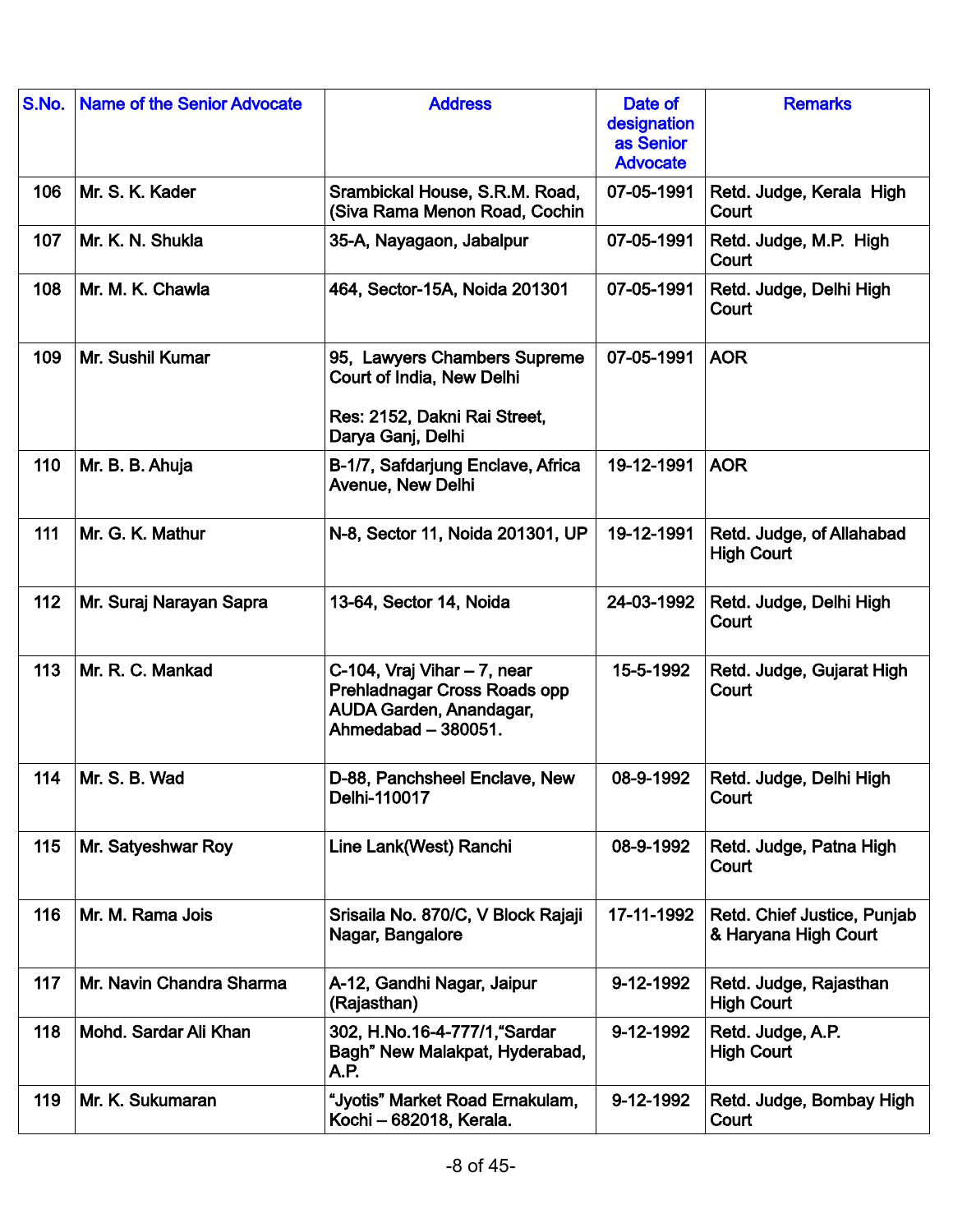| S.No. | <b>Name of the Senior Advocate</b> | <b>Address</b>                                                                                                                                            | Date of<br>designation<br>as Senior<br><b>Advocate</b> | <b>Remarks</b>                                                         |
|-------|------------------------------------|-----------------------------------------------------------------------------------------------------------------------------------------------------------|--------------------------------------------------------|------------------------------------------------------------------------|
| 120   | Mr Gian Chand Jain                 | 157, Madhuban, Patpar Ganj<br>Road, Delhi - 110 092                                                                                                       | 22-4-1993                                              | Retired Judge, Delhi High<br>Court                                     |
| 121   | Mr. B. C. Varma                    | New Adarash Colony, Jabalpur                                                                                                                              | 6-9-1993                                               | Retired Judge, Patna High<br>Court                                     |
| 122   | Mr. Syed Haider Shauket Abidi      | <b>B. 7/1 Extension Safdarjung</b><br>Enclave. New Delhi 110029                                                                                           | 1-11-1993                                              | Retd. Chief Justice, J & K<br><b>High Court</b>                        |
| 123   | Mr. V. P. Bhatnagar                | (i) Block-A, Set No. 5, Regent<br>House, Apartments, The Mall,<br>Shimla.<br>(ii) 534, Mount Kailash Tower III,<br>East of Kailash, New Delhi-65.         | 1-11-1993                                              | Retired Judge,<br>H.P. High Court                                      |
| 124   | Mr. Gopal Subramanium              | B-5/7, Safdarjung Enclave, Africa<br>Avenue, New Delhi.                                                                                                   | 15-12-1993                                             | Advocate                                                               |
| 125   | Mr. Rohinton F. Nariman            | M-18, Green Park, New Delhi.                                                                                                                              | 15-12-1993                                             | Elevated as Hon'ble Judge<br>of Supreme Court of India                 |
| 126   | Dr. R. R. Misra                    | 182, Old Mumfordgunj, Allahabad<br>(U.P.)                                                                                                                 | 11-5-1994                                              | Retired Judge,<br><b>Allahabad High Court</b>                          |
| 127   | Mr. Jitendra Sharma                | 17, Lawyers Chambers, Supreme<br><b>Court Compound New Delhi</b>                                                                                          | 11-5-1994                                              | Advocate-on-Record                                                     |
| 128   | Mr. Rajeev Dhavan                  | A-131, New Friends Colony, New<br>Delhi                                                                                                                   | 11-5-1994                                              | Advocate                                                               |
| 129   | Mr. Jai Singh Sekhon               | 2536, Sector 35-C, Chandigarh                                                                                                                             | 21-10-1994                                             | Retired Judge,<br>P &H High Court                                      |
| 130   | Mr. I. G. Shah                     | 401-A, Prachi, Juhu Versova Link<br>Road, behind HDFC Bank,<br>Andheri (W), Mumbai.<br><b>Gulabchand House, Malegaon</b><br>Road, Dhule - 424 001 (Nasik) | 21-10-1994                                             | Retired Judge, Bombay<br><b>High Court</b>                             |
| 131   | Mr. Varghese Kalliath              | Trinity Woods, 102, East Surjapur<br>Road, Bangalore - 560 034.                                                                                           | 5-1-1995                                               | Retired Judge, Kerela High<br>Court                                    |
| 132   | Mr. Gulab Chandra Gupta            | Opposite Gate No. 2, Wright<br>Town, Jabbalpur – 482 002 (M.P.)                                                                                           | 28-3-1995                                              | <b>Retired Chief Justice,</b><br><b>Himachal Pradesh High</b><br>Court |
| 133   | Mr. K. Swamidurai                  | New No. 22/1, (old No. 14), VI<br>Street, Sowrashtra Nagar,<br>Choolaimedn, Chennai - 94.                                                                 | 28-3-1995                                              | Retired Judge, Madras<br>High Court.                                   |
| 134   | Mr. S. K. Dhaon                    | C-1/15 Humayun Road, New<br>Delhi                                                                                                                         | 28-3-1995                                              | Retired Judge, Allahabad H/<br>C.                                      |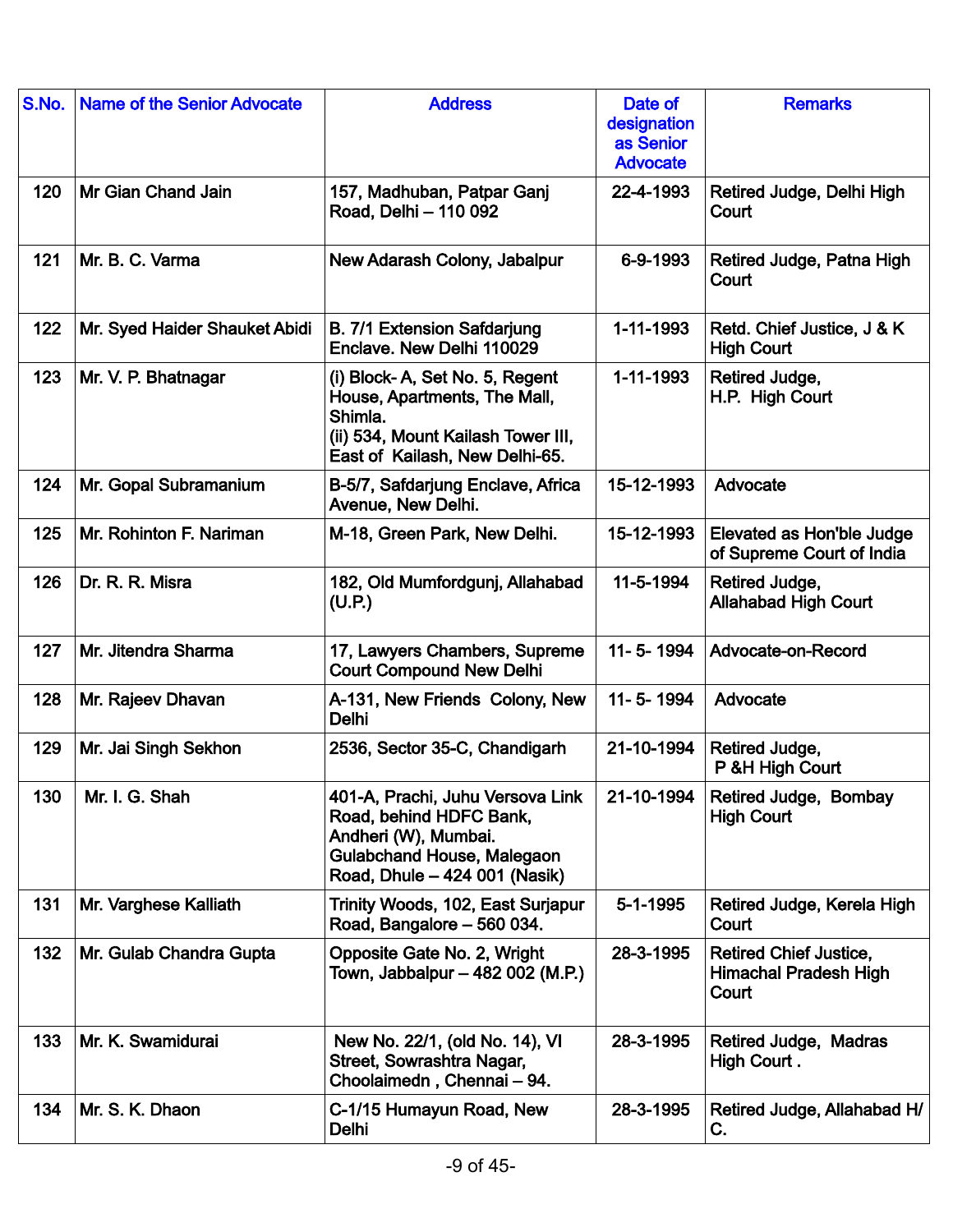| S.No. | <b>Name of the Senior Advocate</b> | <b>Address</b>                                                                             | Date of<br>designation<br>as Senior<br><b>Advocate</b> | <b>Remarks</b>                                |
|-------|------------------------------------|--------------------------------------------------------------------------------------------|--------------------------------------------------------|-----------------------------------------------|
| 135   | Mr. Padam Nabh Nag                 | A-64, Sector-39, Noida (U.P.)                                                              | 28-3-1995                                              | Retired Judge, Allahabad<br><b>High Court</b> |
| 136   | Mr. R. S. Verma                    | SUBRAJ 20/39, Renu Path<br>Mansarover Jaipur (Rajasthan)                                   | 28-3-1995                                              | Retired Judge, Rajasthan<br><b>High Court</b> |
| 137   | Mr. S. K. Mookerji                 | 1, G.T. Road, Lookerganj<br>Aallahabad, (U.P.)                                             | 2-8-1995                                               | Retired Judge, Patna High<br>Court            |
| 138   | Mr. H. W. Dhabe                    | H. No. 81, Rahate Colony,<br>Wardha Road, Nagpur- 440 001.                                 | 2-8-1995                                               | Retired Judge, Bombay<br><b>High Court</b>    |
| 139   | Mr. Raju Ramachandran              | 97, Lawyers Chambers. Supreme<br>Court. New Delhi.                                         | 26-9-1996                                              | Advocate-on-Record                            |
| 140   | Mr. K. John Mathew                 | Kattapurath House, Veekshanam<br>Raad, Ernakulam Cochin -<br>682018                        | 10-1-1997                                              | Retd Judge, Kerala High<br>Court              |
| 141   | Mr. Prakash Chandra Pathak         | 630, Beoharbag, Jabalpur (M.P.)                                                            | 10-1-1997                                              | Retd. Judge, M.P.<br><b>High Court</b>        |
| 142   | Mr. K. Narayan                     | Shastri Nagar Block I, House<br>No.1, Ghaziabad                                            | 10-1-1997                                              | Retd. Judge Allahabad High<br>Court           |
| 143   | Mr. Upendralal Waghray             | Plot No. 130, Road No. 10,<br>Jubilee Hills Hyderabad-33                                   | 10-1-1997                                              | Retd. Judge, A.P.<br><b>High Court</b>        |
| 144   | Mr. Dinkar Lal Mehta               | 20/40, Mansarovar Jaipur                                                                   | 10-1-1997                                              | Retd .Judge, Rajasthan<br><b>High Court</b>   |
| 145   | Mr Abdul Gayur Qureshi             | 63, Ram Nagar Colony,<br>Shahjahanabad, Bhopal &<br>Gandhi Road, 3-Radio Colony,<br>Indore | 10-1-1997                                              | Retd. Judge, M. P<br><b>High Court</b>        |
| 146   | Mr. R. B. Mehrotra                 | 3- Patrika Marg Allahabad UP                                                               | 10-1-1997                                              | Retd .Judge, Allahabad<br><b>High Court</b>   |
| 147   | Mr. T. S. Arunachalam              | Flat No-086 Tower no 13 Phasel<br><b>Supreme Enclave, Mayur Vihar</b><br>Delhi             | 10-1-1997                                              | Retd Judge, M. P High<br>Court                |
| 148   | Mr. C. L. Chaudhry                 | D-15 Sector-20 Noida-201301                                                                | 10-1-1997                                              | Retd. Judge,<br>Delhi High<br>Court           |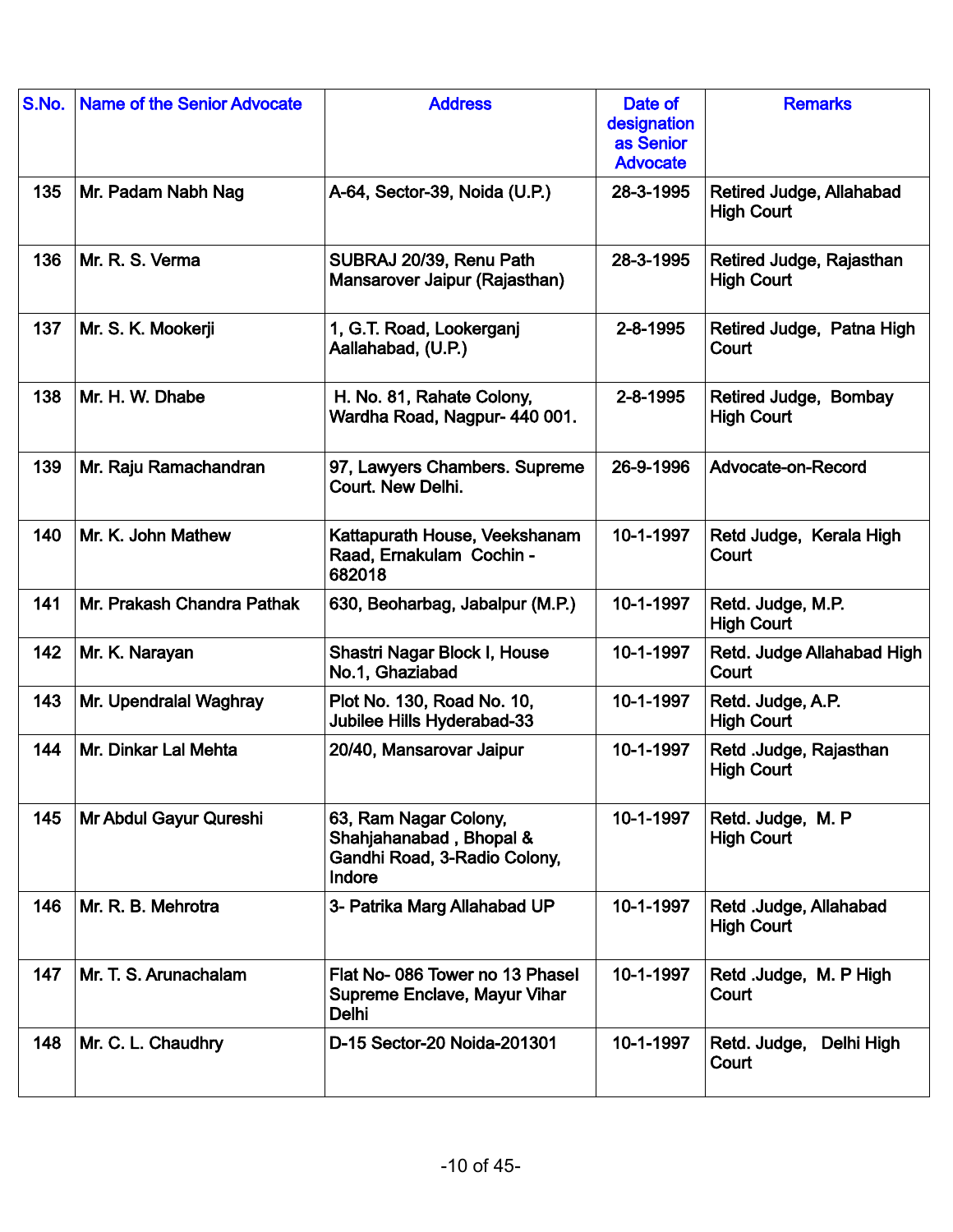| S.No. | <b>Name of the Senior Advocate</b> | <b>Address</b>                                                                                                | Date of<br>designation<br>as Senior<br><b>Advocate</b> | <b>Remarks</b>                                 |
|-------|------------------------------------|---------------------------------------------------------------------------------------------------------------|--------------------------------------------------------|------------------------------------------------|
| 149   | Mr. M. S. Ganesh                   | 133, Lawyers Chambers Supreme<br>Court, N.D.                                                                  | 10-1-1997                                              | Advocate-on-Record                             |
| 150   | Mr. R. K. Chowdhry                 | 16, Lawyers Chamber, S. Court,<br><b>New Delhi</b>                                                            | 10-1-1997                                              | Advocate-on-Record                             |
| 151   | Mr. R. Venkataramani               | <b>Shankara No-1 Savita Vihar New</b><br>Yojana Vihar, N.Delhi-92                                             | 17-1-1997                                              | Advocate-on-Record                             |
| 152   | Mr. Sushil Kr. Jain                | Kothi No. 1278, Sector-18C,<br>Chandigarh                                                                     | 01-10-1997                                             | Retd. Judge, Allahabad<br><b>High Court</b>    |
| 153   | Mr. Jagdish Kumar Mehra            | S-388, Greater Kailash, Part-I,<br>New Delhi-110048                                                           | 13-2-1998                                              | Retd. Judge, Delhi High<br>Court.              |
| 154   | Mr. B. M. Thulasidas               | 'Rohini' Temple Lane<br>(South), Ravipuram, Kochi-682015,<br>Kerala                                           | 13-2-1998                                              | Retd. Judge, Kerala High<br>Court              |
| 155   | Mr. N. K. Kapoor                   | #407, Secytor -6, Panchkula                                                                                   | 20-8-1998                                              | Retd. Judge, Punjab &<br>Haryana High Court    |
| 156   | Mr. B. N. Krishnan                 | 209, Double Road, Indiranagar II<br>Stage, Bangalore                                                          | 20-8-1998                                              | Retd. Judge, Karnataka<br><b>High Court</b>    |
| 157   | Mrs. Shobha Dixit                  | 145, Mandakini Enclave,<br>Alaknanda, New Delhi                                                               | 20-8-1998                                              | Retd. Judge, Allahabad<br><b>High Court</b>    |
| 158   | Mr. Jaspal Singh                   | 59, Hemkunt Colony, N.D.-48                                                                                   | 20-8-1998                                              | Retd. Judge, Delhi High<br>Court               |
| 159   | Mr. T. V. Ramakrishnan             | "Anugraha", 45/1871-C, near P. J.<br><b>Antony Ground Road and</b><br>Playground, Panchalam, Kochi-<br>682012 | 20-8-1998                                              | Retd. Judge, Kerala<br>High<br>Court           |
| 160   | Mr. M. N. Rao                      | Bungalow No. 102, New Moti<br>Bagh, New Delhi - 23                                                            | 20-8-1998                                              | Retd. Chief Justice, H.P.<br><b>High Court</b> |
| 161   | Mr. P. K. Majumdar                 | P-7, Gariahat Road, Calcutta -<br>700 029 (9831381608                                                         | 20-8-1998                                              | Retd. Judge, Calcutta High<br>Court            |
| 162   | Mr. N. G. Das                      | 4-1448, Chitranjan Park, New<br>Delhi-19.                                                                     | 20-8-1998                                              | Retd. Judge, Gauhati High<br>Court             |
| 163   | Mr. R. K. Gulati                   | Flat No. 1004, Emperor-3,<br><b>Supertech Emerald Court, Sector</b><br>93-A, NOIDA.                           | 20-8-1998                                              | Retd. Judge, Allahabad<br><b>High Court</b>    |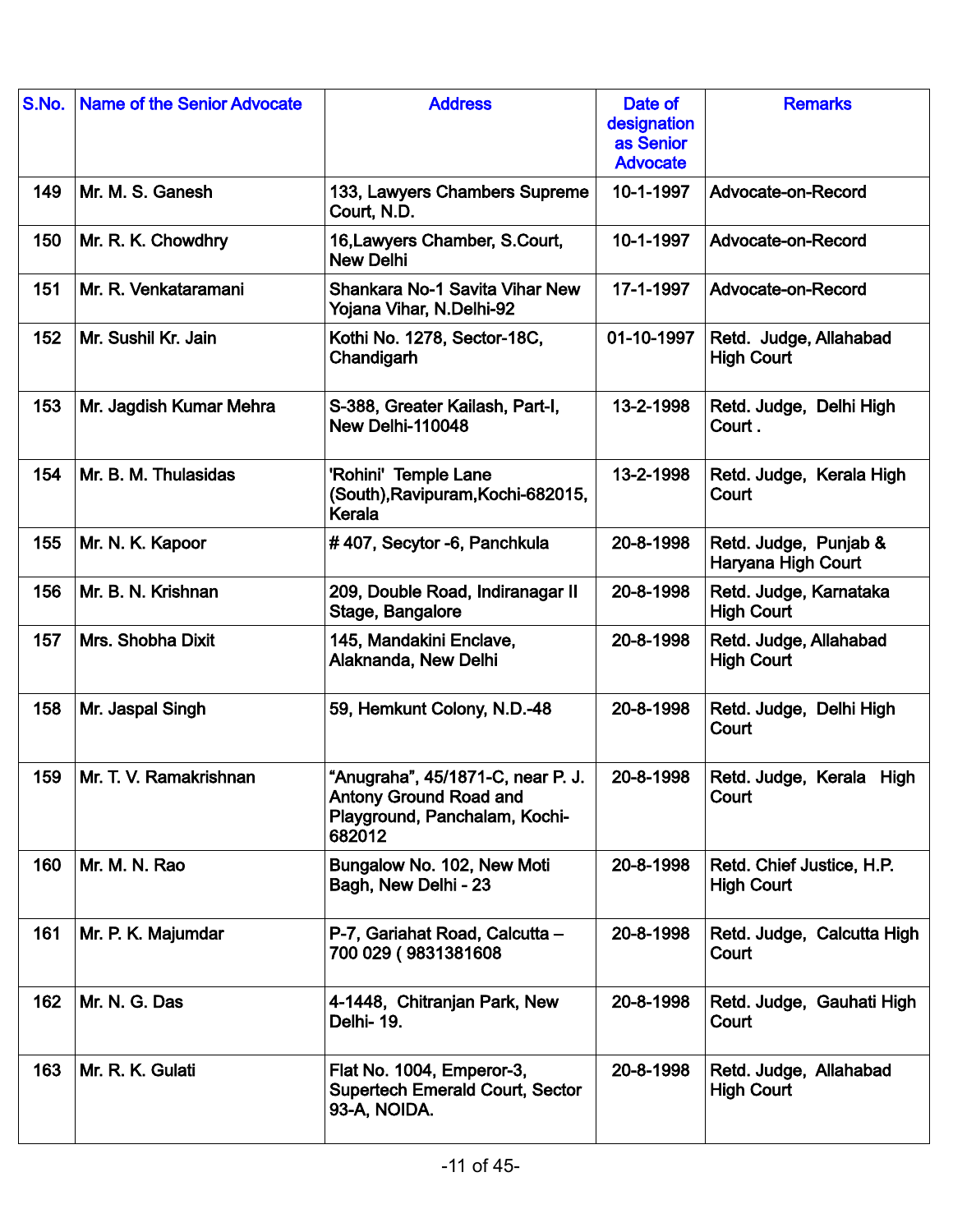| S.No. | Name of the Senior Advocate                  | <b>Address</b>                                                                                                                                                     | Date of<br>designation<br>as Senior<br><b>Advocate</b> | <b>Remarks</b>                                         |
|-------|----------------------------------------------|--------------------------------------------------------------------------------------------------------------------------------------------------------------------|--------------------------------------------------------|--------------------------------------------------------|
| 164   | Mr. Anoop George Chaudhary                   | Flat No. 182, Tower No. 8,<br>Supreme Enclave, Mayur Vihar,<br>Phase-1, New Delhi                                                                                  | 20-8-1998                                              | <b>Adv General</b>                                     |
| 165   | Mr. S. Balakrishnan                          | Harihar Vihar C-65, Neeti Bagh,<br><b>New Delhi</b>                                                                                                                | 20-8-1998                                              | Advocate-on-Record                                     |
| 166   | Mr. Subodh Markandeya                        | A-193, Surajmal Vihar, Vikas Marg<br>Extn. Delhi                                                                                                                   | 20-8-1998                                              | Advocate-on-Record                                     |
| 167   | Mr. P. N. Misra                              | G-8, South Extn. Part-II, New<br><b>Delhi</b>                                                                                                                      | 20-8-1998                                              | Advocate-on-Record                                     |
| 168   | Mr. Salman Khurshid                          | 4, Gulmohar Avenue, Jamia<br>Nagar, New Delhi                                                                                                                      | 20-8-1998                                              | Adv                                                    |
| 169   | Mr. Ullal Lakshminarayana<br><b>Bhat</b>     | 1023, 24 <sup>th</sup> Main Tent Road,<br>Sector-I, H.S.R. Layout<br>Bangalore-34                                                                                  | 11-2-1999                                              | Retd. Chief Justice, M.P.<br><b>High Court</b>         |
| 170   | Mr. Panickaveettil Kottilungal<br>Shamsuddin | 'JASMIN' Sivarama Menon Road,<br>Kochi-682 018                                                                                                                     | 11-2-1999                                              | Retd. Judge, Kerala High<br>Court                      |
| 171   | Mr. Adarsh Kumar Goel                        | Chamber No. 43, Supreme Court<br>of India, New Delhi                                                                                                               | 11-2-1999                                              | Elevated as Hon'ble Judge<br>of Supreme Court of India |
| 172   | Mr. M. C. Jain                               | At Jodhpur<br>ANU-VILLA PI. No. 92, Section-7,<br>New Power House Road, Jodhpur<br><b>At Jaipur</b><br>F-177, Megha Marg, Janpath,<br>Shyam Nagar, Jaipur- 302 019 | 24-8-1999                                              | Retd. Chief Justice,<br><b>Rajasthan High Court</b>    |
| 173   | Mr. V. S. Dave                               | C-22, Sai Jai Singh Highway Bank<br>Park, Jaipur<br>Dave Apartments, Block-A, Flat<br>No. 102                                                                      | 24-8-1999                                              | Retd. Judge, Rajasthan<br><b>High Court</b>            |
| 174   | Mr. B. K. Singh                              | 2/4, Vivek Khand, Gomti Nagar,<br>Lucknow.                                                                                                                         | 24-8-1999                                              | Retd. Judge, Allahabad<br><b>High Court</b>            |
| 175   | Mr K. M. Agarwal                             | 305, Sundarnagar, Raipur, M.P.<br>Ph. No. 0771 - 2242240                                                                                                           | 07-3-2000                                              | Retd. Chief Justice Sikkim,<br><b>High Court</b>       |
| 176   | Mr. Susanta Chatterjee                       | 2, P. K. Tarkalankar Lane, Sibpur,<br>Howrah, West Bengal                                                                                                          | 07-3-2000                                              | Retd. Acting Chief Justice,<br>Orissa High Court       |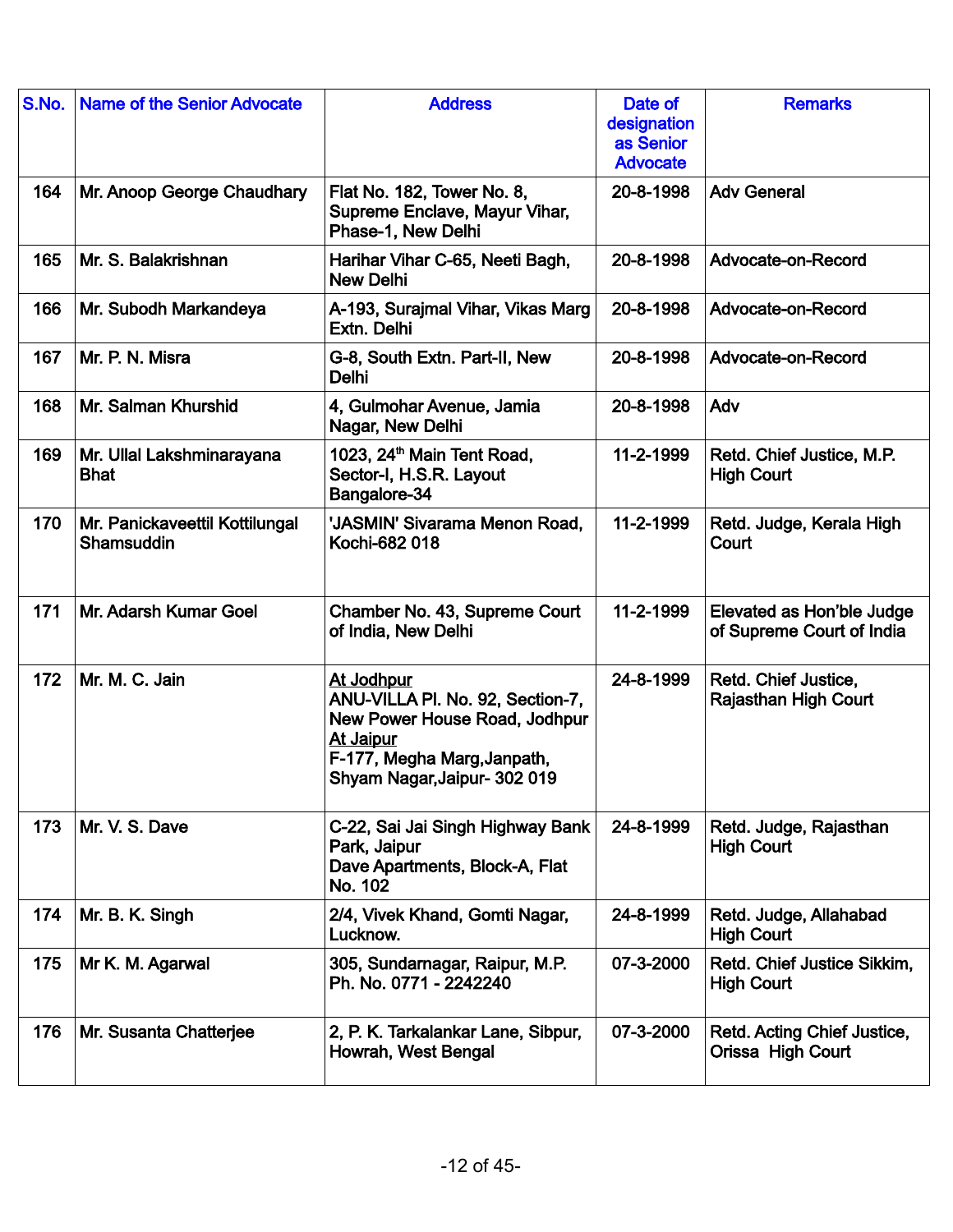| S.No. | <b>Name of the Senior Advocate</b> | <b>Address</b>                                                                                       | Date of<br>designation<br>as Senior<br><b>Advocate</b> | <b>Remarks</b>                                  |
|-------|------------------------------------|------------------------------------------------------------------------------------------------------|--------------------------------------------------------|-------------------------------------------------|
| 177   | Mr. Srinath Sahay                  | B-3/254, Vinay Khand, Gomti<br>Nagar, Lucknow                                                        | 07-3-2000                                              | Retd. Judge, Allahabad<br><b>High Court</b>     |
| 178   | Mr. R. P. Gupta                    | 149, Dayanand Vihar, Vikas Marg<br>Extn. Delhi                                                       | 07-3-2000                                              | Retd. Judge, M.P. High<br>Court                 |
| 179   | Mr. Mohammad Asghar Ali<br>Khan    | A-19, Raghunath Puri, Kalwar<br>Road, Jhotwara, Jaipur-302012                                        | 07-3-2000                                              | Retd. Judge, Rajasthan<br><b>High Court</b>     |
| 180   | Mr. Suresh Dutt Jha                | Indira Ward, Gurudwara Road,<br>Jabalpur Distt. Bustar, M.P.                                         | 14-11-2000                                             | Retd. Judge, Calcutta High<br>Court             |
| 181   | Mr. C. S. Rajan                    | ALRA-59, Ashramam Lane,<br>Kaloor, Kochi                                                             | 14-11-2000                                             | Retd. Judge, Kerala High<br>Court               |
| 182   | Mr. N. L. Ganguly                  | 31-A, Tagore Town, Allahabad,<br>U.P.                                                                | 14-11-2000                                             | Retd. Judge, Allahabad<br><b>High Court</b>     |
| 183   | Mr. H. N. Hingorani                | 40, Lawyers Chamber, Supreme<br><b>Court Compound, New Delhi</b>                                     | 14-11-2000                                             | Advocate-on-Record                              |
| 184   | Mr. Ranjit Kumar                   | 16, Todarmal Road (Bengali<br>Market), New Delhi<br>Res: H-69, Greater Kailash-I New<br><b>Delhi</b> | 14-11-2000                                             | Advocate-on-Record                              |
| 185   | Mr. Rajiv Dutta                    | 16, Todarmal Road (Bengali<br>Market), New Delhi                                                     | 14-11-2000                                             | Advocate-on-Record                              |
| 186   | Mr. Y. Bhaskar Rao                 | H.No. 5-9-22/63/3, Adarshnagar,<br>Hyderabad                                                         | 29-1-2001                                              | Retd. Chief Justice,<br>Karnataka High Court    |
| 187   | Dr. J. N. Dubey                    | H.No. 102, Sector- 15A, NOIDA-<br>201301                                                             | 30-4-2001                                              | Retd. Acting Chief Justice,<br>Patna High Court |
| 188   | Mr. Mam Chandra Agarwal            | Flat No. 1133, Sec-29, , near Lord<br>Mahavera Public School, Noida,<br><b>Gautam Budh Nagar</b>     | 30-4-2001                                              | Retd. Judge, Allahabad<br><b>High Court</b>     |
| 189   | Mr. S. Ganesh                      | A-141, Niti Bagh, New Delhi                                                                          | 30-4-2001                                              | Advocate                                        |
| 190   | Mr. A. S. Tripathi                 | AD-49, Ekanki Kunj Colony, Muir<br>Road, Rajapur, Allahabad, U.P.                                    | 21-8-2001                                              | Retd. Judge, M.P High<br>Court                  |
| 191   | Mr. T. K. Chandrashekhara Das      | 'Nandhanam' Jawahar Nagar,<br>Kadavanthva, kochi - 682020                                            | 21-8-2001                                              | Retd. Judge, Bombay High<br>Court               |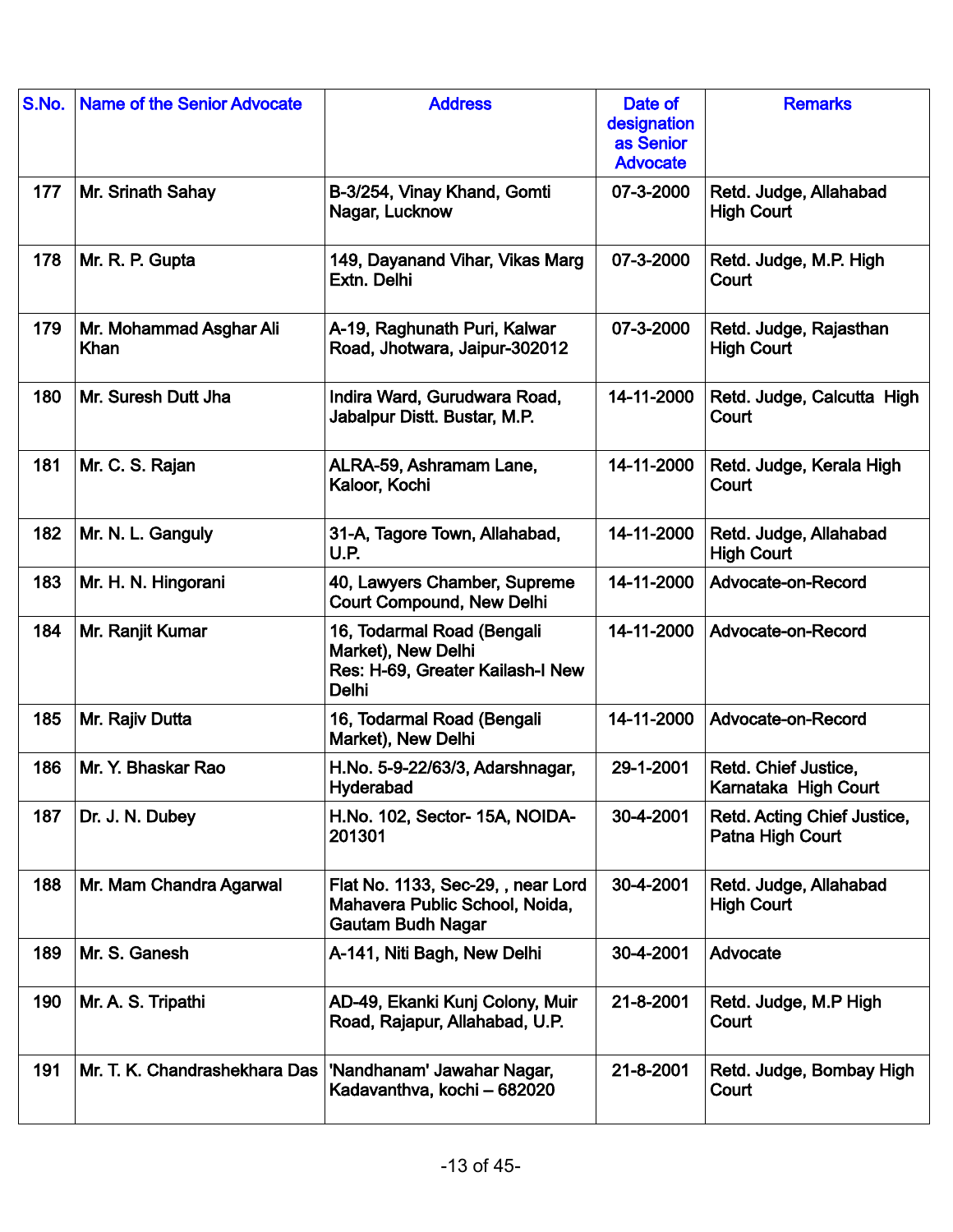| S.No. | <b>Name of the Senior Advocate</b> | <b>Address</b>                                                                                                                                             | Date of<br>designation<br>as Senior<br><b>Advocate</b> | <b>Remarks</b>                                   |
|-------|------------------------------------|------------------------------------------------------------------------------------------------------------------------------------------------------------|--------------------------------------------------------|--------------------------------------------------|
| 192   | Mr. S. Parvatha Rao                | Plot No. 68, Phase-3, Road No.<br>71, Jubilee Hills, Hyderabad                                                                                             | 29-10-2001                                             | Retd. Judge, A.P. High<br>Court                  |
| 193   | Mr. P. A. Mohammed                 | Supramo, No. 37/3085A,<br>Villanankil Lane, Ponoth Road,<br>Kaloor, Kochi - 682 017.                                                                       | 29-10-2001                                             | Retd. Judge, Kerala High<br>Court                |
| 194   | Mr. Ashok Agarwal                  | AB-80, Shah Jahan Road, New<br><b>Delhi</b>                                                                                                                | 09-09-2002                                             | Retd. Chief Justice, Madras<br><b>High Court</b> |
| 195   | Mr. V. S. Kokje                    | 201, Park Residency<br>214 130FNA Compound<br>race Course Road No. 2<br>Indore-452003                                                                      | 09-09-2002                                             | Retd. Judge, Rajasthan<br><b>High Court</b>      |
| 196   | Mr. A. M. Mir                      | Jawahir Nagar, Srinagar                                                                                                                                    | 09-09-2002                                             | Retd. Judge, J & K High<br>Court                 |
| 197   | Mr. V. P. Mohan Kumar              | G-250, Sanjay Panampilly Nagar,<br>Ernakulam, Kochi-682036                                                                                                 | 09-09-2002                                             | Retd. Judge, Kerala High<br>Court                |
| 198   | Mr. Vijay Hansaria                 | Off: Chamber No. 422, M C<br>Setalvad Block, Supreme Court of<br>India, New Delhi 110001<br>Res: D16F, Hauz Khas, New Delhi<br>110016                      | 09-09-2002                                             | Advocate-on-Record                               |
| 199   | Mr. Sunil Gupta                    | 3-A, Sagar Apptt. 6, Tilak Marg,<br><b>New Delhi</b>                                                                                                       | 09-9-2002                                              | Advocate-on-Record                               |
| 200   | Mr. A. S. Qureshi                  | (i) 145, Supreme Enclave, Mayur<br>Vihar, Phase-I, New Delhi<br>(ii) 201, First Floor, Golden leaf,<br>Muslim Society, 'Navrangpura'<br>Ahmedabad - 380009 | 14-8-2003                                              | Retd. Judge, Gujarat High<br>Court               |
| 201   | Mr. T. S. Doabia                   | Safdarjung, New Delhi.                                                                                                                                     | 14-8-2003                                              | Retd. Judge, J & K High<br>Court                 |
| 202   | Mr. M. P. Chinnappa                | 1419, Judicial Layout, 9thMain, 2 <sup>nd</sup><br>Cross, GKVK Post, Bellary<br>Road Bangalore 560065                                                      | 29-4-2004                                              | Retd. Judge, Karnataka<br><b>High Court</b>      |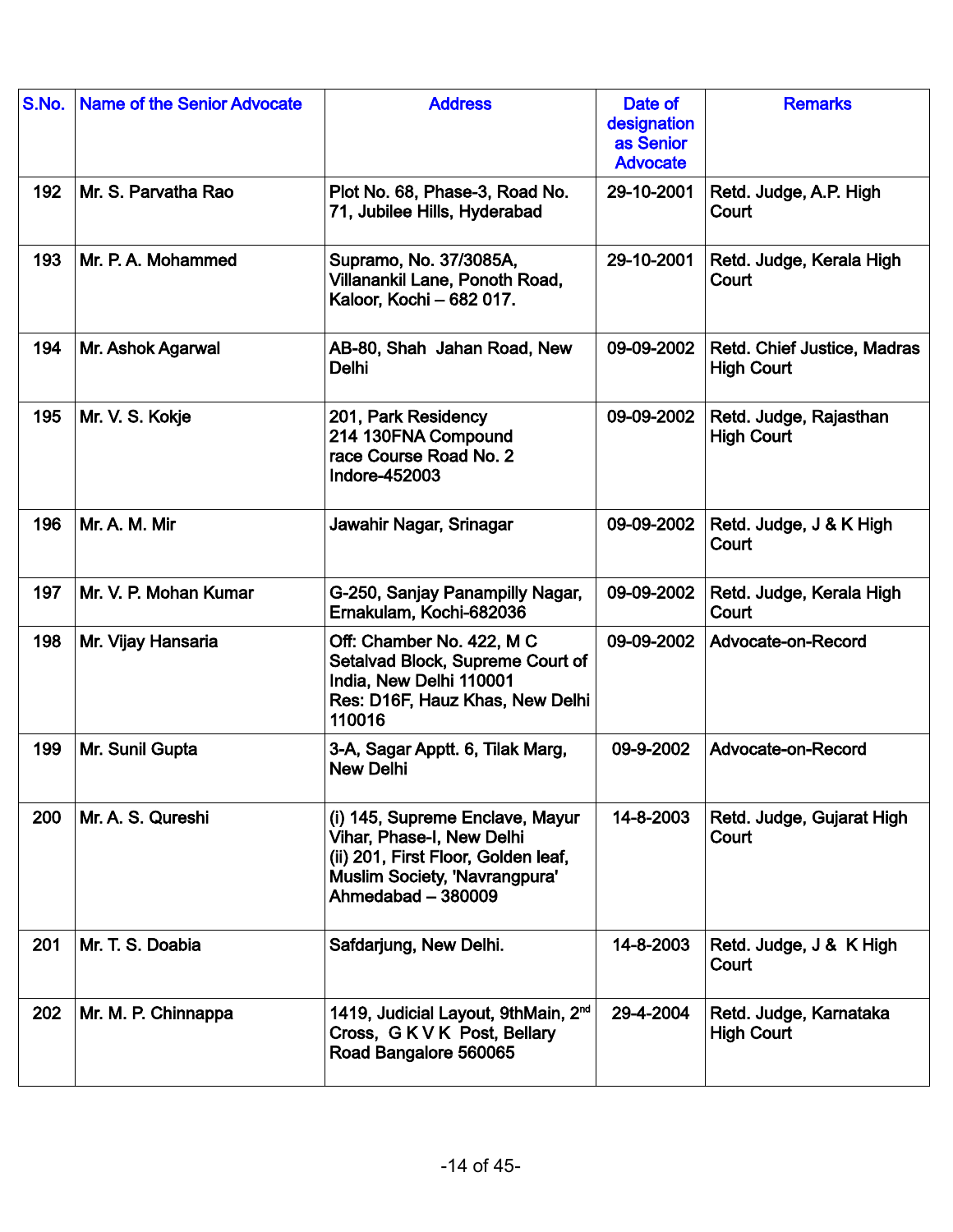| S.No. | <b>Name of the Senior Advocate</b>    | <b>Address</b>                                                                                                                                                                            | Date of<br>designation<br>as Senior<br><b>Advocate</b> | <b>Remarks</b>                                                           |
|-------|---------------------------------------|-------------------------------------------------------------------------------------------------------------------------------------------------------------------------------------------|--------------------------------------------------------|--------------------------------------------------------------------------|
| 203   | Mr. R. K. Batta                       | B-45, Swasthya Vihar, Vikas<br>Marg, New Delhi-92<br><b>Member national Consumer</b><br>Disputes, Redressal Commission,<br>B, Wing 8 <sup>th</sup> Floor, Janpath, New<br>Delhi - 110 001 | 29-4-2004                                              | Retd. Judge,<br><b>Bombay High Court</b>                                 |
| 204   | Mr. Ch. Pratap K. Misra               | Suraya Nagar, Link Road, Cuttack<br>(new)                                                                                                                                                 | 29-4-2004                                              | Retd. Judge, Orissa High<br>Court                                        |
| 205   | Mr. S. K. Mahajan                     | C-271, Defence Colony, New<br>Delhi - 110024                                                                                                                                              | 29-4-2004                                              | Retd. Judge, Delhi High<br>Court                                         |
| 206   | Mr. S. K. Dubey                       | Ratnam, E-11, Vasant Vihar Extn.,<br>Gwalior (new)                                                                                                                                        | 29-4-2004                                              | Retd. Judge, M.P. High<br>Court                                          |
| 207   | Mr. D. G. Karia                       | Bungalow No. 12 Sarvottamnagar,<br>Opp. Memnagar Fire Station b/h<br><b>Hatkesh Society,</b><br>G-41, First Floor, Greater Kailash-<br>II, New Delhi                                      | 29-4-2004                                              | Retd. Judge, Gujarat High<br>Court                                       |
| 208   | Mr. Uday Umesh Lalit                  | 37, Supreme Enclave, Mayur<br><b>Vihar, New Delhi</b>                                                                                                                                     | 29-4-2004                                              | Elevated as Hon'ble Judge<br>of Supreme Court of India<br>on 13.08.2014. |
| 209   | Mrs. K. K. Usha                       | Jyothis, Market Road, Kochi-<br>682 031.                                                                                                                                                  | 07-12-2004                                             | Retd. Judge, Kerala High<br>Court                                        |
| 210   | Mr. C. M. Nayar                       | C-490, Defence Colony, New<br>Delhi                                                                                                                                                       | 07-12-2004                                             | Retd. Judge, Delhi High<br>Court                                         |
| 211   | Mr. Vaman Rao                         | Flat Nos. 202, 203, Mahasiva<br>Apptt. 3-4-874/1/9, Barkatpura,<br>Hyderabad                                                                                                              | 07-12-2004                                             | Retd. Judge, A.P. High<br>Court                                          |
| 212   | Mr. K. C. Gupta                       | Kothi No. 61, Sector-9,<br>Panchkula, Haryana                                                                                                                                             | 07-12-2004                                             | Retd. Judge, P & H High<br>Court                                         |
| 213   | Mr. Amaresh Kumar Singh<br>Somavanshi | 48/21, Rajat Path, Moti Path,<br>Mansarovar, Jaipur-302020                                                                                                                                | 27-7-2005                                              | Retd. Judge, Rajasthan<br><b>High Court</b>                              |
| 214   | Mr. S. R. Singh                       | D-4, Sector -122 near Sai Mandir,<br>NOIDA.<br>30 Hashimpur Road, Allahabad                                                                                                               | 10-1-2006                                              | Retd. Judge, Allahabad<br><b>High Court</b>                              |
| 215   | Mr. G. Bikshapathy                    | 16-9-749/41, Ajantha Cony,<br>Racecourse Road, old Malakpet,<br>Hyderabad-36                                                                                                              | 10-1-2006                                              | Retd. Judge, A.P. High<br>Court                                          |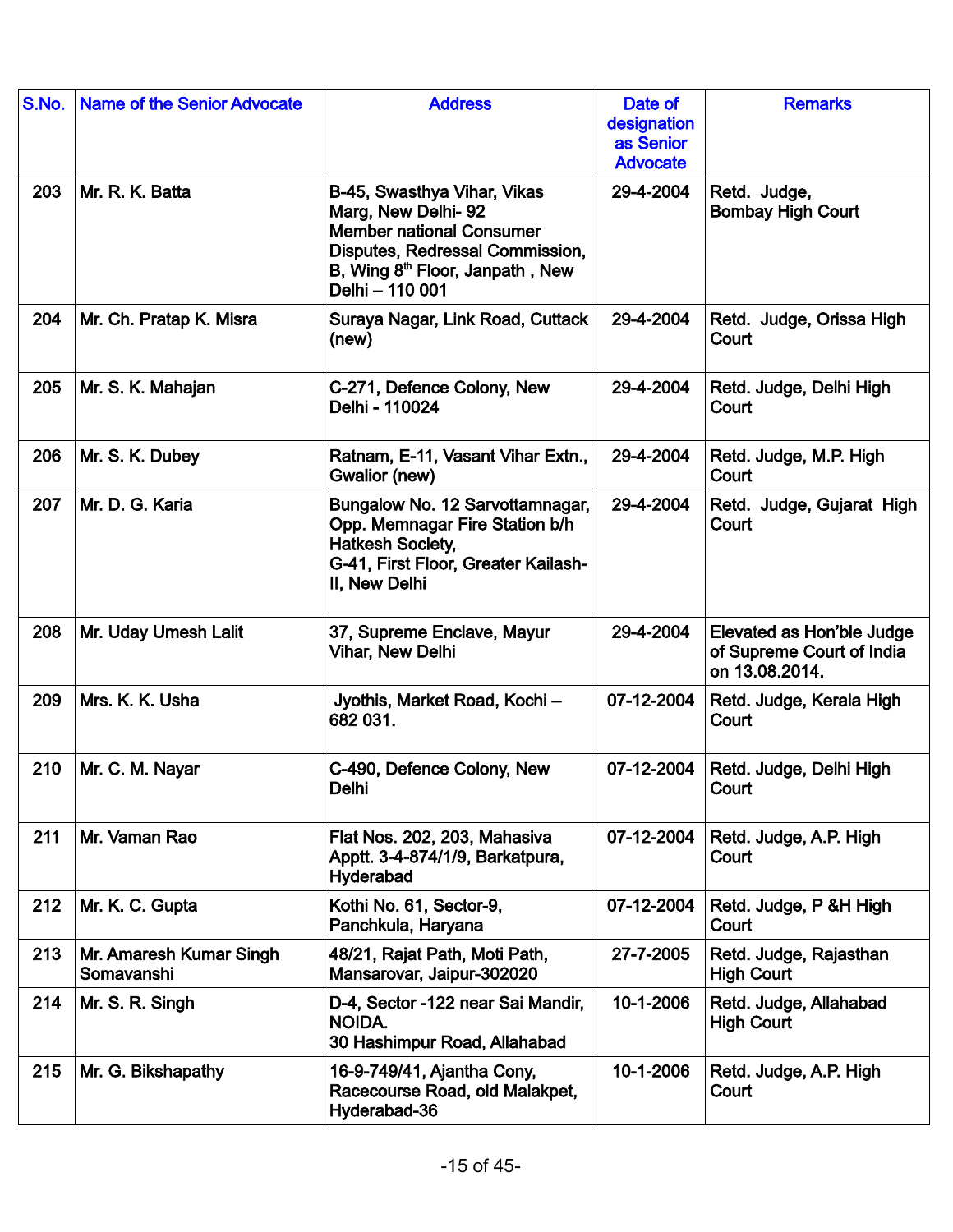| S.No. | <b>Name of the Senior Advocate</b> | <b>Address</b>                                                                                                                                                                                                                                                   | Date of<br>designation<br>as Senior<br><b>Advocate</b> | <b>Remarks</b>                                   |
|-------|------------------------------------|------------------------------------------------------------------------------------------------------------------------------------------------------------------------------------------------------------------------------------------------------------------|--------------------------------------------------------|--------------------------------------------------|
| 216   | Mr. V. Kanagaraj                   | No. 33, Chockalingam Nagar,<br><b>Behind DMS Office, Gopalapuram</b><br>Chennai                                                                                                                                                                                  | 10-1-2006                                              | Retd. Judge, Madras High<br>Court                |
| 217   | Mr. S. C. Pandey                   | 577, South Civil Lines, near GCF,<br>Chungi Chowki, Jabalpur, M.P.                                                                                                                                                                                               | 10-1-2006                                              | Retd. Judge, M.P. High<br>Court                  |
| 218   | Mr. P. S. Patankar                 | 1902, Rushab Tower Zakaria<br>Bunder Cross Road, Opp. Rafi<br>Ahmed Kidwai Marg, Sewri (W)<br>Mumbai                                                                                                                                                             | 10-1-2006                                              | Retd. Judge, Bombay High<br>Court                |
| 219   | Mr. R. C. Chopra                   | N-7, Greater Kailash Part - I, New<br>Delhi-110048                                                                                                                                                                                                               | 10-1-2006                                              | Retd. Judge, Delhi High<br>Court                 |
| 220   | Mr. B. C. Patel                    | (i) 12, Gurikunj Society Near<br>Sharda Near Mahadev Nagar,<br>P.O.Paldi, Ahmedabad-380007<br>(ii) 13, Mother Teresa, Cresent,<br>New Delhi.                                                                                                                     | 01-5-2006                                              | Retd. Chief Justice, Delhi<br><b>High Court</b>  |
| 221   | Mr. S. K. Keshote                  | Mez-I/Flat No. 302, EdenGarden,<br>Bajaj Nagar Enclave, near Gandhi<br>Nagar Rly Station, Jaipur 302015.<br>C-69, Paradise Regency,<br>Fat No. 402, C- Scheme, Jaipur<br>Plot No. 37 Subham Apartment,<br>Apartment No. 68, IPI Extn.,<br>Patparganj, New Delhi. | 01-5-2006                                              | Retd. Judge, Rajasthan<br><b>High Court</b>      |
| 222   | Mr. S. K. Agarwal                  | A-62, Nizamuddin East, New<br><b>Delhi</b><br>Off: 24, Khan Market, New Delhi                                                                                                                                                                                    | 01-5-2006                                              | Retd. Judge, Delhi High<br>Court                 |
| 223   | Mr. R. Bhaskaran                   | Sreekrishna Kripa, St. Francis<br>Xavier's Church Road, Kaloor,<br>Kochi, 682017                                                                                                                                                                                 | 24-8-2006                                              | Retd. Judge, Kerala High<br>Court                |
| 224   | Ms. Sharda Aggarwal                | B-126, Sarvodya Enclave, New<br><b>Delhi</b>                                                                                                                                                                                                                     | 24-8-2006                                              | Retd. Judge, Delhi High<br>Court                 |
| 225   | Mr. B. Panigrahi                   | Plot No. B/1451, Sec-6, Abhinav<br>Bidanasi, CDA, Cuttack                                                                                                                                                                                                        | 07-8-2007                                              | Retired Judge, Orissa<br><b>High Court</b>       |
| 226   | Mr. B. A. Khan                     | 55, High Court Judges Colony,<br>Sector 105, NOIDA- 201 304                                                                                                                                                                                                      | 07-8-2007                                              | Former Chief Justice, J & K<br><b>High Court</b> |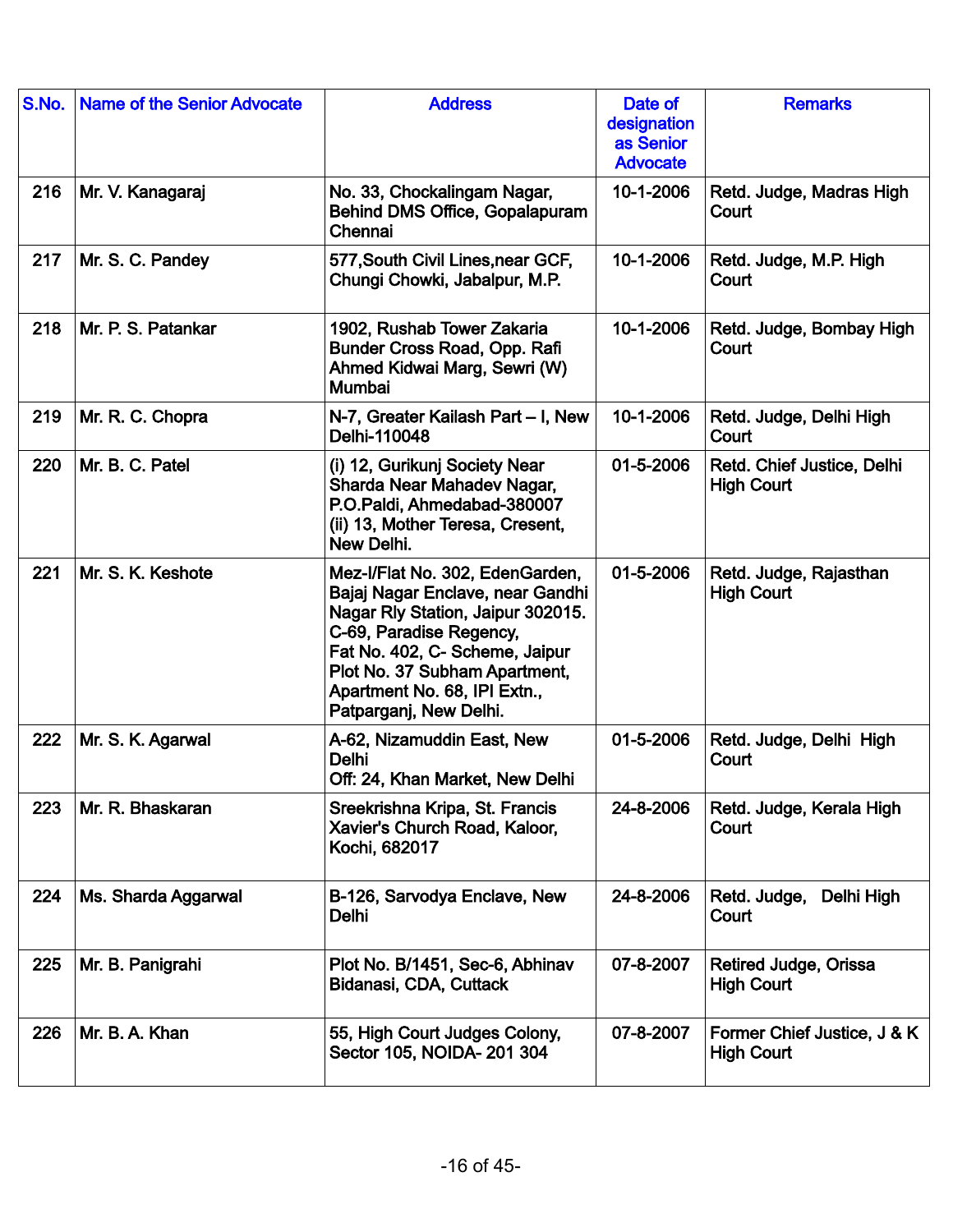| S.No. | <b>Name of the Senior Advocate</b> | <b>Address</b>                                                                                                                                               | Date of<br>designation<br>as Senior<br><b>Advocate</b> | <b>Remarks</b>                                                          |
|-------|------------------------------------|--------------------------------------------------------------------------------------------------------------------------------------------------------------|--------------------------------------------------------|-------------------------------------------------------------------------|
| 227   | Mr J. M. James                     | 'Smriti' TC-26/939 (TC-27/1754)<br>Vanchiyoor PO,<br>Thiruvananthapuram- 695 035                                                                             | 07-8-2007                                              | Retd. Judge, Kerala High<br>Court                                       |
| 228   | Mr. B. Shanmugam                   | New No. 204, Old No. (288/B),<br><b>TTK Road Teynampet, Chennai-</b><br>18                                                                                   | 07-8-2007                                              | Retd. Judge, Madras<br><b>High Court</b>                                |
| 229   | Ms. Indu Malhotra                  | 59, Lawyers Chamber, Supreme<br><b>Court Compound, New Delhi</b>                                                                                             | 07-8-2007                                              | Elevated as Hon'ble Judge<br>of Supreme Court of India<br>on 27.04.2018 |
| 230   | Mr. Pravin H. Parekh               | B-99, Neeti Bagh, New Delhi<br>110049                                                                                                                        | 25-9-2007                                              | Advocate-on-Record                                                      |
| 231   | Mr. K. B. Siddappa                 | Plot No. 82, Phase -III, H.No. 6-5-<br>1/8, Opp. HUDA, Nursery Park,<br>Vaidehi Nagar Vanasthali Puram<br>Hyderabad                                          | 06-2-2008                                              | Retd. Judge, A.P. High<br>Court                                         |
| 232   | Mr. R. Balasubramanian             | No. 5, Tiger Varadhachary,<br>1 <sup>st</sup> Street, Kalakshetra Colony,<br>Besant Nagar, Chennai - 90                                                      | 06-2-2008                                              | Retd. Judge, Madras<br><b>High Court</b>                                |
| 233   | Mr. R. S. Sodhi                    | C-1/40, Safdarjung Development<br>Area, New Delhi-110016.                                                                                                    | 06-2-2008                                              | Retd. Judge, Delhi<br><b>High Court</b>                                 |
| 234   | Mr. D. Biswas                      | Shaktigarh Path, near Rajib<br>Bhawan, Guwahati - 781 005                                                                                                    | 06-2-2008                                              | Retd. Judge, Gauhati High<br>Court                                      |
| 235   | Mr. S. S. Jha                      | Bungalow No. 898, near<br>Allahabad Bank, Wright Town,,<br>Jabalpur, M.P.                                                                                    | 06-2-2008                                              | Retd. Judge, M.P. High<br>Court                                         |
| 236   | Mr. R. D. Vyas                     | 401, Trishul Apartment, Sanghia<br>Colony, A.B. Road, Indore                                                                                                 | 06-2-2008                                              | Retd. Judge, M.P.<br><b>High Court</b>                                  |
| 237   | Mr. M. Karpaga Vinayagam           | Bunglow No. 21, New Moti Park,<br>New Delhi - 23<br>Chairperson, Appellate Tribunal<br>for Electricity<br>C-1/1, Tilaklane, Tilak Marg, New<br>Delhi 110001. | 14-10-2008                                             | Retd. Chief Justice,<br><b>Jharkhand High Court</b>                     |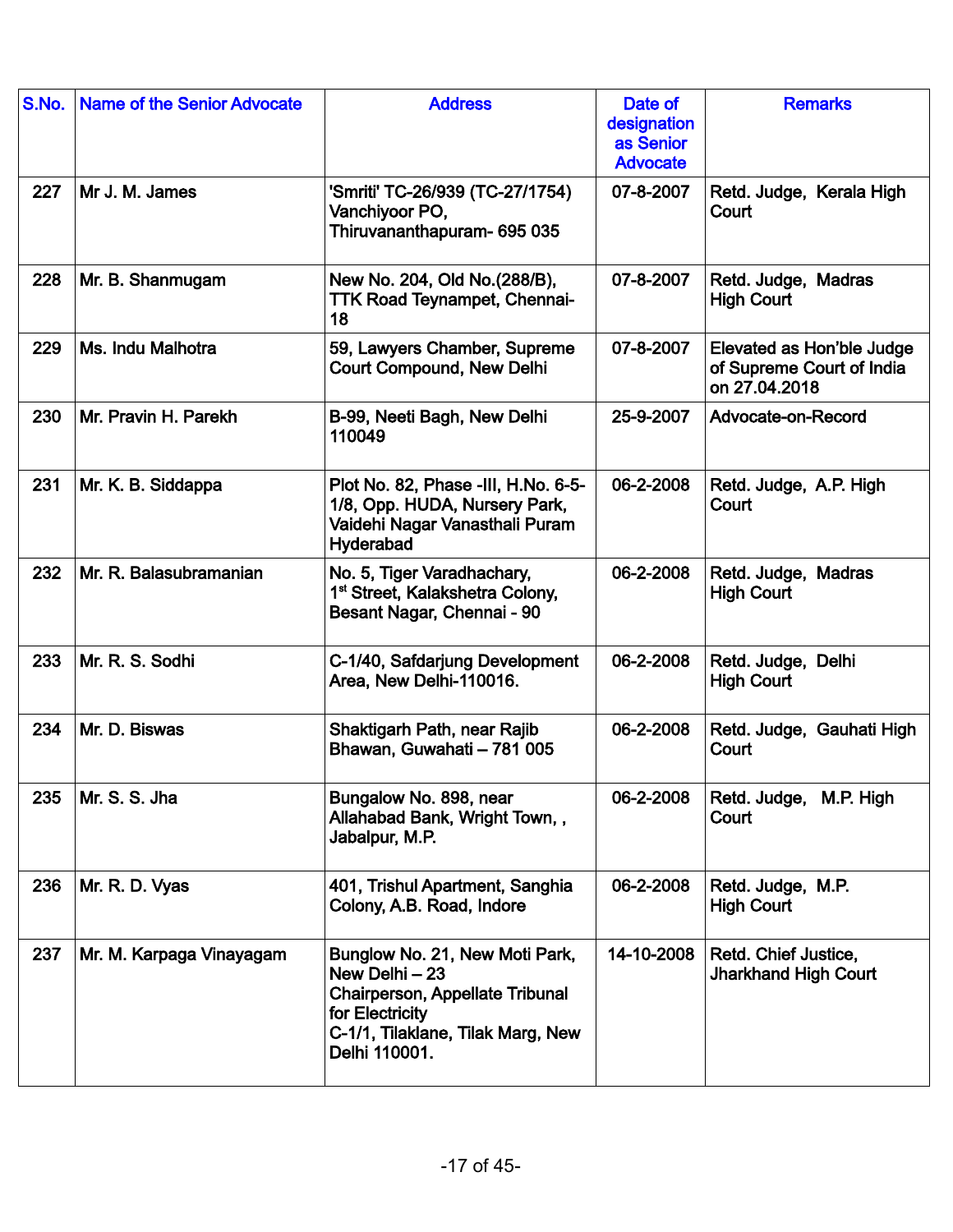| S.No. | <b>Name of the Senior Advocate</b> | <b>Address</b>                                                                                                                                                                                                                                                                      | Date of<br>designation<br>as Senior<br><b>Advocate</b> | <b>Remarks</b>                                            |
|-------|------------------------------------|-------------------------------------------------------------------------------------------------------------------------------------------------------------------------------------------------------------------------------------------------------------------------------------|--------------------------------------------------------|-----------------------------------------------------------|
| 238   | Mr. Nure Alam Chowdhury            | 26, Ratu Sarkar Lane, Calcutta<br>Ph No. (033) 2235-8333                                                                                                                                                                                                                            | 14-10-2008                                             | Retd. Acting Chief Justice,<br><b>Calcutta High Court</b> |
| 239   | Mr. V. G. Palshikar                | C-102, Lloyds Estate, Vidyalankar<br>College Road, Sangam Nagar,<br>Wadala (East), Mumbai - 400<br>037. office- R.No. 211, 2 <sup>nd</sup> Floor,<br>16/2 Bake House, Maharashtra<br><b>Chamber of Commerce Lane,</b><br>opp. Mah.State Co.op Bank Ltd.,<br>Fort., Mumbai - 400 023 | 14-10-2008                                             | Retd. Judge. Bombay<br><b>High Court</b>                  |
| 240   | Mr. Hari Nath Tilhari              | No. 162/42, Astabal, Charbagh,<br>Lucknow                                                                                                                                                                                                                                           | 14-10-2008                                             | Retd. Judge, U.P. &<br>Karnataka High Court               |
| 241   | Mr. R. Gururajan                   | No. 504, 5 <sup>th</sup> Floor, Sriharikrupa<br>15 <sup>th</sup> Cross Malleshwaram<br>Bangalore-560003                                                                                                                                                                             | 14-10-2008                                             | Retd. Judge, Karnataka<br><b>High Court</b>               |
| 242   | Mr. A. Mariarputham                | 242, New Lawyers Chamber,<br><b>Supreme Court Compound New</b><br><b>Delhi</b>                                                                                                                                                                                                      | 14-10-2008                                             | Advocate-on-Record                                        |
| 243   | Mr. P. S. Narasimha                | 127, Lawyers Chamber(Old)<br><b>Supreme Court Compound New</b><br><b>Delhi</b>                                                                                                                                                                                                      | 14-10-2008                                             | Elevated as Hon'ble Judge<br>of Supreme Court of India    |
| 244   | Mr. J. S. Attri                    | 25, M. C. Setalvad Lawyers<br>Chamber, Bhagwan Das Road,<br><b>Supreme Court, New Delhi</b>                                                                                                                                                                                         | 14-10-2008                                             | <b>AOR</b>                                                |
| 245   | Mr. Pallav Shishodia               | 328, New Lawyers Chamber,<br>Supreme Court Compound N.D.                                                                                                                                                                                                                            | 14-10-2008                                             | Advocate                                                  |
| 246   | Mr. Krishnan Venugopal             | C-12, Diwan Shree Aptt., 30,<br>Ferozshah Road, New Delhi                                                                                                                                                                                                                           | 14-10-2008                                             | Advocate                                                  |
| 247   | Mr. Maninder Singh                 | F-12, Jangpura Extn. New Delhi                                                                                                                                                                                                                                                      | 28-4-2009                                              | Advocate-on-Record                                        |
| 248   | Mr. Rupinder Singh Suri            | 16, New Lawyers Chamber,<br><b>Supreme Court Compound N.D</b>                                                                                                                                                                                                                       | 28-4-2009                                              | Advocate-on-Record                                        |
| 249   | Mr. Shiv Kumar Sharma              | 878-B, Mahaveer Nagar-1,<br>Durgapur, Jaipur.                                                                                                                                                                                                                                       | 28-4-2009                                              | Retd. Judge, Rajasthan<br><b>High Court</b>               |
| 250   | Mr. K. V. Vishwanathan             | 215, New Lawyers Chamber, M.<br>C. Setalvad Block, Bhagwan Das<br>Road, New Delhi                                                                                                                                                                                                   | 28-4-2009                                              | Advocate                                                  |
| 251   | Mr. Bilal Nazki                    | House No. 85, A.I- Faroog Colony,<br>Rawalpora, Srinagar, J&K                                                                                                                                                                                                                       | 18.2.2010                                              | Retd Chief Justice, Orissa<br><b>High Court</b>           |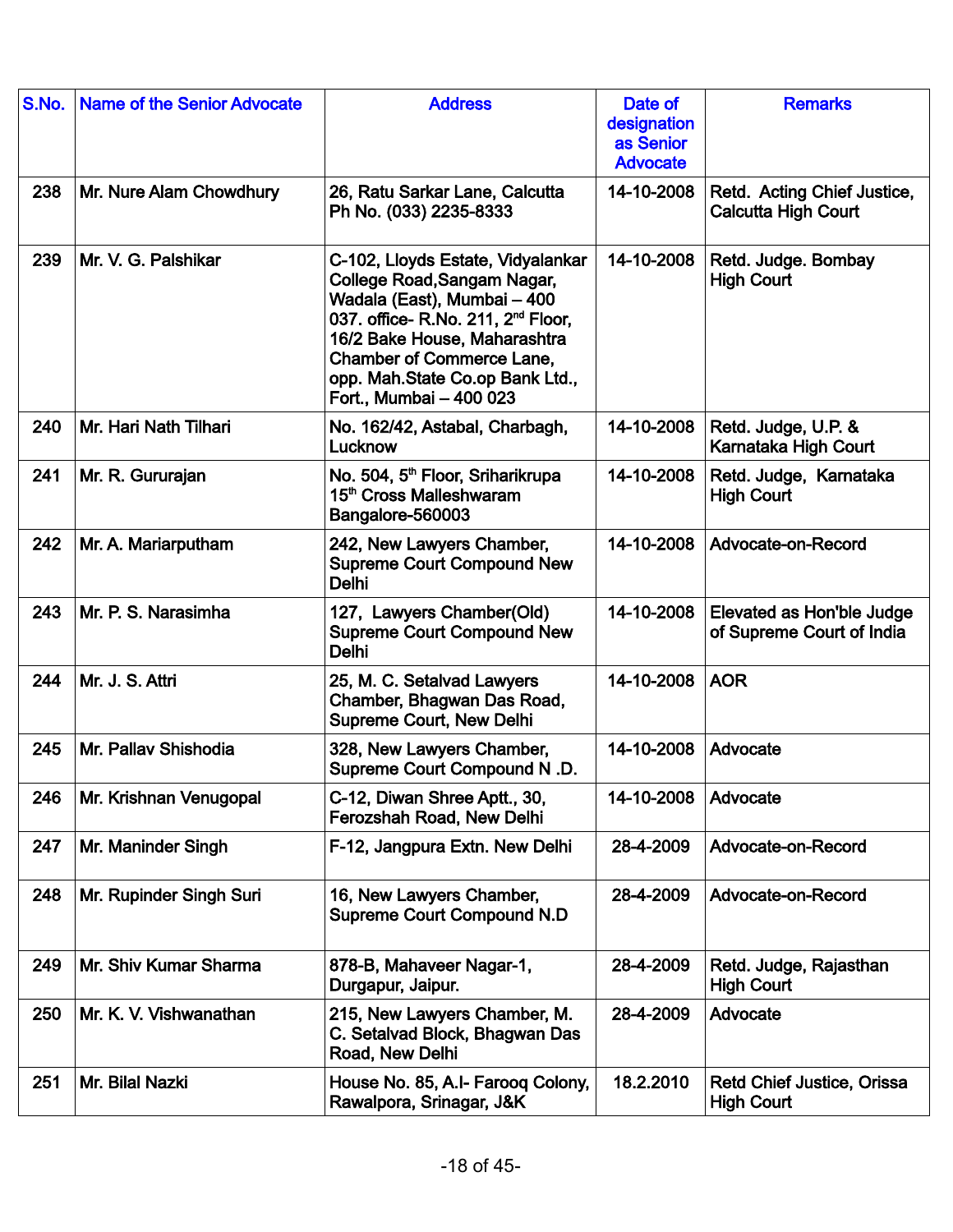| S.No. | <b>Name of the Senior Advocate</b> | <b>Address</b>                                                                                                                         | Date of<br>designation<br>as Senior<br><b>Advocate</b> | <b>Remarks</b>                                                  |
|-------|------------------------------------|----------------------------------------------------------------------------------------------------------------------------------------|--------------------------------------------------------|-----------------------------------------------------------------|
| 252   | Mr. O.P. Dwivedi                   | G-72, Sector 25, Jalvayu Vihar,<br><b>NOIDA</b>                                                                                        | 18.2.2010                                              | Retd. Judge, Delhi High<br>Court                                |
| 253   | Mr. Ikram-Ul-Bari                  | 3/123, Vikas Khand, Gomti Nagar,<br>Lucknow                                                                                            | 18.2.2010                                              | Retd. Judge, Allahabad<br><b>High Court</b>                     |
| 254   | Mr. Giri Venkitasubramani          | M-20, Jungpura Extension, New<br>Delhi - 110014                                                                                        | 18.2.2010                                              | Retd. Judge,<br>Kerala<br><b>High Court</b>                     |
| 255   | Mr. B. Padmaraj                    | No. 1288, 13 <sup>th</sup> Main Judicial Lay-<br>out, G.K.V.K. Post,<br>Bangalore - 560 065                                            | 18.2.2010                                              | Retd. Judge,<br>Karnataka High Court                            |
| 256   | Mr. A. K. Sanghi                   | 118, Lawyers Chamber, Supreme<br>Court of India,<br>New Delhi - 110 001.                                                               | 18.2.2010                                              | Advocate-on-Record                                              |
| 257   | Mr. Dhruv Mehta                    | 33 Lawyers Chambers, Supreme<br>Court of India,<br>New Delhi - 110 001.                                                                | 18.2.2010                                              | Advocate-on-Record                                              |
| 258   | Mr. Mukul Mudgal                   | Ist Floor C-30, Nizamuddin East,<br><b>New Delhi110 013.</b>                                                                           | 9.8.2011                                               | Retd. Chief Justice,<br>Punjab & Haryana High<br>Court          |
| 259   | Mr.Bhagwati Prasad                 | 53, Ground Floor, World Trade<br>Centre, Barakhamba Lane, New<br>Delhi - 110 001                                                       | 9.8.2011                                               | <b>Retd Chief Justice,</b><br><b>High Court of Jharkhand</b>    |
| 260   | Mr. Subhash Samvatsar              | Chamber No. 22-23 Johari<br>Palace, 51 M.G. Road, Indore.                                                                              | 9.8.2011                                               | Retd. Judge,<br>High Court of M.P.                              |
| 261   | Mr. S. P. Khare                    | A-1,202, Shehnai Residency, A.B.<br>Road, Opp: Amarvilas<br>Hotel, Indore (M.P.) 452 010                                               | 9.8.2011                                               | Retired Judge,<br><b>High Court of Madhya</b><br><b>Pradesh</b> |
| 262   | Mr. Deo Narayan Thanvi             | 7, Parvati Nagar, Circuit House<br>Road, Jodhpur.                                                                                      | 9.8.2011                                               | Retd. Judge,<br><b>High Court of Rajasthan</b>                  |
| 263   | Mr. Piyush Mathur                  | Flat No. 401, Block A-One,<br>Shehnai Residency,<br>A.B. Road, Indore (M.P.)                                                           | 9.8.2011                                               | Retired Judge,<br><b>High Court of Madhya</b><br>Pradesh        |
| 264   | Mr. D. A. Mehta                    | 203, Sujay Flats, Devendra<br>Park, In Shradha Petrol Pump<br>Lane, Near Judges' Bungalow<br>Circle, Bodakdev,<br>Ahmedabad - 380 054. | 9.8.2011                                               | Retd. Judge,<br><b>High Court of Gujarat</b>                    |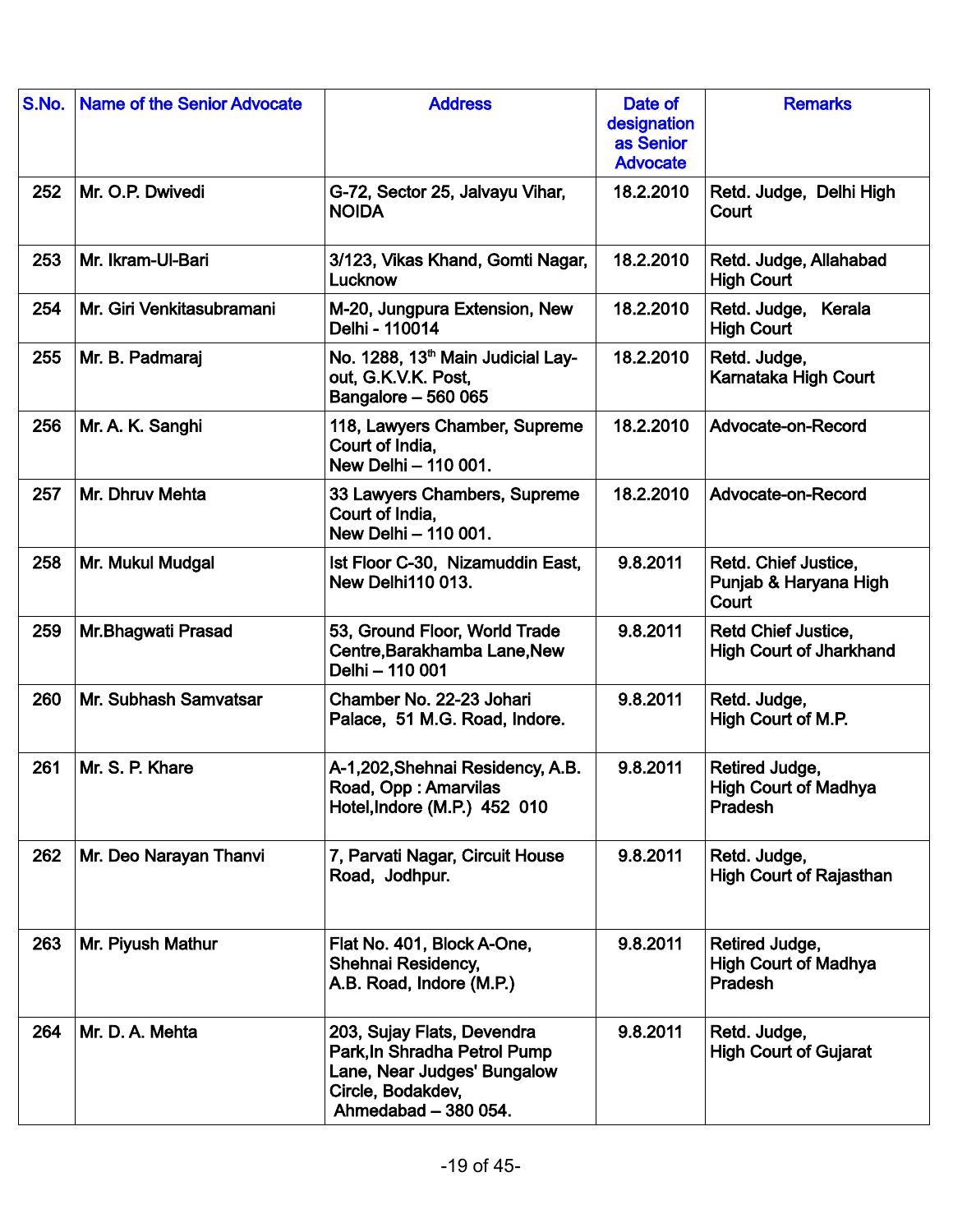| S.No. | <b>Name of the Senior Advocate</b> | <b>Address</b>                                                                                               | Date of<br>designation<br>as Senior<br><b>Advocate</b> | <b>Remarks</b>                                 |
|-------|------------------------------------|--------------------------------------------------------------------------------------------------------------|--------------------------------------------------------|------------------------------------------------|
| 265   | Mr. Vijay C. Daga                  | Opp. Old Custom House, 12/14,<br>Shahid Bhagat Singh Road, Fort,<br>Mumbai - 400 001.                        | 9.8.2011                                               | Retd. Judge,<br><b>High Court of Bombay</b>    |
| 266   | Mr. S. L. Bhayana                  | 8- B, Lodhi Estate,<br>New Delhi -110 003.                                                                   | 9.8.2011                                               | Retd. Judge,<br><b>High Court of Delhi</b>     |
| 267   | Mr. K. A. Puj                      | 201, Akashsagar Flats Panchvati<br>Second Lane, near Ambawadi<br>Circle Ellisbridge,<br>Ahmedabad - 380 006. | 9.8.2011                                               | Retd. Judge,<br><b>High Court of Gujarat</b>   |
| 268   | Mr. S.S. Kulshrestha               | E-20, Ground Floor,<br>Lajpat Nagar- III<br>New Delhi - 110 024                                              | 9.8.2011                                               | Retd. Judge,<br><b>High Court of Allahabad</b> |
| 269   | Mr. Shiv Shanker                   | Sector 12, 191, Vasundhara,<br>Ghaziabad, U.P.                                                               | 21.11.2012                                             | Retd. Judge,<br><b>High Court of Allahabad</b> |
| 270   | Mr. Gopalakrishna Tamada           | Brindavanam "Plot No. 443/A/54,<br>Road No. 86, Jubilee<br>Hills, Hyderabad                                  | 21.11.2012                                             | Retd. Judge,<br>High Court of A.P.             |
| 271   | Mr. S. P. Pathak                   | 164, Santosh Nagar, New<br>Sanganer Road,<br>Jaipur - 302019                                                 | 21.11.2012                                             | Retd. Judge,<br><b>High Court of Rajasthan</b> |
| 272   | Mr. Narinder Kumar Sud             | Ambika Tower, 4 <sup>th</sup> Floor,<br>Police Linew Road, Jalandhar-<br>144001.                             | 21.11.2012                                             | Retd. Judge,<br>High Court of P & H            |
| 273   | Mr. B. H. Marlapalle               | B-29, Basement, Defence Colony,<br><b>New Delhi - 110024</b>                                                 | 21.11.2012                                             | Retd. Judge,<br><b>High Court of Bombay</b>    |
| 274   | Mr. Ram Autar Singh                | 120, Duplex Sector 82, Swarnim<br>Vihar, Noida (U.P.)                                                        | 21.11.2012                                             | Retd. Judge,<br><b>High Court of Allahabad</b> |
| 275   | Mr. Gurusharan Sharma              | C/604, Kalka Apartments, Plot 31,<br>Sector 6, Dwarka, New Delhi-<br>75.                                     | 21.11.2012                                             | Retd. Judge,<br><b>High Court of Patna</b>     |
| 276   | Mr. K. Padmanabhan Nair            | Panchajanayam, H.No. 34/2383-A,<br>Mangattu Road, Palarivattom<br>P.O., Kochi-682 025                        | 21.11.2012                                             | Retd. Judge,<br><b>High Court of Kerala</b>    |
| 277   | Mr. Radha Mohan Prasad             | M.P. Sinha Road, Kadam Kuan,<br>Patna-800 003                                                                | 21.11.2012                                             | Retd. Judge,<br><b>High Court of Patna</b>     |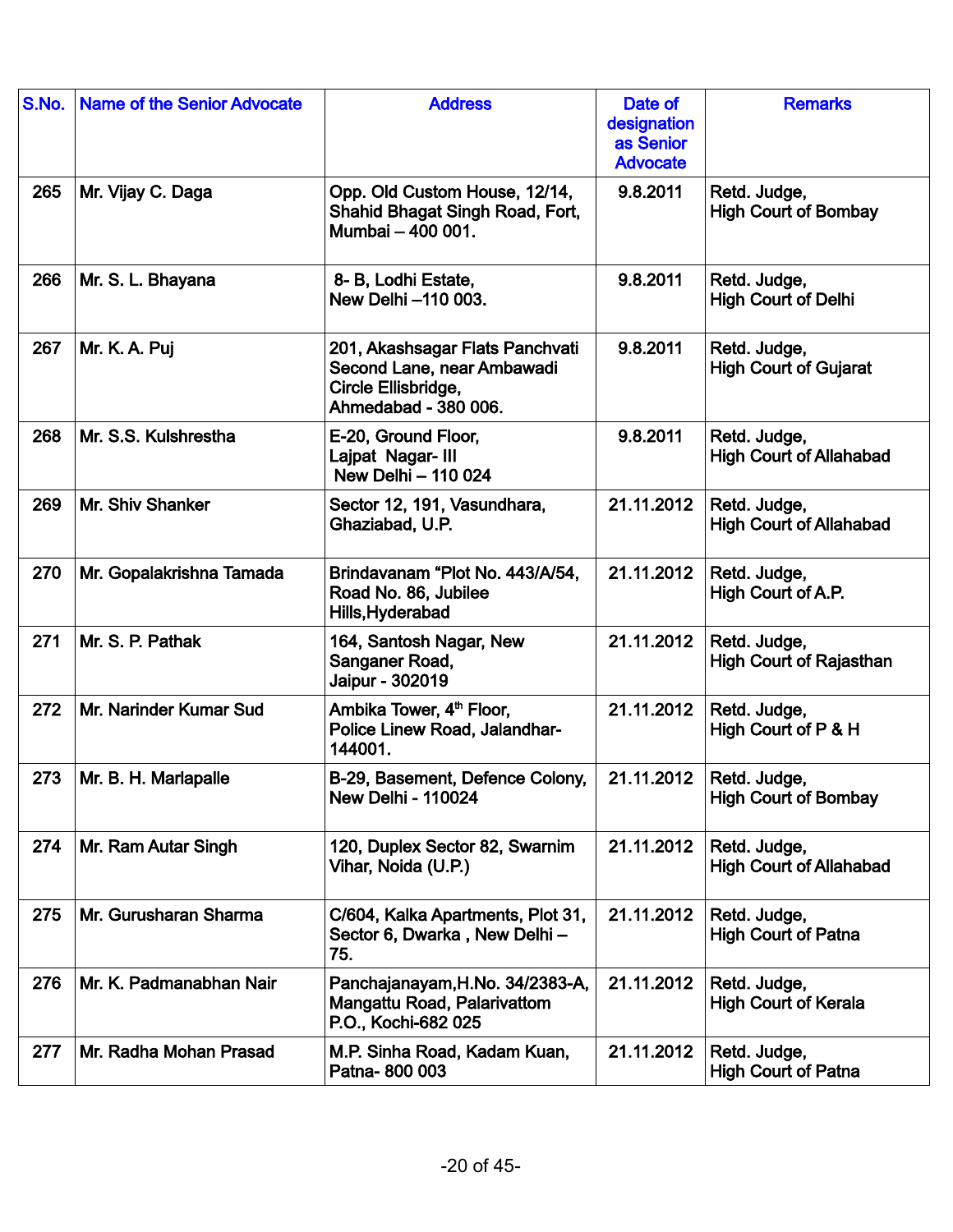| S.No. | <b>Name of the Senior Advocate</b> | <b>Address</b>                                                                                                         | Date of<br>designation<br>as Senior<br><b>Advocate</b> | <b>Remarks</b>                                                                                                                                         |
|-------|------------------------------------|------------------------------------------------------------------------------------------------------------------------|--------------------------------------------------------|--------------------------------------------------------------------------------------------------------------------------------------------------------|
| 278   | Mr. Palok Basu                     | 10, Kutchery Road, (K.G. Marg),<br><b>Allahabad- 211 002</b>                                                           | 21.11.2012                                             | Retd. Judge,<br><b>High Court of Allahabad</b>                                                                                                         |
| 279   | Mr. Basant R.                      | H.No. B 5/97, 1 <sup>st</sup> Floor, Safdarjung<br>Enclave, New Delhi- 110029                                          | 21.11.2012                                             | Retd. Judge,<br><b>High Court of Kerala</b>                                                                                                            |
| 280   | Mr. I. S. Shrivastava              | B-101, Sanghavi Residency, Near<br>Kalindi Midtown, In front of Sahara<br>City, Bypass Road, Indore- 542<br>016 (M.P.) | 21.11.2012                                             | Retd. Judge,<br>High Court of M.P.                                                                                                                     |
| 281   | Mr. P. B. Majumdar                 | 506, Milestone Building, Near<br>Drive in Road Kendra, Opp.<br>Doordarshan, Ahmedabad-<br>380054                       | 21.11.2012                                             | Retd. Judge,<br><b>High Court of Gujarat</b>                                                                                                           |
| 282   | Mr. C. N. Ramachandran Nair        | 3B-Bhavani, Kunnumpuram, P.O.,<br>Kakkanad, Kochi -<br>682 030                                                         | 21.11.2012                                             | Retd. Judge, High Court of<br>Kerala<br>[He took up the Govt<br>assignment under Kerala<br>Government as Chairman, Dam<br>Safety Authority 21.01.2013] |
| 283   | Mr. Pradeep Kant                   | 16, Krishna Colony, Faizabad<br>Road, Lucknow-226 006                                                                  | 21.11.2012                                             | Retd. Judge,<br><b>High Court of Allahabad</b>                                                                                                         |
| 284   | Mr. Guru Krishnakumar              | C-4/21, Safdarjung Development<br>Area, New Delhi- 110 016                                                             | 21.11.2012                                             | Advocate                                                                                                                                               |
| 285   | Mr. Huzefa A. Ahmadi               | D-27, G.F. Nizamudding (East),<br><b>New Delhi-110 013</b>                                                             | 21.11.2012                                             | Advocate                                                                                                                                               |
| 286   | Mr. S. N. Aggarwal                 | Flat No. 45/5, Delhi Govt. Officers<br>Flats, Rajpur Road,<br>Delhi-54                                                 | 3.9.2013                                               | Retd. Judge,<br><b>High Court of Madhya</b><br>Pradesh                                                                                                 |
| 287   | Mr. Parthasakha Datta              | Ramprastha Greens, Oasis<br><b>Emerald Heights</b><br>Flat - 702, Sec-7, Vaishali Extn.,<br>Ghaziabad,<br>U.P.- 201010 | 3.9.2013                                               | Retd. Judge,<br><b>High Court of Calcutta</b>                                                                                                          |
| 288   | Mr. Ashok Kumar Roopanwal          | K-37 B (Basement), Kalkaji,<br>New Delhi-110019                                                                        | 3.9.2013                                               | Retd. Judge,<br><b>High Court of Allahabad</b>                                                                                                         |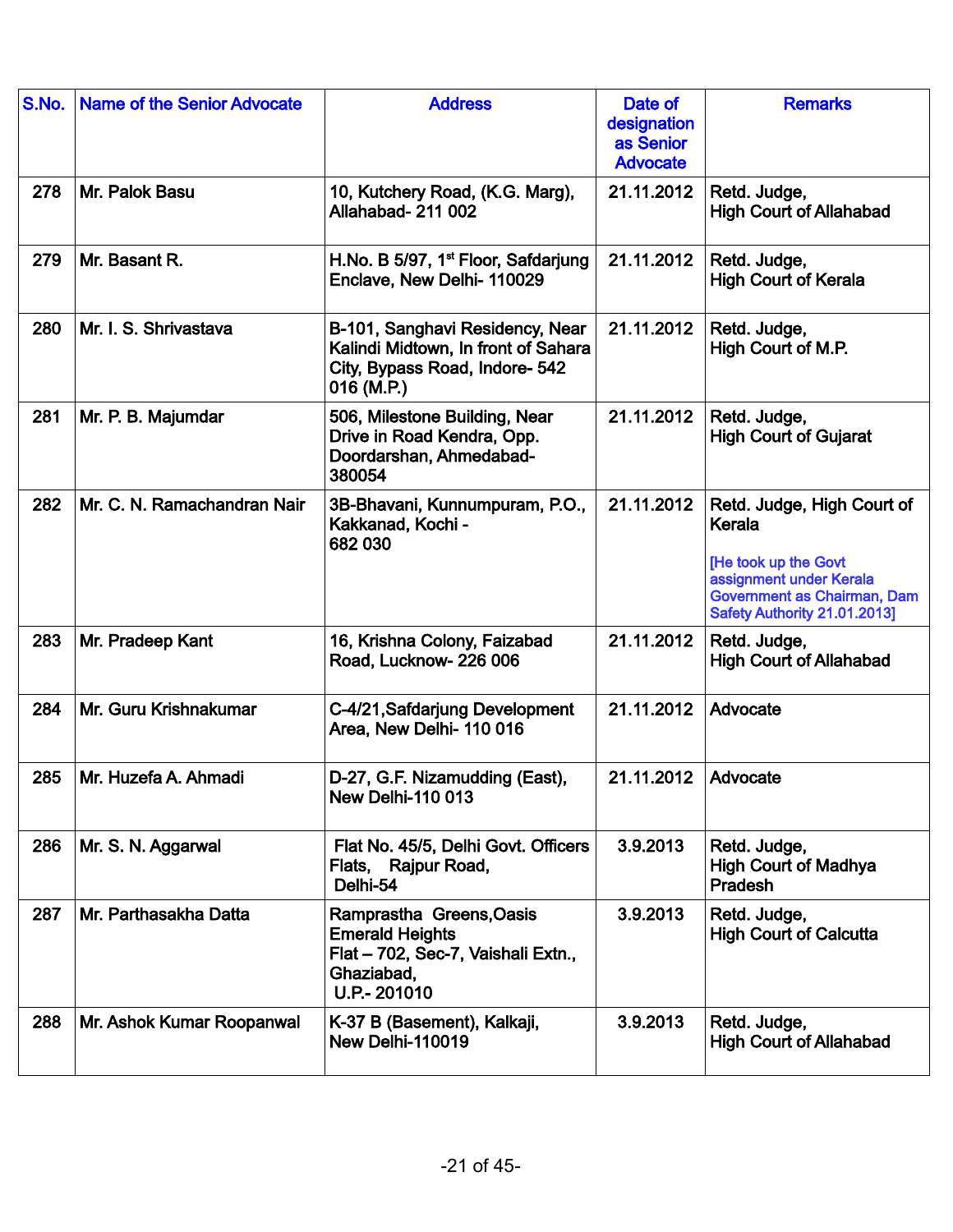| S.No. | <b>Name of the Senior Advocate</b> | <b>Address</b>                                                                                                                             | Date of<br>designation<br>as Senior<br><b>Advocate</b> | <b>Remarks</b>                                                                                                                                                                                                                        |
|-------|------------------------------------|--------------------------------------------------------------------------------------------------------------------------------------------|--------------------------------------------------------|---------------------------------------------------------------------------------------------------------------------------------------------------------------------------------------------------------------------------------------|
| 289   | Mr. Yogendra Kumar Sangal          | K-37 B (Basement), Kalkaji,<br>New Delhi-110019                                                                                            | 3.9.2013                                               | Retd. Judge,<br><b>High Court of Allahabad</b>                                                                                                                                                                                        |
| 290   | Mr. P. R. Raman                    | 113, Dikshit, Jawahar Nagar,<br>Kadavanathra,<br>Kochi- 682 020                                                                            | 3.9.2013                                               | Retd. Judge,<br><b>High Court of Kerala</b>                                                                                                                                                                                           |
| 291   | Mr. G. Bhavani Prasad              | Villa No. 41, Empire Insignia,<br><b>Behind Ara Maisamma Temple</b><br>(Kalimandir),<br>Peerancheru, Bandlaguda Jagir,<br>Hyderabad-500086 | 3.9.2013                                               | Retired Judge,<br>High<br>Court<br>of<br>Andhra<br>Pradesh<br>practice<br>(Resumed<br>w.e.f.<br>01.12.2019, after retiring from<br>the post of Chairman, Andhra<br>Pradesh Electricity Regulatory<br><b>Commission on 29.10.2019)</b> |
| 292   | Mr. Vinod K. Sharma                | C-99, East of Kailash,<br>New Delhi.                                                                                                       | 3.9.2013                                               | Retired Judge,<br><b>High Court of Madras</b>                                                                                                                                                                                         |
| 293   | Mr. Rakesh Chandra Mishra          | 7, Rishi Nagar, Char-Imli,<br>Bhopal (M.P.) -462 016                                                                                       | 3.9.2013                                               | Retired Judge,<br><b>High Court of Madhya</b><br>Pradesh                                                                                                                                                                              |
| 294   | Ms. Meenakshi Arora                | D-14, First Floor, Nizamuddin<br>East, N.Delhi-13                                                                                          | 3.9.2013                                               | Advocate-on-Record                                                                                                                                                                                                                    |
| 295   | Ms. Kiran Suri                     | Chamber No. 39, Old<br><b>Lawyer's Chambers</b><br>Supreme Court, N.Delhi -<br>110001.                                                     | 3.9.2013                                               | Advocate-on-Record                                                                                                                                                                                                                    |
| 296   | Mr. Sushil Kumar Jain              | Chamber No. 34, Old Lawyer's<br><b>Chambers</b><br><b>Supreme Court, New Delhi</b><br>$-110001.$                                           | 3.9.2013                                               | Advocate-on-Record                                                                                                                                                                                                                    |
| 297   | Ms Vibha Datta Makhija             | Flat D, First Floor,<br>B-10, Green Park Main, New<br>Delhi-110016                                                                         | 3.9.2013                                               | Advocate-on-Record                                                                                                                                                                                                                    |
| 298   | Mrs. T. Meena Kumari               | House No. 2-2-18/13/C/2<br>A-38, Durgabai Deshmukh<br>Colony, New Nallakunta,<br>Hyderabad - 500044                                        | 11.2.2014                                              | <b>Retired Chief Justice,</b><br><b>High Court of Meghalaya</b>                                                                                                                                                                       |
| 299   | Mr. Samudrala Govindarajulu        | House No. 11-5-451, Flat No. 502,<br><b>Paramound Apartment, FAPCCI</b><br>Road, Red Hills, Hyderabad - 500<br>004.                        | 11.2.2014                                              | Retired Judge,<br><b>High Court of Andhra</b><br>Pradesh                                                                                                                                                                              |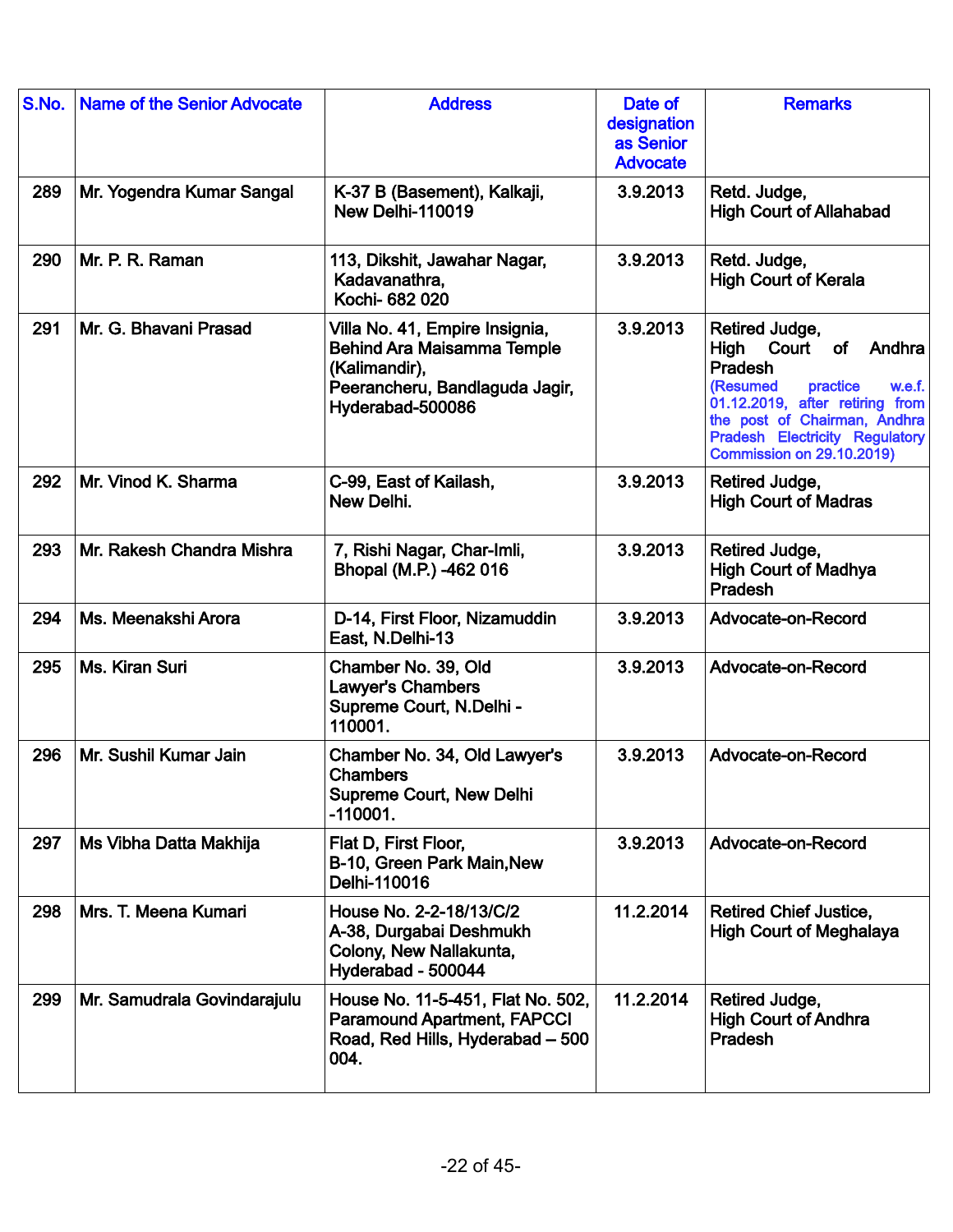| S.No. | <b>Name of the Senior Advocate</b> | <b>Address</b>                                                                                               | Date of<br>designation<br>as Senior<br><b>Advocate</b> | <b>Remarks</b>                                                     |
|-------|------------------------------------|--------------------------------------------------------------------------------------------------------------|--------------------------------------------------------|--------------------------------------------------------------------|
| 300   | Mr. Manmohan Sarin                 | D-127 Panchsheel Enclave,<br><b>New Delhi</b>                                                                | 11.2.2014                                              | Retired Judge,<br>High Court of Jammu &<br>Kashmir                 |
| 301   | Mr. Dharam Veer Sharma             | House No. A-32, Sector-12,<br>NOIDA, U.P.                                                                    | 11.2.2014                                              | Retired Judge,<br><b>High Court of Allahabad</b>                   |
| 302   | Mr. G. S. Sarraf                   | E-45, Sidhartha Nagar, Sector No.<br>13, Malviya Nagar,<br>Jaipur - 302017, (Rajasthan)                      | 11.2.2014                                              | Retired Judge,<br><b>Rajasthan High Court</b>                      |
| 303   | Mr. T. Sudanthiram                 | No. 20, Anadavelu Street,<br>Perambur, Chennai, Tamil Nadu-<br>600 011.                                      | 11.2.2014                                              | Retired Judge,<br><b>Madras High Court</b>                         |
| 304   | Mr. S. B. Mhase                    | Deeplaxmi Plot No. 17, S. No.<br>344/1/2, Yashwant Nagar,<br>Aurangabad Road, Ahmednagar-<br>414 001         | 11.2.2014                                              | Retired Judge,<br><b>Bombay High Court</b>                         |
| 305   | Mr. Gopal Jain                     | B-93, Gulmohar Park,<br><b>New Delhi-110 049</b>                                                             | 11.2.2014                                              | Advocate                                                           |
| 306   | Mr. Sanjib Sen                     | H-3, Kailash Colony, New Delhi -<br>48                                                                       | 11.2.2014                                              | Advocate                                                           |
| 307   | Mr. Barin Ghosh                    | Flat D-91, Saptaparni,<br>58/3 Ballygunge Circular Road,<br><b>Kolkata 700 019</b>                           | 23.04.2015                                             | <b>Retired Chief Justice,</b><br><b>High Court of Uttarakhand</b>  |
| 308   | Mr. Yatindra Singh                 | 38, High Court Judges' Colony,<br>Sector 105, Noida (NCR)                                                    | 23.04.2015                                             | <b>Retired Chief Justice,</b><br><b>High Court of Chhattisgarh</b> |
| 309   | Ms. Rekha Sharma                   | A-135, Ground Floor,<br>Defence Colony,<br><b>New Delhi-110 024</b>                                          | 23.04.2015                                             | Retired Judge,<br><b>High Court of Delhi</b>                       |
| 310   | Mr. Krishn Kumar Lahoti            | <b>B-56, Sector-14,</b><br>Near Indian Oil Building,<br>Noida-201 301                                        | 23.04.2015                                             | Retired Judge,<br><b>High Court of Madhya</b><br>Pradesh           |
| 311   | Mr. Akhil Kumar Shrivastava        | D-139, Gulmohar City, behind new<br><b>Collectorate Building, Sirol Road,</b><br><b>Gwalior, MP - 474006</b> | 23.04.2015                                             | Retired Judge,<br><b>High Court of Madhya</b><br><b>Pradesh</b>    |
| 312   | Mr. Purushottam Bapurao<br>Gaikwad | B-5, Tirupati Supreme Enclave,<br>Jalan Nagar, Near Railway<br>Station, Aurangabad, Maharashtra              | 23.04.2015                                             | Retired Judge,<br><b>High Court of Bombay</b>                      |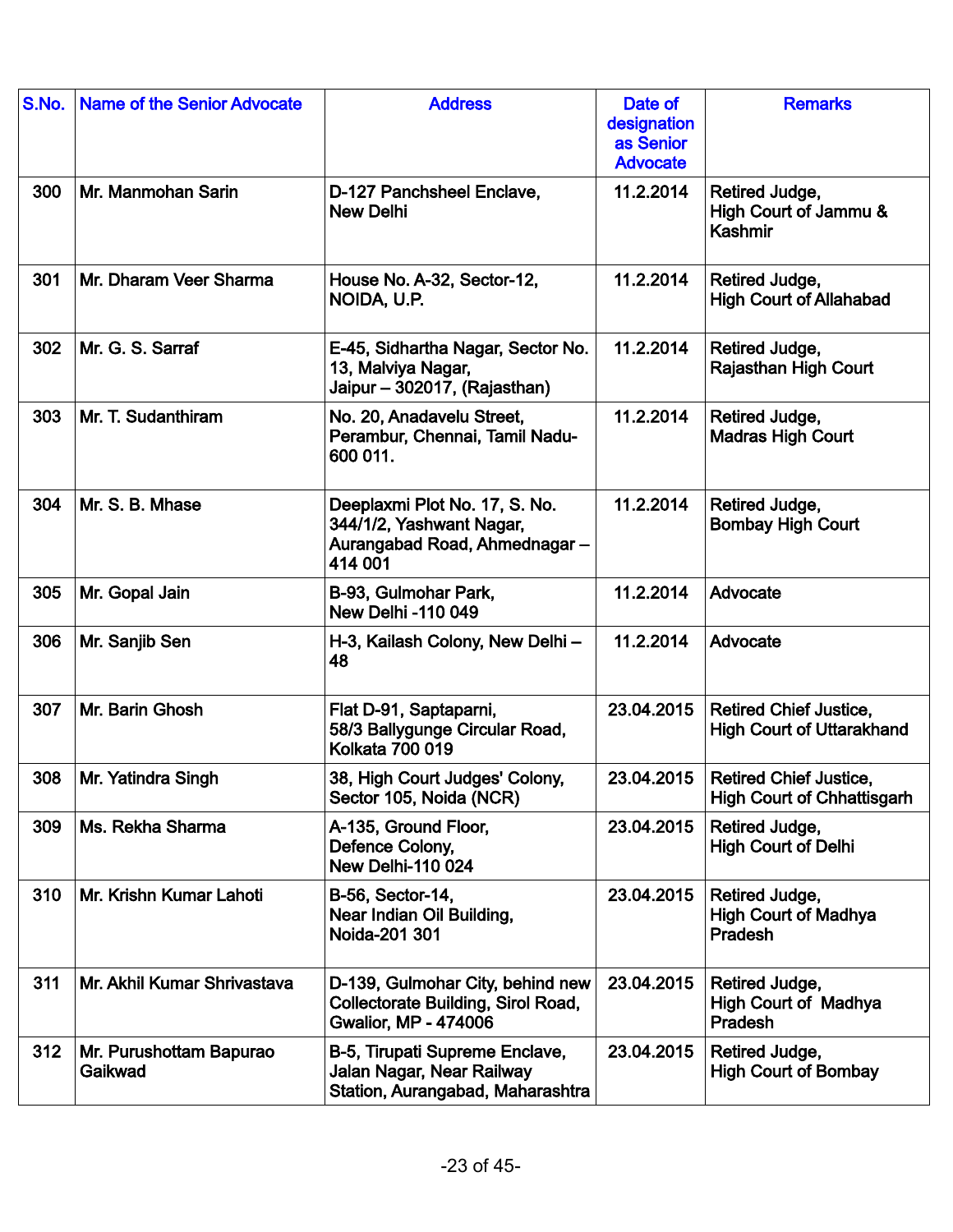| S.No. | <b>Name of the Senior Advocate</b>      | <b>Address</b>                                                                                                                    | Date of<br>designation<br>as Senior<br><b>Advocate</b> | <b>Remarks</b>                                                  |
|-------|-----------------------------------------|-----------------------------------------------------------------------------------------------------------------------------------|--------------------------------------------------------|-----------------------------------------------------------------|
| 313   | Mr. A.K. Basheer                        | High Court of Kerala,<br>15B, Heera waters,<br>North Block,<br><b>Chillavannur Bund Road,</b><br>Kochi-682 020                    | 23.04.2015                                             | Retired Judge,<br><b>High Court of Kerala</b>                   |
| 314   | Mr. R. V. Easwar                        | AB-85, Shahjahan Road,<br>New Delhi-110 011                                                                                       | 23.04.2015                                             | Retired Judge,<br><b>High Court of Delhi</b>                    |
| 315   | Mr. Abhay Kumar Gohil                   | Nirmal Heights, B-2/201, Third<br>Floor, Safdarjung Enclave,<br><b>New Delhi-110 029</b>                                          | 23.04.2015                                             | Retired Judge,<br><b>High Court of Madhya</b><br><b>Pradesh</b> |
| 316   | Mr. Thomas P. Joseph                    | Flat No. 106, Tower No. 12,<br><b>Supreme Enclave, Mayur Vihar</b><br>Phase I, New Delhi 110091                                   | 23.04.2015                                             | Retired Judge,<br><b>High Court of Kerala</b>                   |
| 317   | Mr. Sudhakar Bhimrao<br><b>Deshmukh</b> | A-2/97, Manu Apartment, Mayur<br>Vihar, Phase 1, New Delhi<br>1100091                                                             | 23.04.2015                                             | Retired Judge,<br><b>High Court of Bombay</b>                   |
| 318   | Mr. G. M. Akbar Ali                     | No. 6, 9 <sup>th</sup> Cross Street,<br>Senthil Nagar, Kolathur,<br><b>Chennai-600 099</b>                                        | 23.04.2015                                             | Retired Judge,<br><b>High Court of Madras</b>                   |
| 319   | Mr. J. H. Bhatia                        | Natwar Chamber, 104, 1 <sup>st</sup> Floor,<br>94, Nagindas Master Road,<br>Fort, Mumbai-400 001                                  | 23.04.2015                                             | Retired Judge,<br><b>High Court of Bombay</b>                   |
| 320   | Mr. H. N. Nagamohan Das                 | Chamber: D-10, Nizamuddin East,<br><b>New Delhi-110 013</b>                                                                       | 23.04.2015                                             | Retired Judge,<br><b>High Court of Karnataka</b>                |
| 321   | Mr. Subramonium Prasad                  | 104, Lawyers' Chambers,<br>Supreme Court of India, New<br>Delhi 110001                                                            | 23.04.2015                                             | Advocate-on-Record                                              |
| 322   | Ms. V. Mohana                           | E-14, Dronacharya Apartments,<br>Mayur Vihar, Phase-I Extension,<br>Delhi 110091                                                  | 23.04.2015                                             | Advocate-on-Record                                              |
| 323   | Mr. Sanjay R. Hegde                     | 257, Supreme Enclave, Mayur<br>Vihar, Phase-I, Delhi 110091                                                                       | 23.04.2015                                             | Advocate-on-Record                                              |
| 324   | Ms. Mahalakshmi Pavani                  | 82. Lawyers' Chambers, Supreme<br>Court of India, New Delhi 110001                                                                | 23.04.2015                                             | Advocate-on-Record                                              |
| 325   | Mr. Rana Mukhopadhyay<br>(Mukherjee)    | 112, C. K. Daphtary Lawyers<br>Chambers, Tilak Lane, New Delhi<br>110001                                                          | 23.04.2015                                             | Advocate                                                        |
| 326   | Mr. Uma Nath Singh                      | Flat No. 124 Duplex,<br><b>Vishwkarma Co-operative Group</b><br><b>Housing Society,</b><br>Vishwkarma Apartment), Delhi<br>110096 | 31.08.2016                                             | <b>Retired Chief Justice,</b><br><b>High Court of Meghalaya</b> |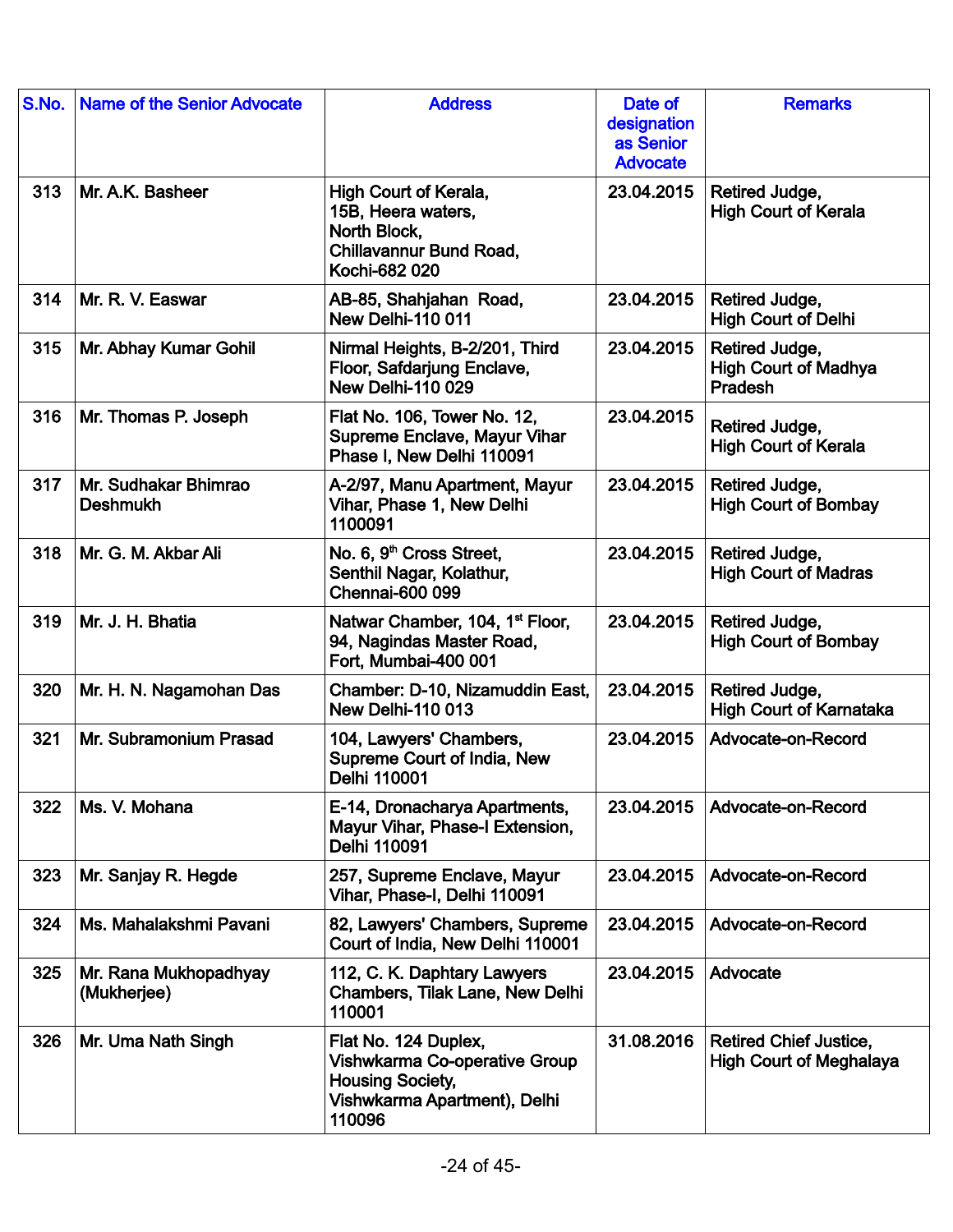| S.No. | <b>Name of the Senior Advocate</b> | <b>Address</b>                                                                                                                                                                                                                                 | Date of<br>designation<br>as Senior<br><b>Advocate</b> | <b>Remarks</b>                                                    |
|-------|------------------------------------|------------------------------------------------------------------------------------------------------------------------------------------------------------------------------------------------------------------------------------------------|--------------------------------------------------------|-------------------------------------------------------------------|
| 327   | Dr. Satish Chandra                 | D-25, Brahma Apartment,<br>Sector 7, Dwarka, New Delhi<br>110075                                                                                                                                                                               | 31.08.2016                                             | Retired Judge,<br><b>High Court of Allahabad</b>                  |
| 328   | Mr. Ashim Kumar Banerjee           | "Thnai" BB-21, New Town,<br>Kolkatta 700156                                                                                                                                                                                                    | 31.08.2016                                             | Retired Judge,<br><b>High Court of Calcutta</b>                   |
| 329   | Mr. K. C. Bhanu                    | Qtr. No. 6, Ministers Block,<br>Kundanbagh, Begumpet,<br>Hyderabad-500016                                                                                                                                                                      | 31.08.2016                                             | Retired Judge,<br><b>High Court of Judicature at</b><br>Hyderabad |
| 330   | Mr. Ravindra Singh                 | A-216, Sector-31, Noida (U.P.)                                                                                                                                                                                                                 | 31.08.2016                                             | Retired Judge,<br><b>High Court of Allahabad</b>                  |
| 331   | Mr. B. Chandra Kumar               | 8-7-55/B/2, Plot No. 2, Road No.<br>3, Shirdi Sai Nagar Colony, Near<br>Hastinapuram Central,<br>Nagarjuna Sagar Road,<br>Hyderabad 500079                                                                                                     | 31.08.2016                                             | Retired Judge,<br><b>High Court of Judicature at</b><br>Hyderabad |
| 332   | Mr. Subash Chandra Jha             | C/o. Sri Sandeep Jha, Flat No.<br>F-1002, Amrapali Princely<br>Estate, Sector 76, Noida U.P.<br>201301<br>Alternate Address: lat No. E-301,<br>Pushpanjali Vihar, Near Kachi<br>Talab, Road No-1, Saristabad,<br>Gardanibagh, Patna - 1, Bihar | 31.08.2016                                             | Retired Judge,<br><b>High Court of Patna</b>                      |
| 333   | Mr. Kailash Gambhir                | Bungalow No. 45, Lodhi Estate,<br>New Delhi 110003                                                                                                                                                                                             | 31.08.2016                                             | Retired Judge,<br><b>High Court of Delhi</b>                      |
| 334   | Mr. K. C. Puri                     | Kothi No. 495, New Punjab<br>Judicial Officers, House Building<br><b>Co-operative Society, Mullanpur</b><br>Garib Dass, New Chandigarh<br>(Mohali)<br>Alternate Address: 234, Sector<br>16-A, Chandigarh                                       | 31.08.2016                                             | Retired Judge,<br>High Court of Punjab &<br>Haryana               |
| 335   | Mr. Arvind Kumar                   | House No. 275, Sector 17,<br>Panchkula (Haryana)                                                                                                                                                                                               | 31.08.2016                                             | Retired Judge,<br>High Court of Punjab &<br>Haryana               |
| 336   | Dr. Bharat Bhushan Parsoon         | # D-37, Jungpura Extension,<br>New Delhi 110014                                                                                                                                                                                                | 31.08.2016                                             | Retired Judge,<br>High Court of Punjab &<br>Haryana               |
| 337   | Mr. Sunil Hali                     | 18, Manorama Vihar, Bhori<br>Chowk, Jammu Tawi 180002                                                                                                                                                                                          | 31.08.2016                                             | Retired Judge,<br><b>High Court of Allahabad</b>                  |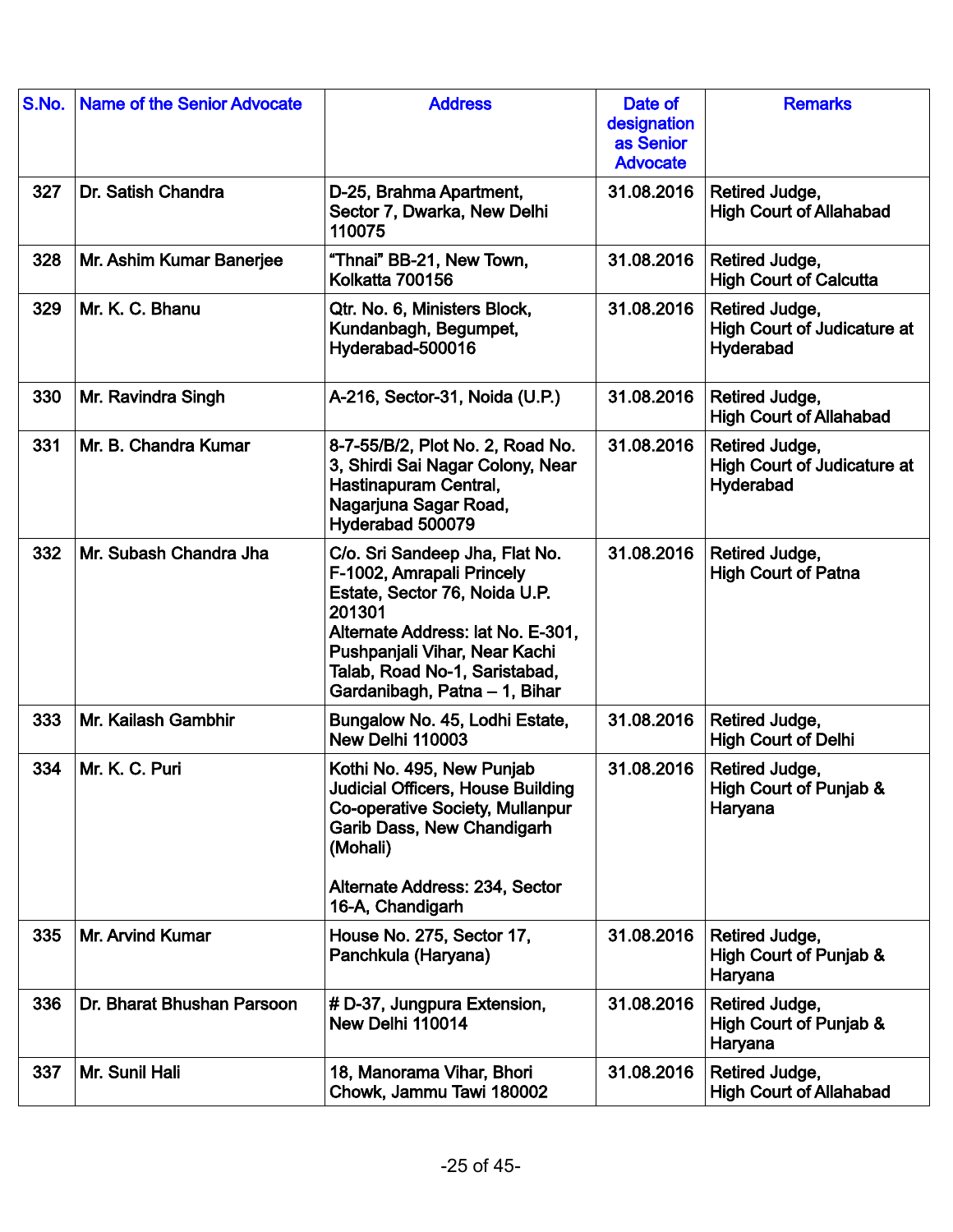| S.No. | <b>Name of the Senior Advocate</b>      | <b>Address</b>                                                                                                            | Date of<br>designation<br>as Senior<br><b>Advocate</b> | <b>Remarks</b>                                                  |
|-------|-----------------------------------------|---------------------------------------------------------------------------------------------------------------------------|--------------------------------------------------------|-----------------------------------------------------------------|
| 338   | Mr. B. D. Rathi                         | 340/1, Goyal Nagar, Near<br>Bengali Square, Indore 452016<br>(M.P.)                                                       | 31.08.2016                                             | Retired Judge,<br><b>High Court of Madhya</b><br>Pradesh        |
| 339   | Mr. Kamal Mehta                         | 9, Hatkesh Co.Op. Housing<br>Society, St. Xavier's High School<br>Road, Post Navjivan,<br>Ahmedabad 380014                | 31.08.2016                                             | Retired Judge,<br><b>High Court of Gujarat</b>                  |
| 340   | Dr. A. K. Rajan                         | S.79, 16 <sup>th</sup> Street, 'S' Block, Anna<br>Nagar, Chennai 600040                                                   | 31.08.2016                                             | Retired Judge,<br><b>High Court of Madras</b>                   |
| 341   | Mr. Shambhoo Singh                      | F-32, M.I.G. Colony, Indore<br>(M.P.)                                                                                     | 31.08.2016                                             | Retired Judge,<br><b>High Court of Madhya</b><br><b>Pradesh</b> |
| 342   | Mr. Gh. Hasnain Massodi                 | 102, Rose Enclave, Sanat<br>Nagar, Srinagar, 190005                                                                       | 31.08.2016                                             | Retired Judge,<br>High Court of Jammu &<br><b>Kashmir</b>       |
| 343   | Mr. Dharnidhar Jha                      | Road No. 3, Mahaveer Colony,<br><b>Beur, Patna 800002</b>                                                                 | 31.08.2016                                             | Retired Judge,<br><b>High Court of Patna</b>                    |
| 344   | Mr. Vijayeshwar Narayan<br><b>Sinha</b> | B-187, Sahdeo Mahto Marg,<br>Sri Krishna Puri, Patna 800001                                                               | 31.08.2016                                             | Retired Judge,<br><b>High Court of Patna</b>                    |
| 345   | Mr. V. R. Kingaonkar                    | "Sangati" AH-2-23, Thakre Nagar<br>N-2, CIDCO, Aurangabad (M.S.)<br>Pin 431005                                            | 31.08.2016                                             | Retired Judge,<br><b>High Court of Bombay</b>                   |
| 346   | Dr. Ishrat Masroor Quddusi              | N-7 (3 <sup>rd</sup> Floor), Greater Kailash<br>1, New Delhi 110048                                                       | 31.08.2016                                             | Retired Judge,<br><b>High Court of Chhattisgarh</b>             |
| 347   | Mr. S. D. Anand                         | 303, Golf Apartments, Sujan<br>Singh Park, Maharishi Raman<br>Marg, New Delhi 3                                           | 31.08.2016                                             | Retired Judge,<br>High Court of Punjab &<br>Haryana             |
| 348   | Mr. Bana Seshasayana<br><b>Reddy</b>    | H. No. 8-1-299/A/3, $1st$ Floor,<br>Veterinary Colony, Opposite D<br>Mart, Shaikpet, Hyderabad<br>500008, Telangana State | 31.08.2016                                             | Retired Judge,<br><b>High Court of Andhra</b><br><b>Pradesh</b> |
| 349   | Mr. Virendra Vikram Singh               | Flat No. E 803, Park View City -<br>2, Sohna Road, Gurugram<br>(Haryana)                                                  | 31.08.2016                                             | Retired Judge,<br><b>High Court of Allahabad</b>                |
| 350   | Mr. J. M. Malik                         | G-11, Lajpat Nagar III, New Delhi<br>24                                                                                   | 31.08.2016                                             | Retired Judge,<br><b>High Court of Delhi</b>                    |
| 351   | Mr. Sunil Ambwani                       | E-190, Kalkaji, (G.F.), Police<br>Station Road, New Delhi-<br>110019                                                      | 06.09.2018                                             | <b>Retired Chief Justice,</b><br><b>High Court of Rajasthan</b> |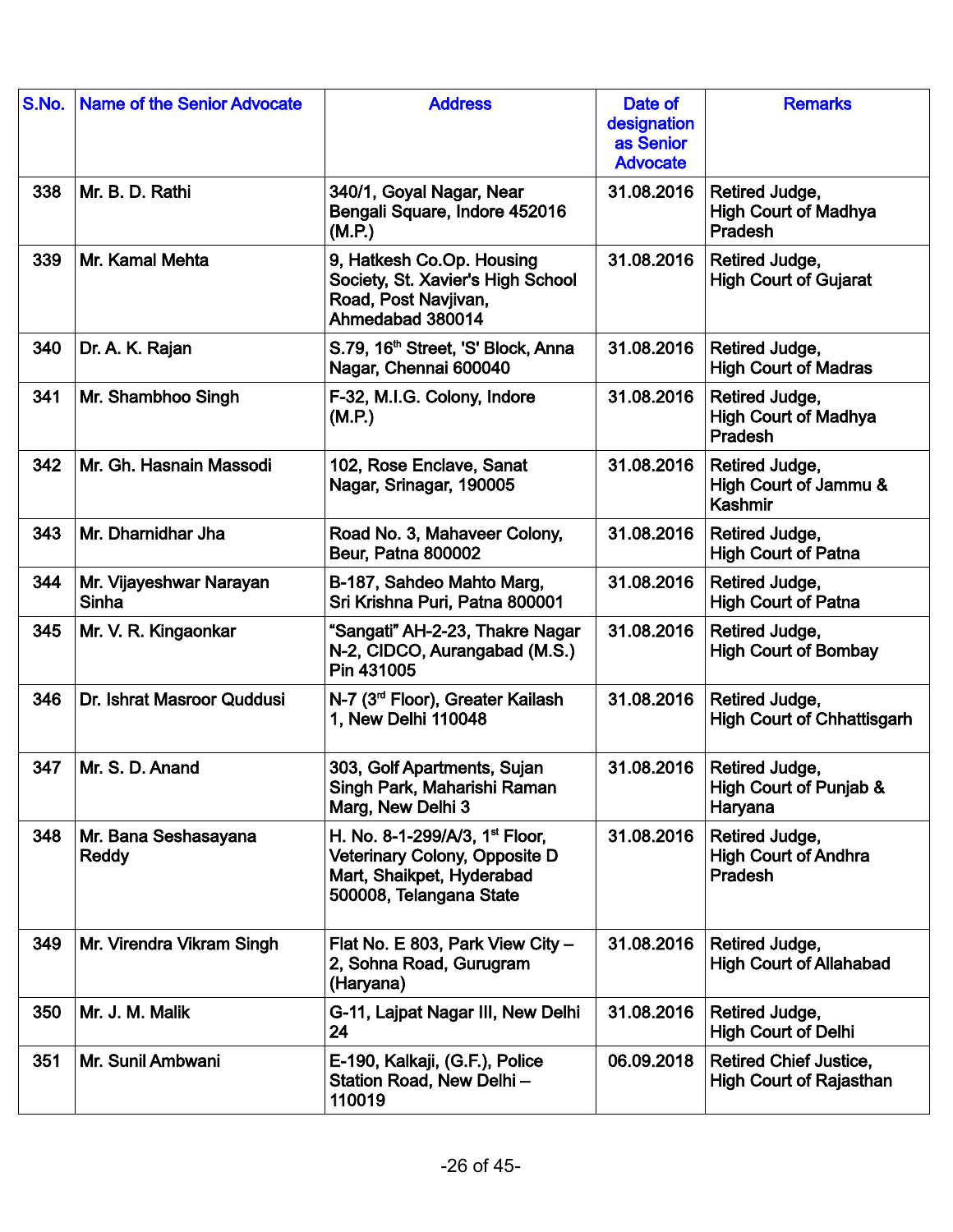| S.No. | <b>Name of the Senior Advocate</b> | <b>Address</b>                                                                                                                                                                                                           | Date of<br>designation<br>as Senior<br><b>Advocate</b> | <b>Remarks</b>                                                           |
|-------|------------------------------------|--------------------------------------------------------------------------------------------------------------------------------------------------------------------------------------------------------------------------|--------------------------------------------------------|--------------------------------------------------------------------------|
| 352   | Mr. N. Paul Vasanthakumar          | "Ashirvadh", 24-A, II Street,<br>Kamraj Avenue, Adyar, Chennai<br>- 600020                                                                                                                                               | 06.09.2018                                             | <b>Retired Chief Justice,</b><br>High Court of Jammu and<br>Kashmir      |
| 353   | Mr. Sibghat Ullah Khan             | Flat No. 1301/T-10, Supreme<br>Towers, Sector-99, Noida (G.B.<br>Nagar), Uttar Pradesh                                                                                                                                   | 06.09.2018                                             | Retired Judge,<br><b>High Court of Judicature at</b><br><b>Allahabad</b> |
| 354   | Mr. G. Rajasuria                   | Mullai (Ground Floor), Plot No. 3,<br>Mohan Nagar Main Road,<br>Mohan Nagar, Madampakkam,<br>Chennai - 600126                                                                                                            | 06.09.2018                                             | Retired Judge,<br><b>High Court of Judicature at</b><br><b>Madras</b>    |
| 355   | Mr. Satya Poot Mehrotra            | 34, Tashkand Marg, Civil Lines,<br>Allahabad - 211001                                                                                                                                                                    | 06.09.2018                                             | Retired Judge,<br><b>High Court of Allahabad</b>                         |
| 356   | Mr. Muzaffar Hussain Attar         | G-2, Gupkar, Srinagar, Jammu &<br>Kashmir (India)                                                                                                                                                                        | 06.09.2018                                             | Retired Judge,<br>High Court of Jammu and<br>Kashmir                     |
| 357   | Mr. M. Jaichandren                 | 'Satyam', NB-20, Greenways<br>Road, R.A. Puram, Chennai-<br>600028                                                                                                                                                       | 06.09.2018                                             | Retired Judge,<br><b>High Court of Madras</b>                            |
| 358   | Mr. S. Nagamuthu                   | B-54, First Floor, Sector-14,<br>Noida - 201301                                                                                                                                                                          | 06.09.2018                                             | Retired Judge,<br><b>High Court of Madras</b>                            |
| 359   | Mr. A. N. Venugopala Gowda         | #426/27-1, 33 <sup>rd</sup> Cross, 18 <sup>th</sup> Main,<br>4 <sup>th</sup> T Block Jayanagar,<br>Bengaluru - 560041                                                                                                    | 06.09.2018                                             | Retired Judge,<br><b>High Court of Karnataka</b>                         |
| 360   | Mr. Vimlesh Kumar Shukla           | <b>Local Address:</b><br>House No. 37, High Court<br>Judges Colony, Sector 105,<br>Noida - 201301<br><b>Permanent Address:</b><br>B-401, Ansals Priyadarshini<br>Apartments, 28, S.N. Marg,<br>Allahabad (U.P.) - 211001 | 06.09.2018                                             | Retired Judge,<br><b>Allahabad High Court</b>                            |
| 361   | Mr. Keshav Kumar Trivedi           | 3, Vasundhara Vihar, Mall Road,<br>South Civil Lines, Jabalpur-<br>482001                                                                                                                                                | 06.09.2018                                             | Retired Judge,<br><b>High Court of Madhya</b><br>Pradesh                 |
| 362   | Mr. Mool Chand Garg                | C-113 (UGF), East of Kailash,<br><b>New Delhi - 110065</b>                                                                                                                                                               | 06.09.2018                                             | Retired Judge,<br><b>High Court of Madhya</b><br>Pradesh                 |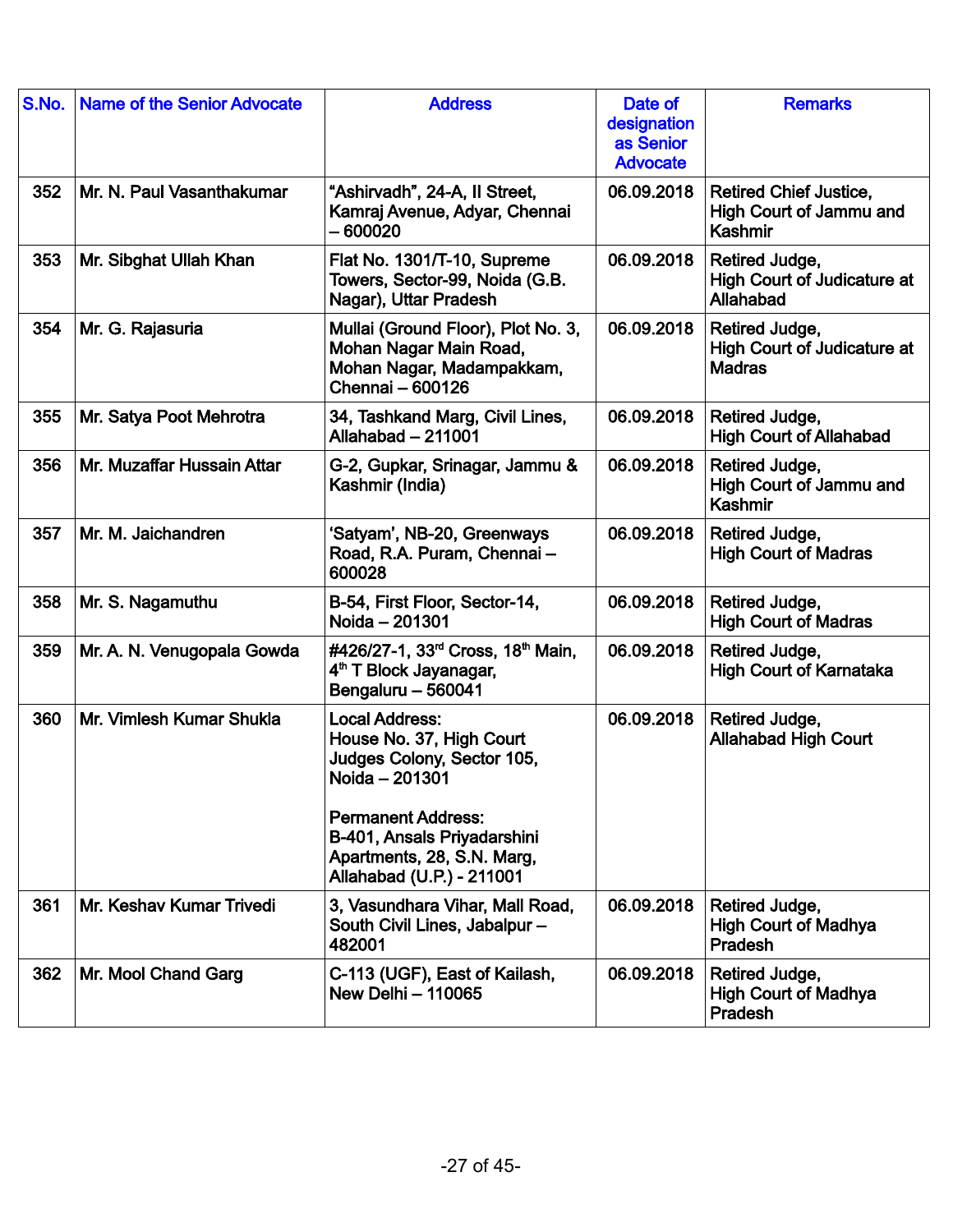| S.No. | <b>Name of the Senior Advocate</b>  | <b>Address</b>                                                                                                  | Date of<br>designation<br>as Senior<br><b>Advocate</b> | <b>Remarks</b>                                                                                                   |
|-------|-------------------------------------|-----------------------------------------------------------------------------------------------------------------|--------------------------------------------------------|------------------------------------------------------------------------------------------------------------------|
| 363   | Mrs. Mridula Mishra                 | Jagat Narayan Road,<br>Kadam - Kuan, Patna -<br>800003                                                          | 06.09.2018                                             | Retired Judge,<br>Patna High Court                                                                               |
|       |                                     | D-78, Panchsheel Enclave,<br>Ground Floor, New Delhi-<br>110017                                                 |                                                        |                                                                                                                  |
| 364   | Mr. Jainendra Kumar<br>Ranka        | C-12A, Surya Path, New<br>Colony, M. I. Road, (Near<br>Panch Batti), Jaipur-<br>302001                          | 06.09.2018                                             | Retired Judge,<br><b>High Court of</b><br>Rajasthan                                                              |
| 365   | Mr. Ghanshyam Prasad                | C - 104, Kaushalya Estate,<br>Bander Bagicha, Patna -<br>800001                                                 | 06.09.2018                                             | Retired Judge,<br>Patna High Court                                                                               |
|       |                                     | C-403, Omkar Ananta, Film<br>City Road, Goregaon East,<br>Mumbai                                                |                                                        |                                                                                                                  |
| 366   | Mr. Rameshwar Singh<br><b>Malik</b> | #280, Advocates Society,<br>Sector 49-A, Chandigarh                                                             | 06.09.2018                                             | Retired Judge,<br>Punjab & Haryana<br><b>High Court</b>                                                          |
| 367   | Dr. P. Jyothimani                   | 1 Rajamabal Street, Flat<br>No: 5, Rameshwar<br>Apartments, T. Nagar,<br>Chennai 600017, Tamilnadu              | 06.09.2018                                             | Retired Judge,<br><b>High Court of Madras</b>                                                                    |
| 368   | Mr. Anoop V. Mohta                  | 4A, "SAMATA", General J.<br><b>Bhosale Marg, Near</b><br>Mantralaya, Mumbai -<br>400021                         | 06.09.2018                                             | Retired Judge,<br><b>High Court of Bombay</b>                                                                    |
| 369   | Mr. A. Ramalingeswara<br>Rao        | "Sai Rachana", H.No. 7-<br>56/177, Prashanthi Hills<br>Colony, Khajaguda Road,<br>Raidurg, Hyderabad-<br>500104 | 06.09.2018                                             | Retired Judge,<br><b>High Court of</b><br>Judicature for the<br><b>States of Telangana</b><br>and Andhra Pradesh |
| 370   | Mr. P. N. Ravindran                 | E-53, Second Floor, Greater<br>Kailash Enclave-II, Greater<br>Kailash, New Delhi - 110048                       | 06.09.2018                                             | Retired Judge,<br><b>High Court of Kerala</b>                                                                    |
|       |                                     | <b>Permanent Address:</b><br>62/4993, Sai Kripa, Chittoor<br>Road, Ernakulam<br>Cochin - 682 011, Kerala        |                                                        |                                                                                                                  |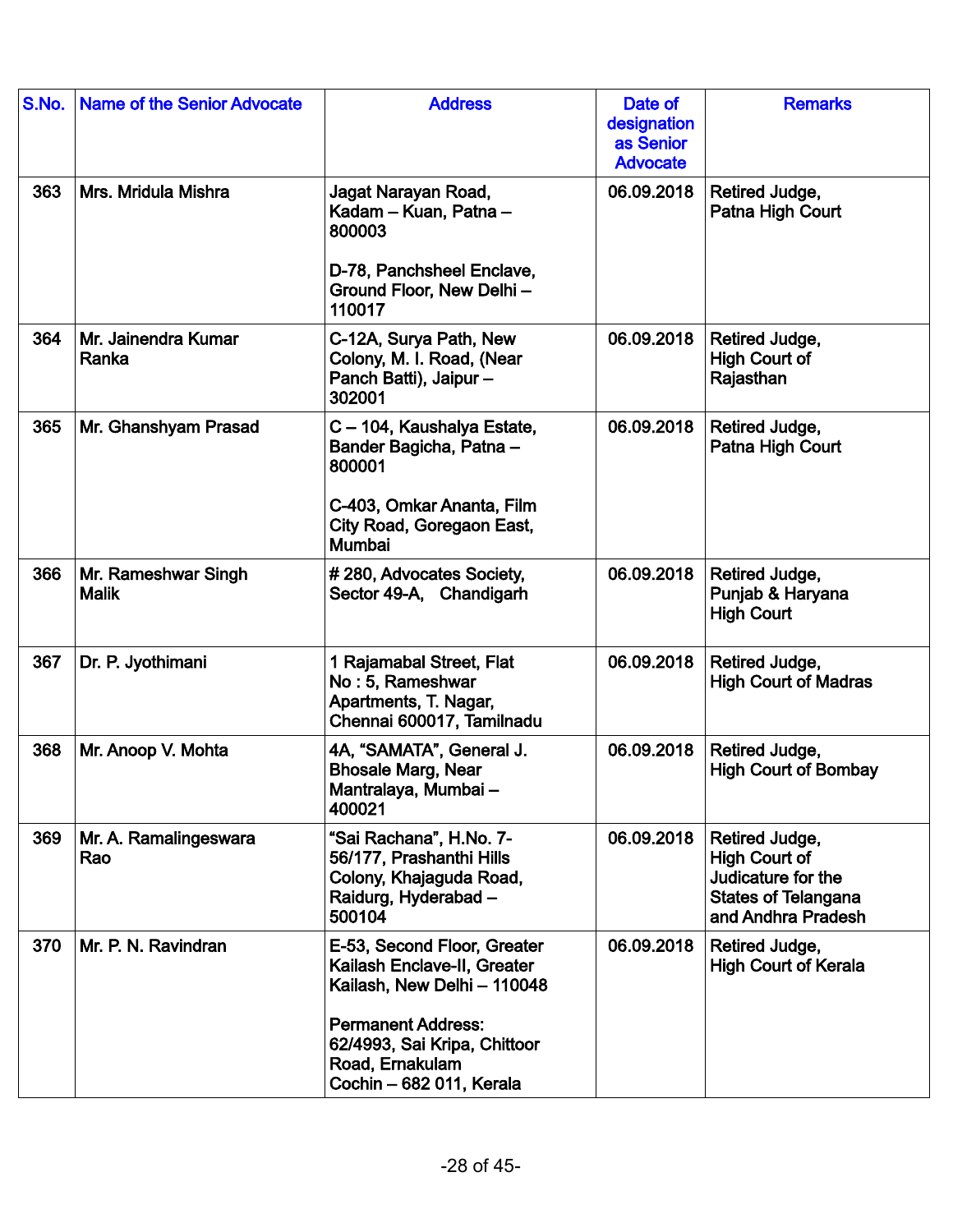| S.No. | <b>Name of the Senior Advocate</b> | <b>Address</b>                                                                                                                                                                                                                                                                                 | Date of<br>designation<br>as Senior<br><b>Advocate</b> | <b>Remarks</b>                                                       |
|-------|------------------------------------|------------------------------------------------------------------------------------------------------------------------------------------------------------------------------------------------------------------------------------------------------------------------------------------------|--------------------------------------------------------|----------------------------------------------------------------------|
| 371   | Mr. Ambati Shankar<br>Narayana     | R/o. Plot No. 89, SAKETH<br>"MITHILA", Kapra<br>Municipality, Near ECIL,<br>Dammaiguda Road,<br>Medchal-Malkajgiri District,<br>Telangana State,<br>Hyderabad - 500062                                                                                                                         | 06.09.2018                                             | Retired Judge,<br><b>High Court of</b><br>Judicature at<br>Hyderabad |
| 372   | Mr. Filomeno Manuel<br><b>Reis</b> | Office: O-1,2,3 Garden View<br>Apartments, Dr. Antonio<br>Colaco Road, Margao-Goa<br>Residence: D1, D2, Garden<br><b>View Apartments, Dr.</b><br>Antonio Colaco Road,<br>Margao-Goa                                                                                                            | 06.09.2018                                             | Retired Judge,<br><b>High Court of Bombay</b>                        |
| 373   | Mr. Parkash Singh Teji             | B-3, Dr. Zakir Hussain Marg,<br><b>New Delhi</b>                                                                                                                                                                                                                                               | 06.09.2018                                             | Retired Judge,<br><b>High Court of Delhi</b>                         |
| 374   | Mr. Subhash B. Adi                 | Local Address: No. 85,<br>Lawyers' Chambers,<br>Supreme Court of India,<br><b>New Delhi - 110001</b><br>Permanent Address: No. 81,<br>60 feet Road, NGEF Layout,<br>Sanjay Nagar, Bengaluru -<br>560 094                                                                                       | 06.09.2018                                             | Retired Judge,<br><b>High Court of</b><br>Karnataka                  |
| 375   | Mr. Pratyush Kumar                 | <b>Office Address:</b><br>Shop No. 3, 1 <sup>st</sup> Floor, Plot<br>No. 1, Malakpur, Surajpur,<br>Near Prita Gold, Greater<br>Noida - 201306<br><b>Residence Address:</b><br>A-002, Shivalik Homes,<br><b>UPSIDC, Site C, Surajpur</b><br><b>Housing Extension, Greater</b><br>Noida - 201306 | 06.09.2018                                             | Retired Judge,<br>High Court of<br>Judicature at<br>Allahabad        |
| 376   | Ms. Madhavi Goradia Divan          | 9, Nizamuddin East, New Delhi -<br>110013                                                                                                                                                                                                                                                      | 27.03.2019                                             | Advocate                                                             |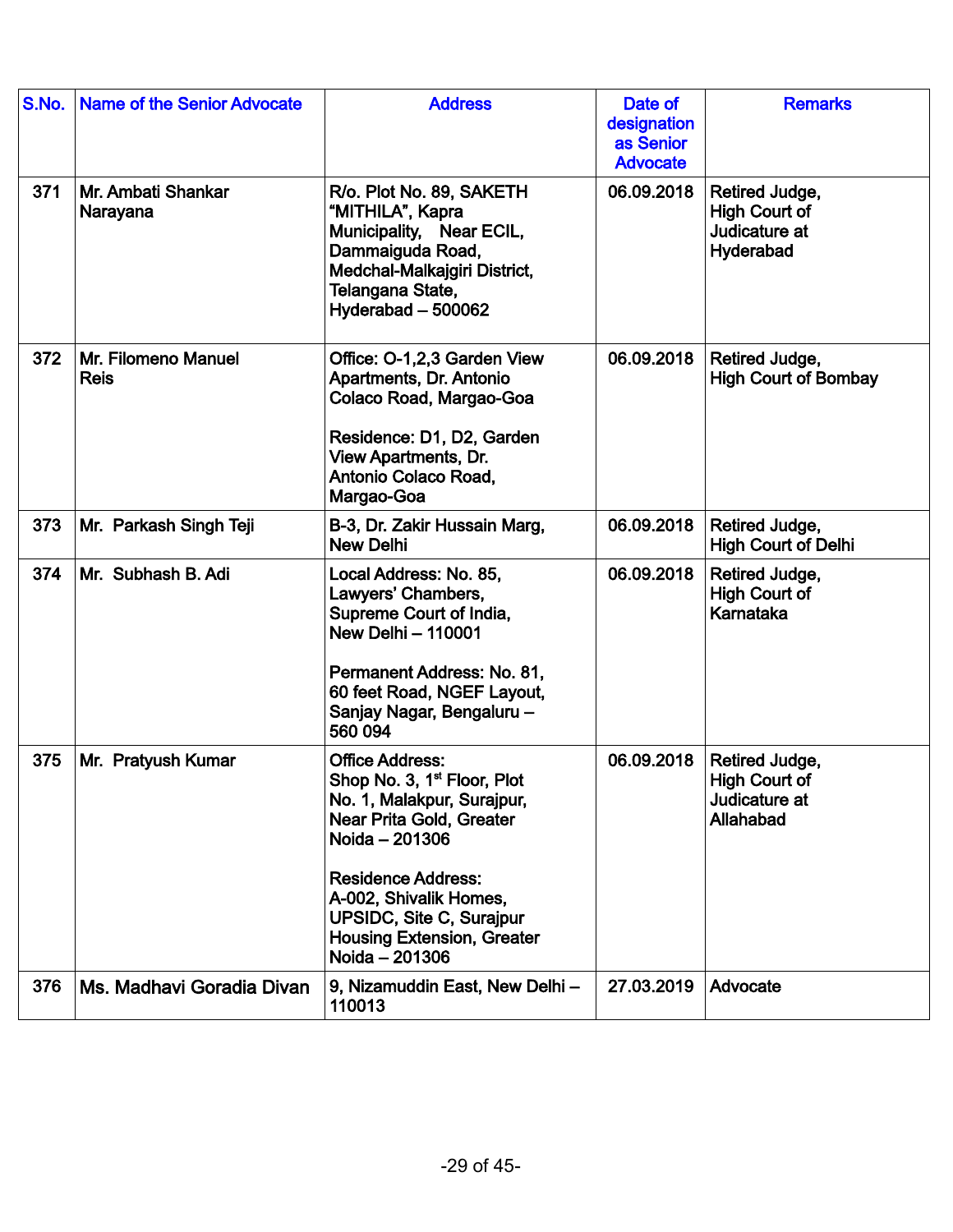| S.No. | <b>Name of the Senior Advocate</b>    | <b>Address</b>                                                                                                                                                                                                                                                        | Date of<br>designation<br>as Senior<br><b>Advocate</b> | <b>Remarks</b>     |
|-------|---------------------------------------|-----------------------------------------------------------------------------------------------------------------------------------------------------------------------------------------------------------------------------------------------------------------------|--------------------------------------------------------|--------------------|
| 377   | Mr. R. Balasubramanian                | <b>Office Address:</b><br>A/6 (Basement) Jangpura<br>Extension, New Delhi - 110014<br><b>Residential Address:</b><br>A/6 (First Floor) Jangpura<br>Extension, New Delhi - 110014                                                                                      | 27.03.2019                                             | Advocate           |
| 378   | <b>Ms. Anitha Shenoy</b>              | <b>Office Address:</b><br>(1). A-187, LGF, Defence Colony,<br>New Delhi 110024<br>(2). C-106, Basement,<br>Sector-40, Noida, Uttar<br>Pradesh - 201301<br><b>Residential Address:</b><br>C-106, Second Floor,<br>Sector-40, Noida, Uttar<br>Pradesh - 201301          | 27.03.2019                                             | Advocate-on-Record |
| 379   | Mr. Aruneshwar Gupta                  | <b>Office Address:</b><br>402, New Lawyers<br>Chamber, M. C. Setalvad<br>Block, Opp. Supreme Court<br>of India, New Delhi-<br>110001<br><b>Residential Address:</b><br>D-61, Ground Floor, East of<br>Kailash, Near National Heart<br>Institute, New Delhi-<br>110065 | 27.03.2019                                             | Advocate-on-Record |
| 380   | Mr. Jugal Kishore Tikamchand<br>Gilda | Plot No. G-109/1, Gorepeth Near<br><b>Salasar Park West High Court</b><br>Road, Nagpur [MAHARASHTRA]                                                                                                                                                                  | 27.03.2019                                             | Advocate           |
| 381   | Mr. Sanjay Parikh                     | <b>Office Address:</b><br>102, New Lawyers<br>Chamber, M.C. Setalvad<br>Block, Bhagwandas Road,<br><b>New Delhi - 110001</b><br><b>Residential Address:</b><br>M-113, Saket, Ground Floor,<br><b>New Delhi - 110017</b>                                               | 27.03.2019                                             | Advocate-on-Record |
| 382   | Mr. Preetesh Kapur                    | $M - 143$ , Greater Kailash $-2$ ,<br><b>New Delhi - 110048</b>                                                                                                                                                                                                       | 27.03.2019                                             | Advocate           |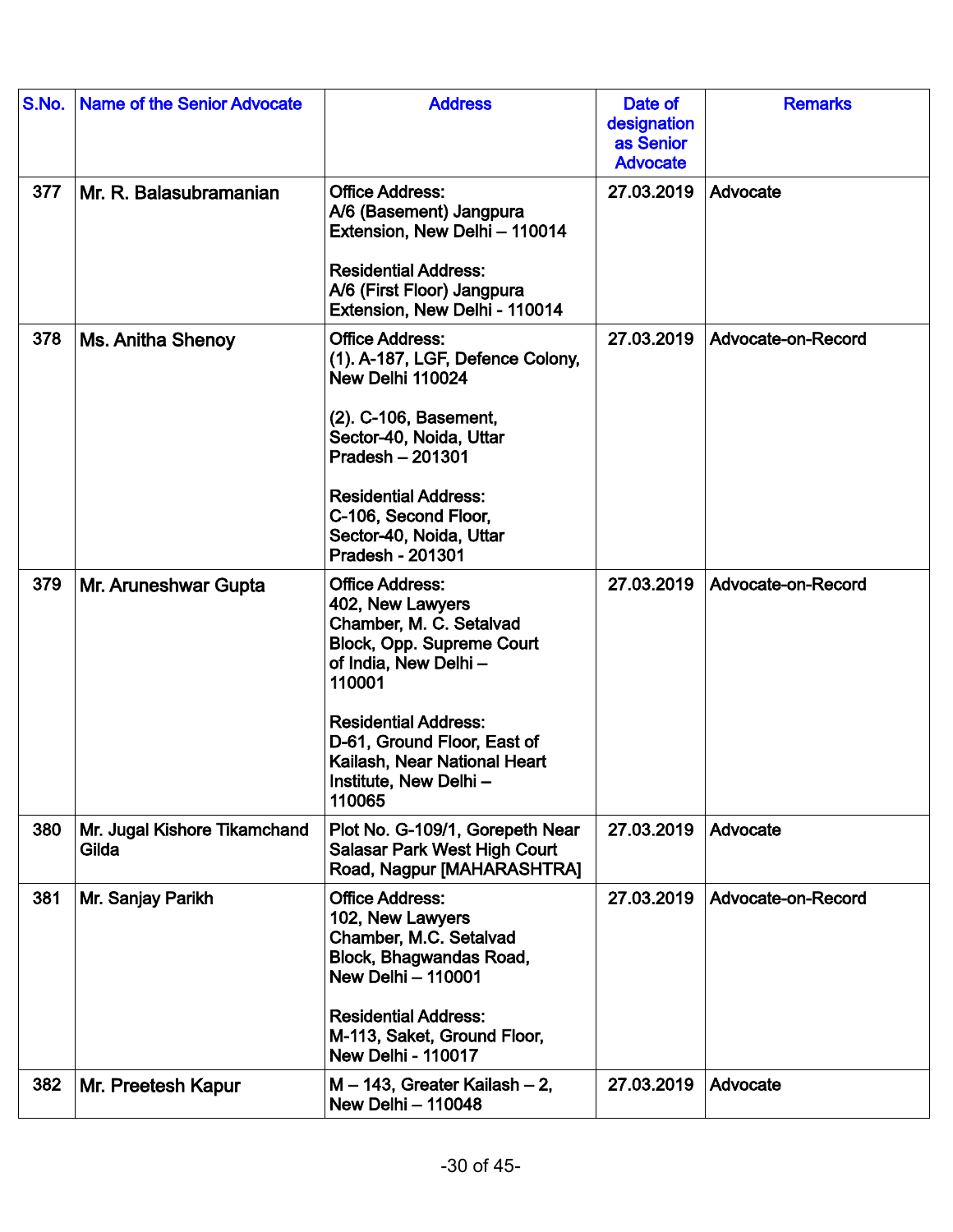| S.No. | <b>Name of the Senior Advocate</b>   | <b>Address</b>                                                                                                                                                                                                                                        | Date of<br>designation<br>as Senior<br><b>Advocate</b> | <b>Remarks</b>     |
|-------|--------------------------------------|-------------------------------------------------------------------------------------------------------------------------------------------------------------------------------------------------------------------------------------------------------|--------------------------------------------------------|--------------------|
| 383   | Mr. Ashok Kumar Sharma               | <b>Office Address:</b><br>Chamber No. 111, C.K.<br>Daphtary Block, Supreme<br><b>Court Lawyers Chambers,</b><br>Tilak Lane, New Delhi -<br>110001<br><b>Residential Address:</b><br>House No. 15, Rail Vihar,<br>Sector - 33, Noida, U.P. -<br>201301 | 27.03.2019                                             | Advocate-on-Record |
| 384   | Mr. Deepak Madhusudan<br>Nargolkar   | <b>Office Address:</b><br>414, M.C. Setalvad<br><b>Chamber Block, Supreme</b><br>Court of India, Bhagwan<br>Dass Road, New Delhi-<br>110001<br><b>Residential Address:</b><br>P-57, South Extension Part-<br>II. New Delhi - 110049                   | 27.03.2019                                             | Advocate-on-Record |
| 385   | Mr. Ajit Shankarrao<br><b>Bhasme</b> | <b>Office Address:</b><br>336, M.C. Setalvad Block,<br>Supreme Court,<br><b>Bhagwandas Road, New</b><br>Delhi - 110001<br><b>Residential Address:</b><br>"Krishna" G-37, Naraina<br>Vihar, New Delhi - 1100                                           | 27.03.2019                                             | Advocate-on-Record |
| 386   | Mr. Nikhil Nayyar                    | <b>Office Address:</b><br>D-131, Panchsheel Enclave,<br><b>New Delhi - 110017</b><br><b>Residential Address:</b><br>W3/93, Wellington Estate,<br>DLF Phase 5, Gurgaon -<br>122009                                                                     | 27.03.2019                                             | Advocate-on-Record |
| 387   | Mr. S. Wasim A. Qadri                | <b>Office Address:</b><br>314, C.K. Daphtary Block, New<br>Lawyers Chambers, Supreme<br>Court, New Delhi<br><b>Residential Address:</b><br>259-A/3-Nayyar Manzil Jamia<br>Nagar, New Delhi - 110025                                                   | 27.03.2019                                             | Advocate           |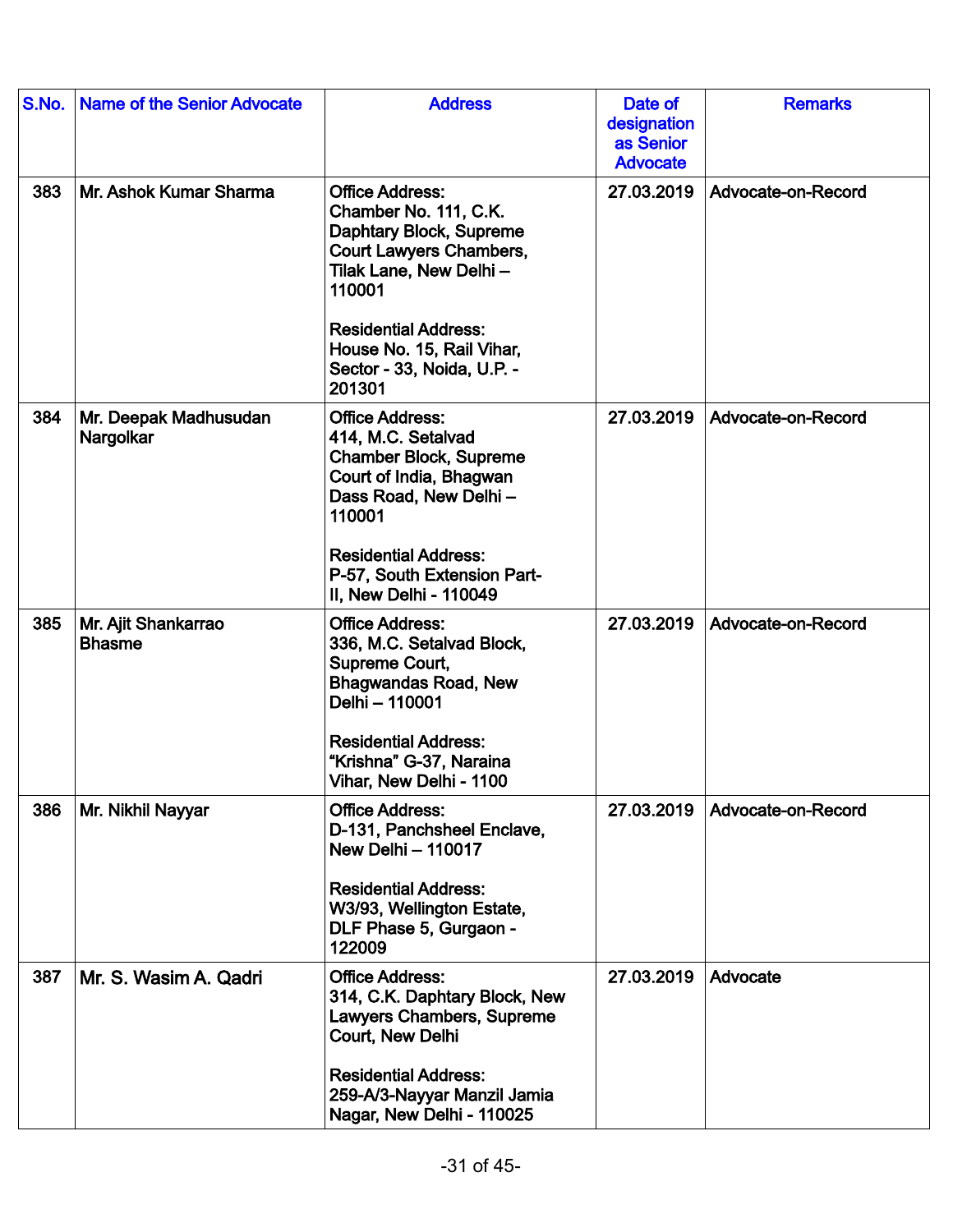| S.No. | Name of the Senior Advocate    | <b>Address</b>                                                                                                                                                                                                                                             | Date of<br>designation<br>as Senior<br><b>Advocate</b> | <b>Remarks</b>     |
|-------|--------------------------------|------------------------------------------------------------------------------------------------------------------------------------------------------------------------------------------------------------------------------------------------------------|--------------------------------------------------------|--------------------|
| 388   | Mr. M. G. Ramachandran         | C-31, Friends Colony<br>East, New Delhi - 110065                                                                                                                                                                                                           | 27.03.2019                                             | Advocate-on-Record |
| 389   | Mr. Manish Singhvi             | <b>Office Address:</b><br>#904-A, Indraprakash Building,<br>Barakhamba Road, New Delhi-<br>110001<br><b>Residential Address:</b><br>$R - 9$ , lst Floor, Hauz Khas<br>Enclave, New Delhi - 110016                                                          | 27.03.2019                                             | Advocate           |
| 390   | Mr. Gopal<br>Sankaranarayanan  | <b>Office Address:</b><br>No. 30, Purvi Marg (Basement),<br>Vasant Vihar, New Delhi - 110057<br><b>Residential Address:</b><br>A - 10/7, 1 <sup>st</sup> Floor, Vasant Vihar,<br><b>New Delhi - 110057</b>                                                 | 27.03.2019                                             | Advocate           |
| 391   | Mr. Mohan Venkatesh<br>Katarki | <b>Office Address:</b><br>114, Lawyers Chambers, C.K.<br>Daphtary Block, Lawyers<br>Chambers, Supreme Court, New<br>Delhi - 110001<br><b>Residential Address:</b><br>L-702, Pearls Gateway Towers,<br>Sector - 44, Noida - 201301,<br><b>Uttar Pradesh</b> | 27.03.2019                                             | Advocate           |
| 392   | Mr. Nakul Dewan                | <b>Office Address:</b><br>D-126, Defence Colony, New<br>Delhi - 110024<br><b>Residential Address:</b><br>D-223, Ground Floor, Defence<br>Colony, New Delhi - 110024                                                                                        | 27.03.2019                                             | Advocate           |
| 393   | Mr. Devadatt Kamat             | <b>Office Address:</b><br>F-13, Lower Ground Floor, Green<br>Park (Main), New Delhi - 110016<br><b>Residential Address:</b><br>F-13, 2 <sup>nd</sup> Floor, Green Park<br>(Main), New Delhi - 110016                                                       | 27.03.2019                                             | Advocate           |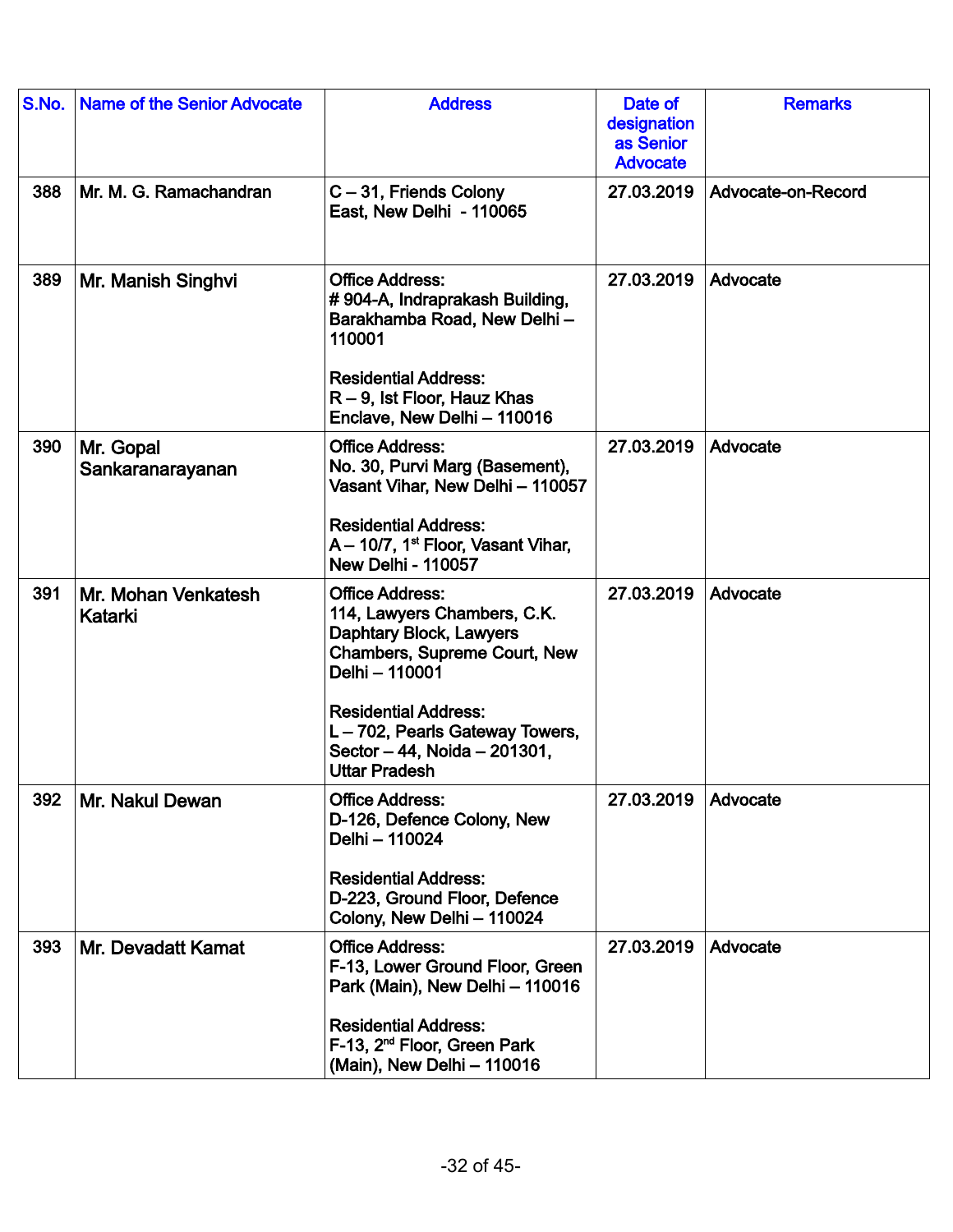| S.No. | <b>Name of the Senior Advocate</b> | <b>Address</b>                                                                                                                                                                                                        | Date of<br>designation<br>as Senior<br><b>Advocate</b> | <b>Remarks</b>     |
|-------|------------------------------------|-----------------------------------------------------------------------------------------------------------------------------------------------------------------------------------------------------------------------|--------------------------------------------------------|--------------------|
| 394   | Mr. Anupam Lal Das                 | <b>Office Address:</b><br>F-39, Green Park Main,<br><b>New Delhi - 110016</b><br><b>Residential Address:</b><br>B-5/202, Third Floor,<br>Safdarjung Enclave, New<br>Delhi-110029                                      | 27.03.2019                                             | Advocate-on-Record |
| 395   | Mr. G. Venkatesh Rao               | <b>Office Address:</b><br>#F-10, Level-1, 01-A Star City,<br>Mayur Vihar -I, Extn. Delhi-110091<br><b>Residential Address:</b><br>#E-604 & 601 - Nagarjuna Apts,<br>Plot-A-1, Chilla/Mayur Kunj, Delhi<br>$-110096$   | 27.03.2019                                             | Advocate           |
| 396   | Mr. Jayanth Muth Raj               | <b>Office Address:</b><br>28/104, East End<br><b>Apartments, Mayur Vihar</b><br>Phase-I Extn., Delhi -<br>110096<br><b>Residential Address:</b><br>1/201, Supreme Towers,<br>Sector 99, Noida - 201 304               | 27.03.2019                                             | Advocate-on-Record |
| 397   | Mr. Arijit Prasad                  | B-242, 3 <sup>rd</sup> Floor, Greater Kailash<br>Part-I, New Delhi - 110048                                                                                                                                           | 27.03.2019                                             | Advocate           |
| 398   | Mr. Jay Savla                      | <b>Office Address:</b><br>A/56-A, Lajpat Nagar-II, Central<br>Market Main Road, New Delhi<br>110024<br><b>Residential Address:</b><br>F-83, East of Kailash,<br><b>New Delhi - 110065</b>                             | 27.03.2019                                             | Advocate-on-Record |
| 399   | Ms. Aparajita Singh                | <b>Office Address:</b><br>138, New Lawyers' Chambers,<br><b>Bhagwandass Road, Supreme</b><br>Court, New Delhi - 110001<br><b>Residential Address:</b><br>16A, Super Deluxe Flats, Sector -<br>15A, Noida 201301, U.P. | 27.03.2019                                             | Advocate           |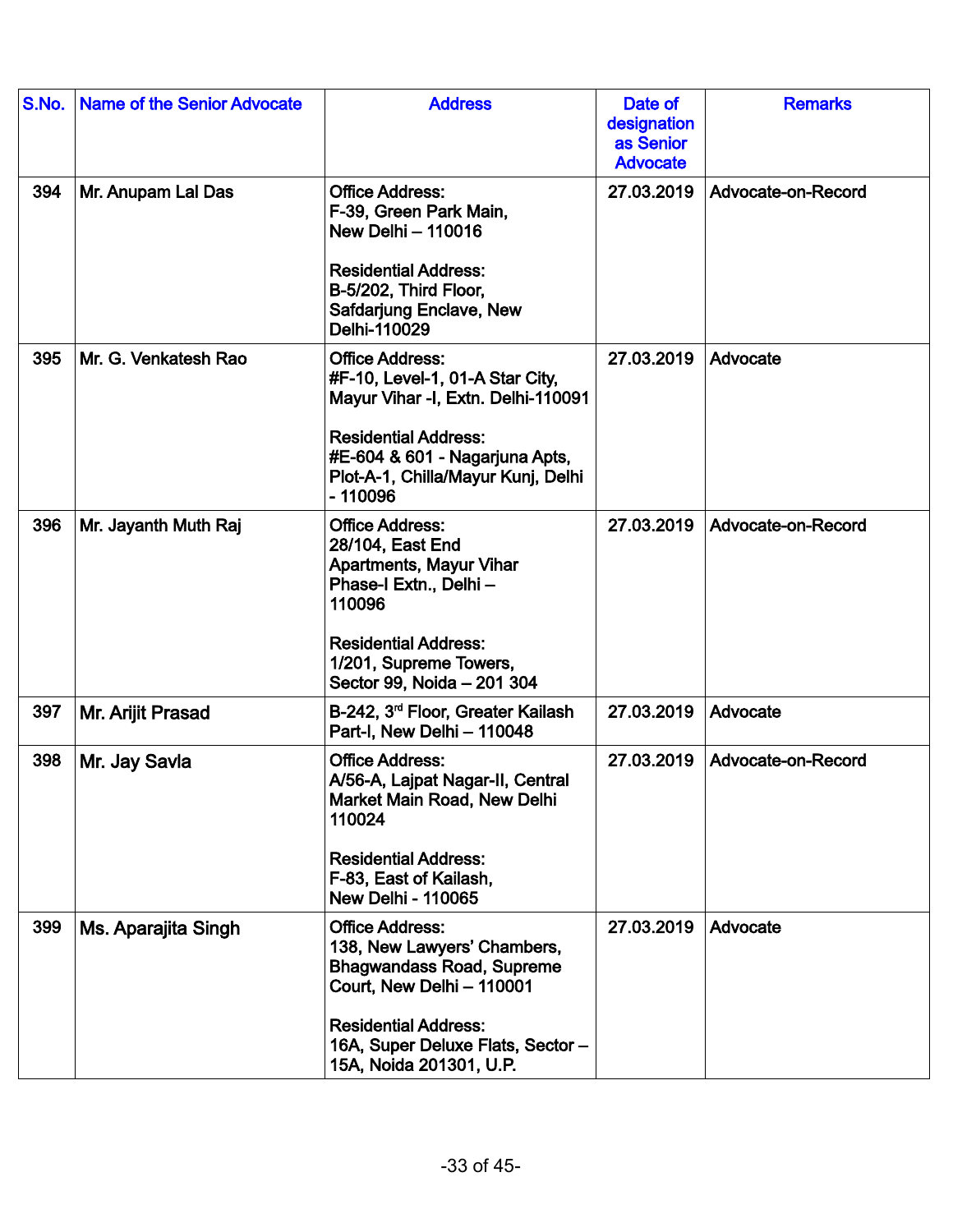| S.No. | <b>Name of the Senior Advocate</b> | <b>Address</b>                                                                                                                                                                                                                                   | Date of<br>designation<br>as Senior<br><b>Advocate</b> | <b>Remarks</b>     |
|-------|------------------------------------|--------------------------------------------------------------------------------------------------------------------------------------------------------------------------------------------------------------------------------------------------|--------------------------------------------------------|--------------------|
| 400   | Dr. Menaka Guruswamy               | <b>Office Address:</b><br>D 1007, 3 <sup>rd</sup> Floor, New Friends<br>Colony, New Delhi - 110065<br><b>Residential Address:</b><br>D 1007, 2 <sup>nd</sup> Floor, New Friends<br>Colony, New Delhi - 110065                                    | 27.03.2019                                             | Advocate           |
| 401   | Mr. Siddhartha Dave                | <b>Office Address:</b><br>B-5/140, 3 <sup>rd</sup> Floor, Safdarjung<br>Enclave, New Delhi - 110029<br><b>Residential Address:</b><br>B-5/140, 2 <sup>nd</sup> Floor, Safdarjung<br>Enclave, New Delhi - 110029                                  | 27.03.2019                                             | Advocate           |
| 402   | Mr. Siddharth Bhatnagar            | <b>Office Address:</b><br>A - 57, Basement, Nizamuddin<br>East, New Delhi - 110013<br><b>Residential Address:</b><br>A - 57, Ground Floor, Nizamuddin<br>East, New Delhi - 110013                                                                | 27.03.2019                                             | Advocate           |
| 403   | Mr. C. N. Sreekumar                | <b>Office Address:</b><br>432, New Lawyers Chamber,<br>Setalvad Block, Bhagwandass<br>Road, New Delhi - 110001<br><b>Residential Address:</b><br>A - 12, Saket District Court<br><b>Residential Complex, Saket,</b><br><b>New Delhi - 110017</b> | 27.03.2019                                             | Advocate-on-Record |
| 404   | Ms. Aishwarya Bhati                | <b>Office Address:</b><br>18, Todarmal Road, Bengali<br>Market, New Delhi - 110001<br><b>Residential Address:</b><br>Flat No. 902, Tower 13,<br><b>Commonwealth Games Village,</b><br>Behind Akshardham Temple,<br>Delhi - 110091                | 27.03.2019                                             | Advocate-on-Record |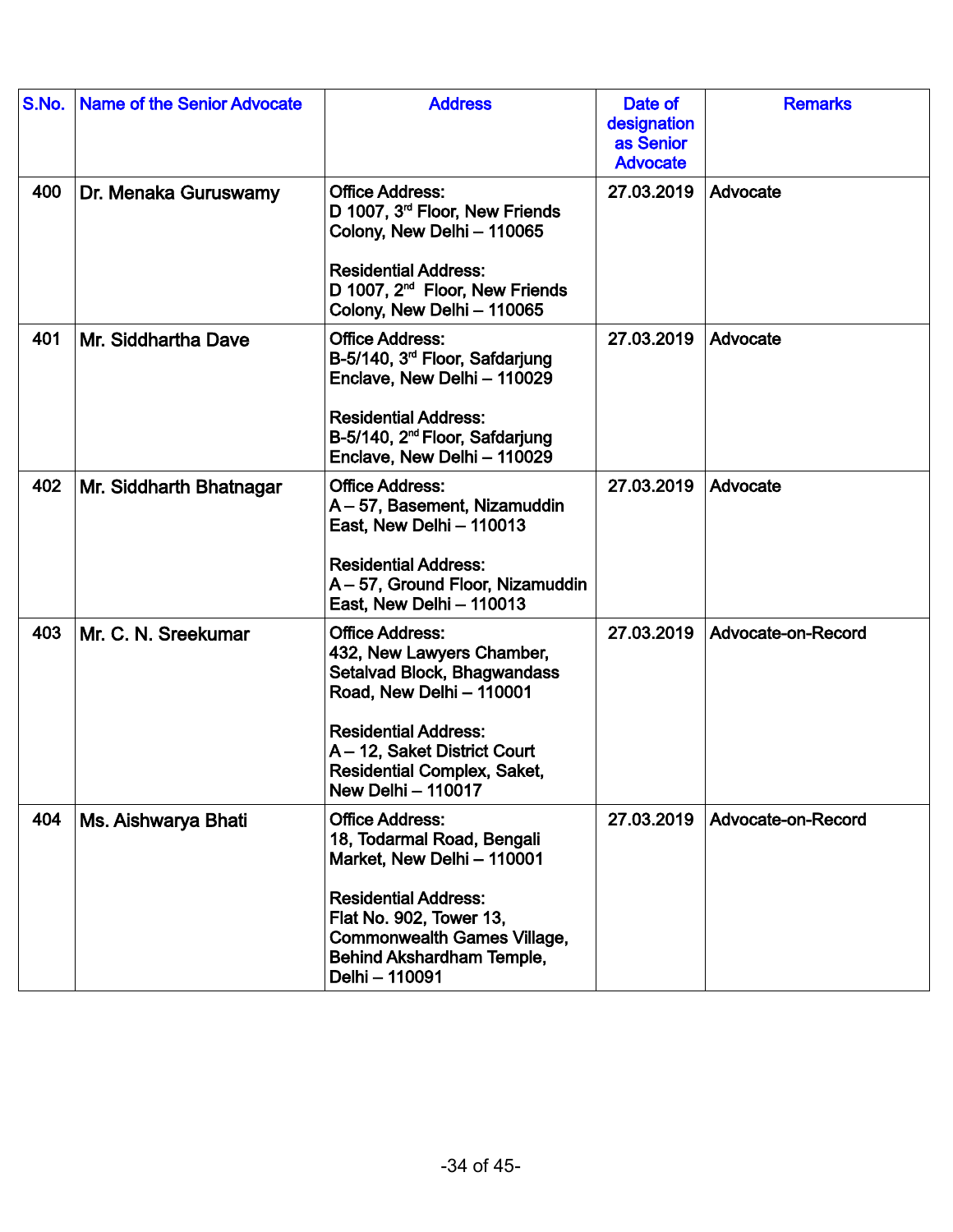| S.No. | <b>Name of the Senior Advocate</b> | <b>Address</b>                                                                                                                                                                                                  | Date of<br>designation<br>as Senior<br><b>Advocate</b> | <b>Remarks</b>     |
|-------|------------------------------------|-----------------------------------------------------------------------------------------------------------------------------------------------------------------------------------------------------------------|--------------------------------------------------------|--------------------|
| 405   | Mr. Santosh Paul                   | <b>Office Address:</b><br>C-26, 2 <sup>nd</sup> Floor, Nizamuddin East,<br><b>New Delhi - 110013</b><br><b>Residential Address:</b><br>195, Tower No. 8, Supreme<br>Enclave, Mayur Vihar - I, Delhi -<br>110091 | 27.03.2019                                             | Advocate           |
| 406   | Mr. Gauray Bhatia                  | <b>Office Address:</b><br>16, Central Lane, First Floor,<br>Bengali Market, New Delhi-<br>110001<br><b>Residential Address:</b><br>Klasse II, 302 Eldeco Utopia,<br>Sector 93A, Noida, Uttar<br>Pradesh, 201304 | 27.03.2019                                             | Advocate-on-Record |
| 407   | Mr. Bharat Sangal                  | <b>Office Address:</b><br>206, New Lawyer Chamber,<br><b>New Delhi - 110001</b><br><b>Residential Address:</b><br>D-45, Press Enclave, Saket,<br><b>New Delhi - 110017</b>                                      | 27.03.2019                                             | Advocate-on-Record |
| 408   | Mr. Vinay Prabhakar Navare         | <b>Office Address:</b><br>Basement, E-32, Jangpura<br>Extension, New Delhi - 110014<br><b>Residential Address:</b><br>Second Floor, E-32, Jangpura<br>Extension, New Delhi - 110014                             | 27.03.2019                                             | Advocate           |
| 409   | Mr. Manoj Swarup                   | <b>Office Address:</b><br>Chamber No. 315, M.C.<br>Setalvad Block, Supreme<br>Court of India, New Delhi-<br>110001<br><b>Residential Address:</b><br>E-166, East of Kailash, New<br>Delhi - 110065              | 27.03.2019                                             | Advocate-on-Record |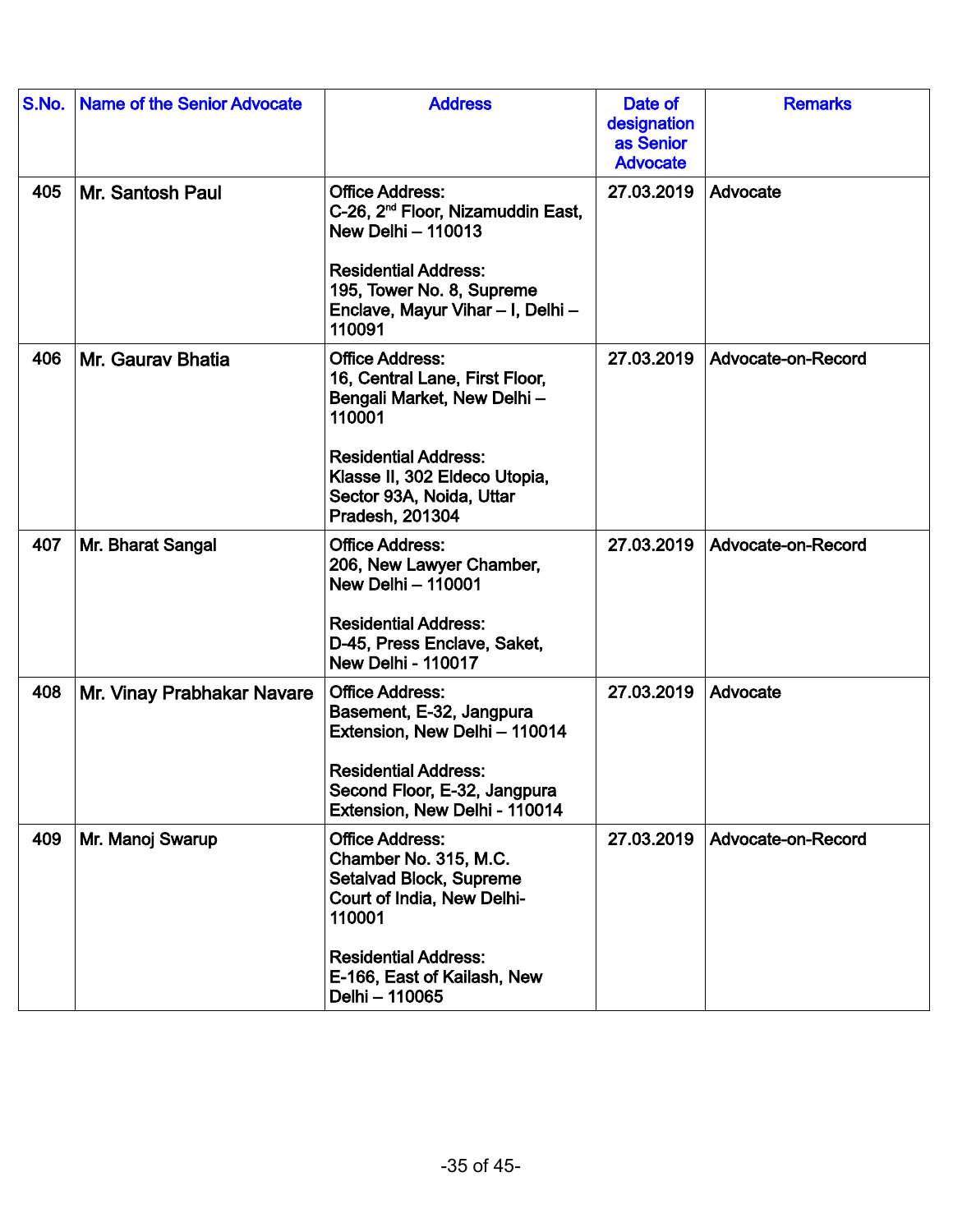| S.No. | <b>Name of the Senior Advocate</b> | <b>Address</b>                                                                                                                                                                                  | Date of<br>designation<br>as Senior<br><b>Advocate</b> | <b>Remarks</b>                                          |
|-------|------------------------------------|-------------------------------------------------------------------------------------------------------------------------------------------------------------------------------------------------|--------------------------------------------------------|---------------------------------------------------------|
| 410   | Mr. Ritin Rai                      | <b>Office Address:</b><br>C-377, Defence Colony, New<br>Delhi - 110024<br><b>Residential Address:</b><br>C-443, Defence Colony, New<br>Delhi - 110024                                           | 27.03.2019                                             | Advocate                                                |
| 411   | Ms. Priya Hingorani                | <b>Office Address:</b><br>40, Lawyers Chambers, Supreme<br>Court Compound, Tilak Marg,<br><b>New Delhi - 110001</b><br><b>Residential Address:</b><br>A - 19, Neeti Bagh, New Delhi -<br>110049 | 27.03.2019                                             | Advocate                                                |
| 412   | Dr. J. N. Bhatt                    | Ekta Bunglow, Plot No. 162,<br>Sector - 8/C, Gandhinagar -<br>(Gujarat) 382008                                                                                                                  | 08.12.2021                                             | <b>Former Chief Justice,</b><br>Patna High Court        |
| 413   | Mr. Surendra Kumar                 | N-1801, NECTAR, Ajnara Gen-<br>X, Crossings Republik,<br>Ghaziabad 201016 (Uttar<br>Pradesh)                                                                                                    | 08.12.2021                                             | Former Judge,<br><b>High Court of Allahabad</b>         |
| 414   | Mr. S. K. Gangele                  | H. No. - 68, Green Woods<br>Society, Phase - I, Near<br><b>Yatharth Hospital, Greater</b><br>Noida, UT.P.                                                                                       | 08.12.2021                                             | Former Judge,<br>Madhya Pradesh High<br>Court           |
| 415   | Mr. Vinod Prasad                   | Vijaya Apartment, Ahinsa<br>Khand 2, Indirapuram,<br>Ghaziabad - 201014                                                                                                                         | 08.12.2021                                             | Former Judge,<br><b>Orissa High Court</b>               |
| 416   | Mr. L. Narasimha Reddy             | 2-2-25/3/3, D.D. Colony,<br><b>Bagh Amberpet, Hyderabad</b>                                                                                                                                     | 08.12.2021                                             | <b>Former Chief Justice,</b><br>Patna High Court        |
| 417   | Mr. A.I.S. Cheema                  | 1 <sup>st</sup> Floor, G-7, Naraina Vihar, New<br>Delhi - 110028                                                                                                                                | 08.12.2021                                             | Former Judge,<br><b>High Court of Bombay</b>            |
| 418   | Mr. Noushad Ali                    | 19/3RT, Saidabad Colony,<br>Hyderabad-500 059                                                                                                                                                   | 08.12.2021                                             | Former Judge,<br><b>High Court of Andhra</b><br>Pradesh |
| 419   | Mr. Ravi Prakash Mehrotra          | Office: 100, Lawyers' Chamber,<br>A.K. Sen Block, Supreme Court of<br>India, New Delhi - 110 001<br>Residence: E-50 (First Floor),<br><b>Greater Kailash Enclave-I, New</b><br>Delhi - 110048   | 08.12.2021                                             | Advocate-on-Record                                      |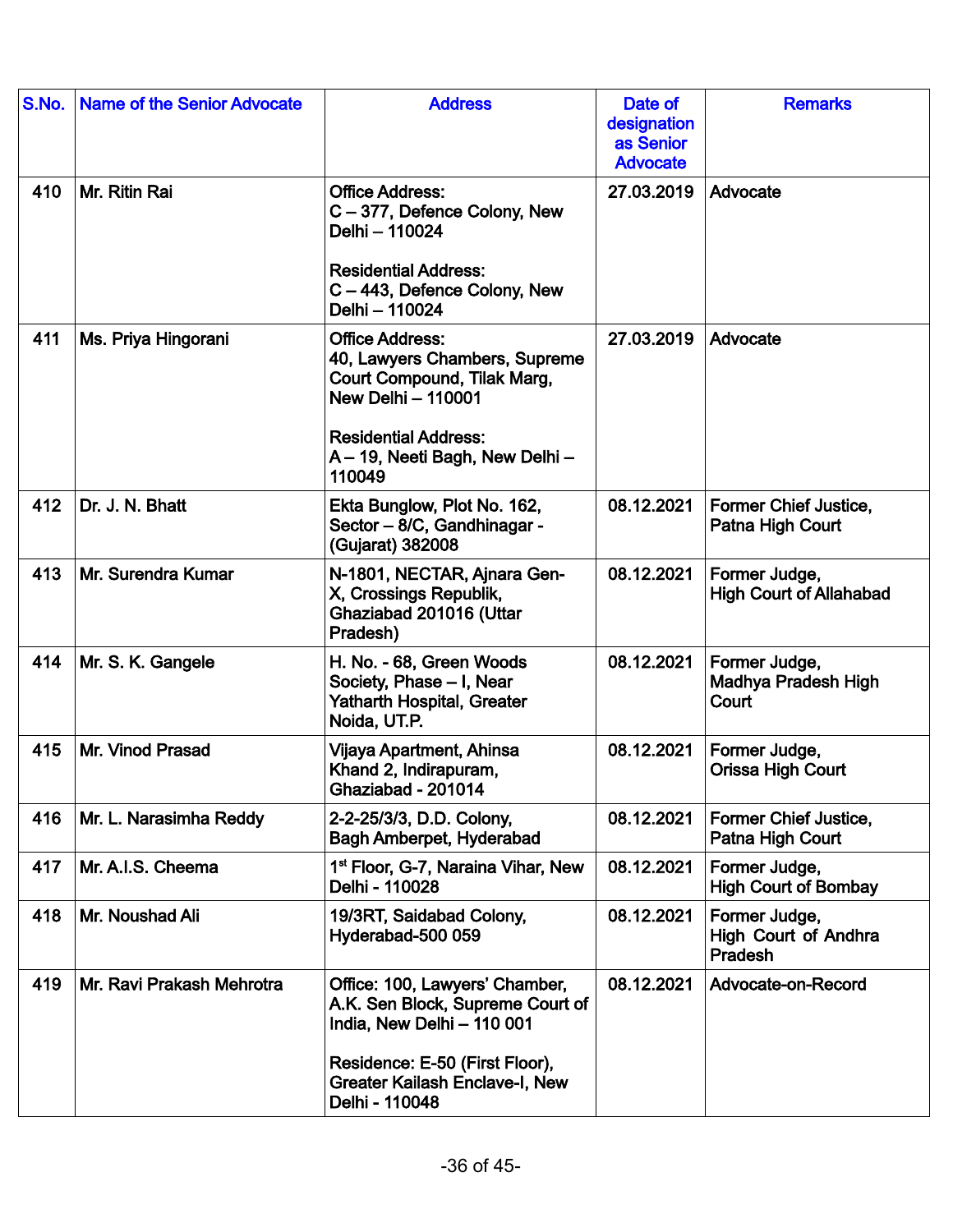| S.No. | <b>Name of the Senior Advocate</b> | <b>Address</b>                                                                                                                                                                                           | Date of<br>designation<br>as Senior<br><b>Advocate</b> | <b>Remarks</b>     |
|-------|------------------------------------|----------------------------------------------------------------------------------------------------------------------------------------------------------------------------------------------------------|--------------------------------------------------------|--------------------|
| 420   | Mr. S. Narasimha Bhat              | Office: 217, New Lawyers'<br>Chambers, M.C. Setalvad Block,<br><b>Bhagwan Dass Road, Supreme</b><br>Court of India, New Delhi - 110<br>001<br>Residence: C-46, Sector-14,<br>Noida, U.P. - 201 301       | 08.12.2021                                             | Advocate-on-Record |
| 421   | Dr. Krishan Singh Chauhan          | Office: Lawyers Chamber No. 129,<br><b>Supreme Court Compound, Near</b><br>Post Office, Tilak Marg, New Delhi<br>$-110001$<br>Residence: 45-D, Vijay Mandal<br>Enclave, Hauz Khas, New Delhi -<br>110016 | 08.12.2021                                             | Advocate-on-Record |
| 422   | Mr. Vishwajit Singh                | Office: A-5, CEL Apartment,<br>Vasundhra Enclave, Delhi - 110<br>096<br>Residence: A-11, CEL Apartment,<br>Vasundhra Enclave, Delhi -<br>110096                                                          | 08.12.2021                                             | Advocate-on-Record |
| 423   | Mr. Devendra Nath<br>Goburdhun     | Office: 30, Lawyers Chambers,<br>Supreme Court of India, New<br>Delhi - 110 001<br>Residence: A-126, Niti Bagh, New<br>Delhi - 110049                                                                    | 08.12.2021                                             | Advocate-on-Record |
| 424   | Mr. Vijay Panjwani                 | Office: 339, Law Chambers, Delhi<br>High Court, Sher Shah Road, New<br>Delhi - 110 003<br>Residence: 290, Supreme<br>Enclave, Mayur Vihar, Phase-I,<br>Delhi-110091                                      | 08.12.2021                                             | Advocate-on-Record |
| 425   | Mr. Pradeep Kumar Dey              | Office: B-10, Sagar Apartments, 6,<br>Tilak Marg, New Delhi - 110 001<br>Residence: 1, AlIMS Apartments,<br>Mayur Kunj, Mayur Vihar<br>Extension - I, Delhi - 110096                                     |                                                        | Advocate           |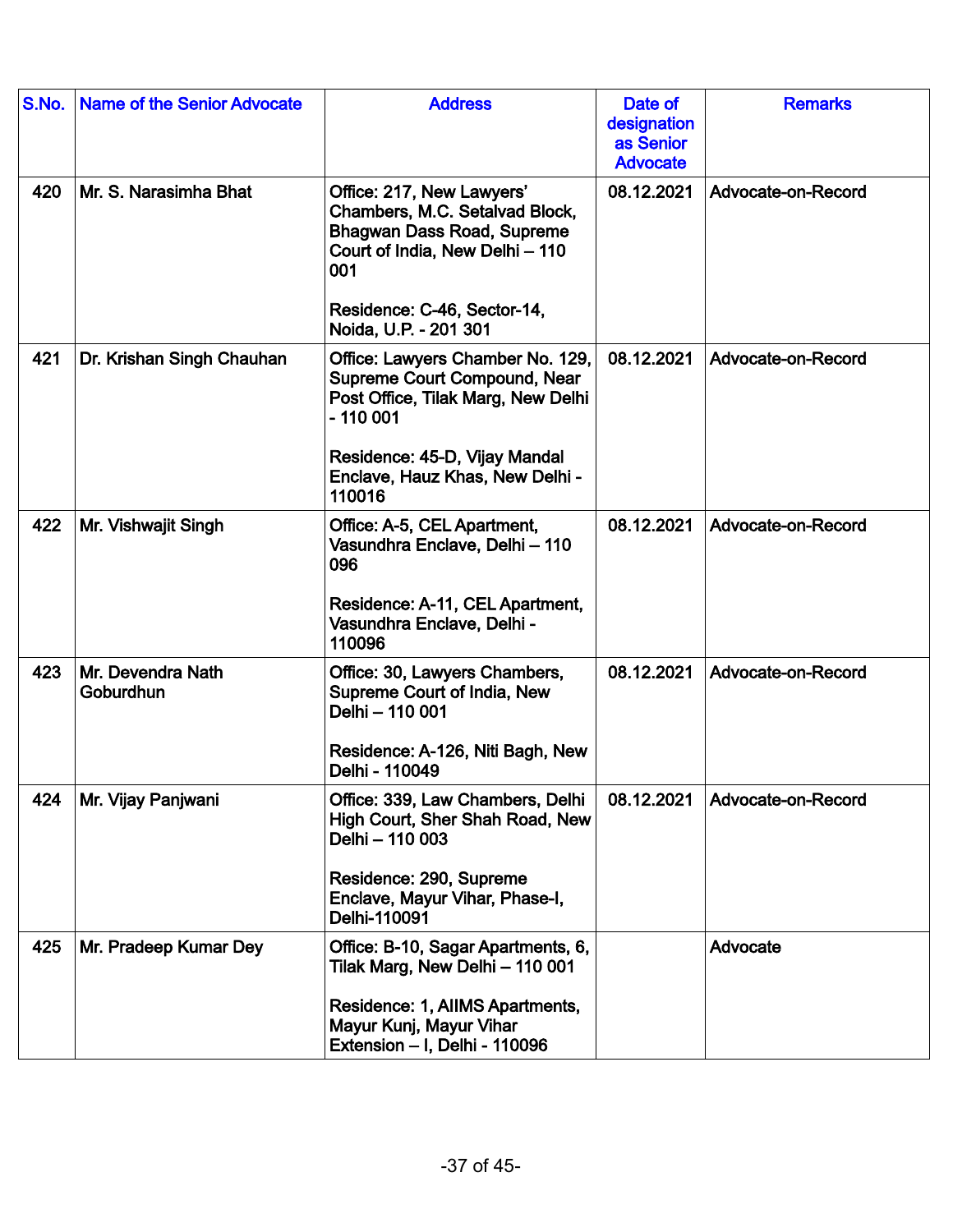| S.No. | <b>Name of the Senior Advocate</b> | <b>Address</b>                                                                                                                                                                                      | Date of<br>designation<br>as Senior<br><b>Advocate</b> | <b>Remarks</b>     |
|-------|------------------------------------|-----------------------------------------------------------------------------------------------------------------------------------------------------------------------------------------------------|--------------------------------------------------------|--------------------|
| 426   | Mr. Annam D. N. Rao                | Office: Chamber No. 116, R. K.<br>Jain Chamber Block, Supreme<br>Court of India, New Delhi-<br>110001                                                                                               | 08.12.2021                                             | Advocate-on-Record |
|       |                                    | Residence: A - 126, Sector 27,<br>Noida - 201301                                                                                                                                                    |                                                        |                    |
| 427   | Ms. Rachana Srivastava             | $B - 144$ , Sector $-14$ ,<br>Noida - 201 301 (Uttar Pradesh)                                                                                                                                       | 08.12.2021                                             | Advocate-on-Record |
| 428   | Mr. Anil Kumar Sangal              | Office: 226, Supreme Court<br>Lawyers' Chambers, M. C.<br>Setalvad Block, Bhagwan Dass<br>Road, New Delhi -110 001<br>Residence: B-42, Arya Nagar<br>Apartments, 91 - I.P. Extension,               | 08.12.2021                                             | Advocate-on-Record |
| 429   | Shri Rajiv Nanda                   | Delhi - 110092<br>H - 127, Shivaji Park, Punjabi                                                                                                                                                    | 08.12.2021                                             | Advocate-on-Record |
|       |                                    | Bagh, New Delhi - 110 026                                                                                                                                                                           |                                                        |                    |
| 430   | Mr. Arunabha Chowdhury             | 76, Lower Ground Floor, Golf<br>Links, New Delhi - 110 003                                                                                                                                          | 08.12.2021                                             | Advocate           |
| 431   | Mr. Ravindra Kumar                 | Office: Chamber No. 210, C.K.<br>Daphtary Block, Tilak Lane,<br>Supreme Court of India, New<br>Delhi - 110 001<br>Residence: 197-A, Sector - 15A,<br>Noida - 201301                                 | 08.12.2021                                             | Advocate-on-Record |
| 432   | Mr. Vijay Kumar                    | Flat No. 12-F, Himalaya Legend,<br>Nyaya Khand-I, Indirapuram, U.P.-<br>201010                                                                                                                      | 08.12.2021                                             | Advocate           |
| 433   | Mr. Manoj Goel                     | Office: 18, Central Lane, Bengali<br>Market, New Delhi - 110001<br>Residence: $D - 261$ , Sector $-47$ ,<br>Noida, U.P. - 201301                                                                    | 08.12.2021                                             | Advocate           |
| 434   | Mr. Yadavilli Prabhakara Rao       | Office: Lawyers Chamber No. 129,<br>Setalvad Block, Bhagwan Dass<br>Road, Supreme Court of India,<br><b>New Delhi - 110001</b><br>Residence: $E - 615$ , Mayur Vihar,<br>Phase - II, Delhi - 110091 | 08.12.2021                                             | Advocate-on-Record |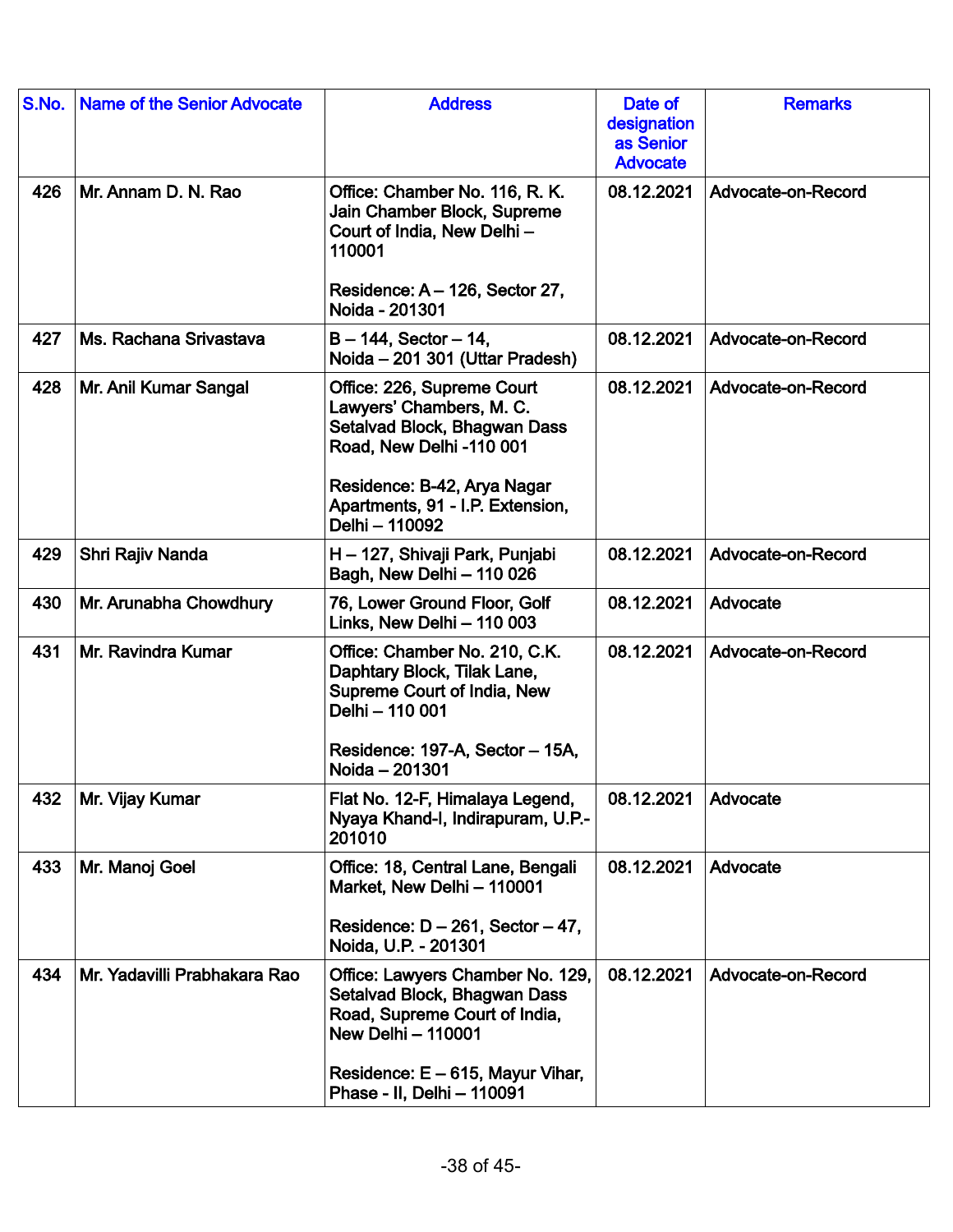| S.No. | <b>Name of the Senior Advocate</b>     | <b>Address</b>                                                                                                                                                                                        | Date of<br>designation<br>as Senior<br><b>Advocate</b> | <b>Remarks</b>                                              |
|-------|----------------------------------------|-------------------------------------------------------------------------------------------------------------------------------------------------------------------------------------------------------|--------------------------------------------------------|-------------------------------------------------------------|
| 435   | Mr. G. Umapathy                        | Office: C - 102, Yamuna<br>Apartments, Alaknanda, New<br>Delhi - 110019<br>Residence: D - 104, Yamuna<br>Apartments, Alaknanda, New<br>Delhi - 110019                                                 | 08.12.2021                                             | Advocate                                                    |
| 436   | Mr. P. Niroop                          | Office: D - 16, (LGF), Nizamuddin<br>East, New Delhi - 110013<br>Residence: E - 108, (Second<br>Floor), Greater Kailash Enclave -<br>I, New Delhi - 110048                                            | 08.12.2021                                             | Advocate                                                    |
| 437   | Mr. Hariprasad A.                      | E-53, Second Floor, Greater<br>Kailash Enclave-2, New Delhi -<br>110048<br>Res.: "Haripriya", SNRA-287 C,<br>Pandathil Cross Road, Eroor P.<br>O., Ernakulam- 682306                                  | 20.05.2022                                             | Former Judge, High Court<br>of Kerala                       |
| 438   | Mr. Bhushan Pradyumna<br>Dharmadhikari | Plot No. 89, New Verma Layout,<br>Ambazari, Nagpur - 440033                                                                                                                                           | 20.05.2022                                             | <b>Former Chief Justice,</b><br><b>High Court of Bombay</b> |
| 439   | Dr. K. Bhakthavatsala                  | Ganesh Nilaya, No. 25, 2nd<br>Cross, 8th Main Road, Vasanth<br>Nagar, Bengaluru - 560052                                                                                                              | 20.05.2022                                             | Former Judge, High<br><b>Court of Karnataka</b>             |
| 440   | Mr. Pankaj Nagvi                       | Ground Floor, H-95,<br>Block-H, Sector-41,<br>Noida, Gautam Budh Nagar-<br>201303<br>Res.: Flat No. 133, First Floor,<br><b>Vijayant Enclave, Sector-</b><br>29, Noida, Gautam Budh Nagar -<br>201301 | 20.05.2022                                             | Former Judge, High<br>Court of Judicature at<br>Allahabad   |
| 441   | Mr. Lok Pal Singh                      | Chamber No.11, Kamadgiri Tower,<br>Kaushambi, Ghaziabad - 201010<br>Res.: 802, Trishul Tower,<br>Kaushambi, Ghaziabad-201010                                                                          | 20.05.2022                                             | Former Judge, High<br><b>Court of Uttarakhand</b>           |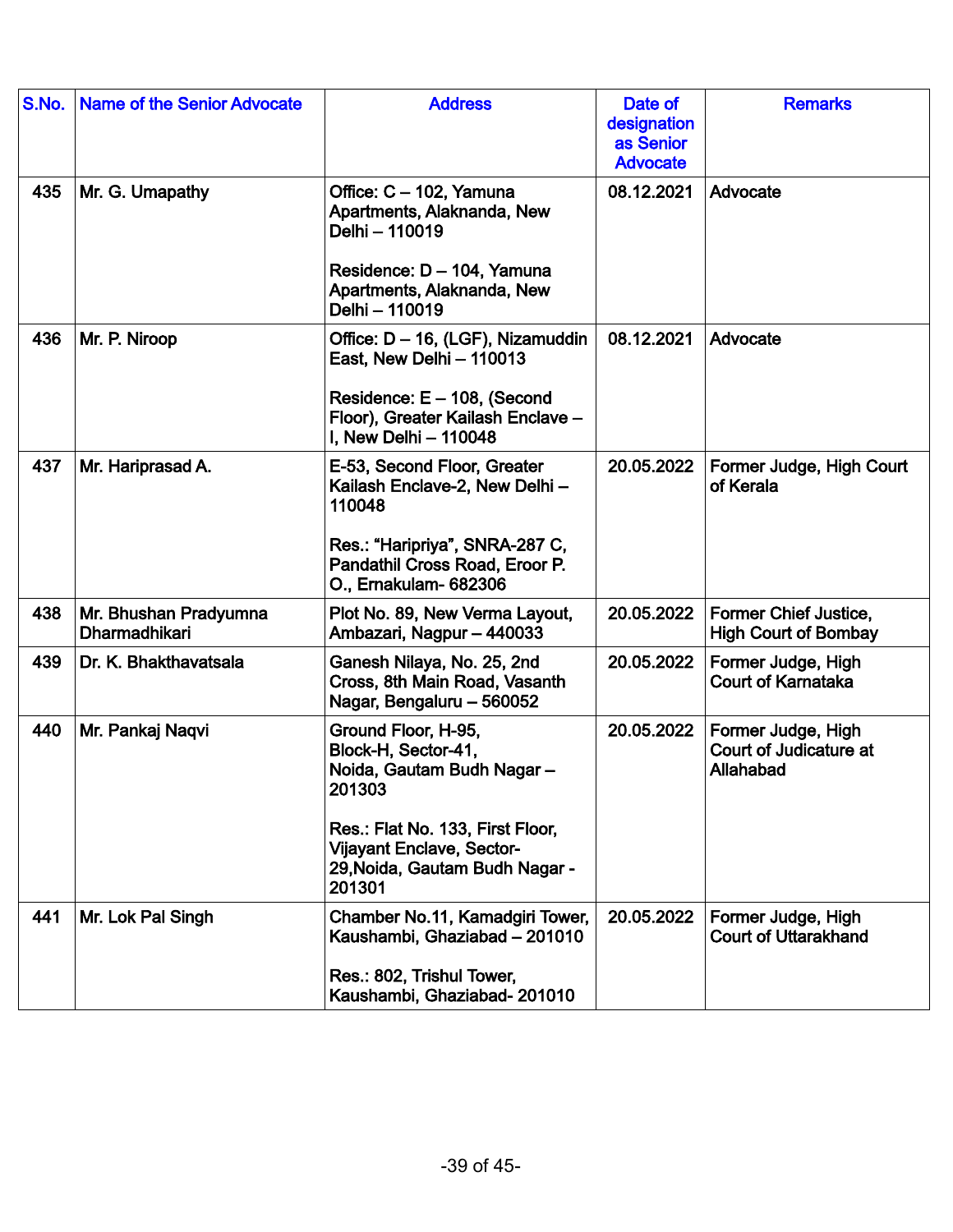| S.No. | <b>Name of the Senior Advocate</b> | <b>Address</b>                                                                                                  | Date of<br>designation<br>as Senior<br><b>Advocate</b> | <b>Remarks</b>                                                              |
|-------|------------------------------------|-----------------------------------------------------------------------------------------------------------------|--------------------------------------------------------|-----------------------------------------------------------------------------|
| 442   | Mr. Shyam Kishore Sharma           | 8-A (First Floor), Bhawani Kunj,<br>Behind D-2 Block, Vasant Kunj,<br>Near ILBS Hospital, New Delhi -<br>110070 | 20.05.2022                                             | Former Judge, High<br>Court of Judicature at<br>Patna                       |
|       |                                    | Res.: 161, Swarup Sadan CGHS<br>Ltd., Plot No. 04, Sector- 13,<br>Dwarka New Delhi- 110078                      |                                                        |                                                                             |
| 443   | Mr. Sudip Ahluwalia                | Flat No. 5427/1, Modern Housing<br>Complex,<br>Manimajra, Chandigarh                                            | 20.05.2022                                             | Former Judge, High<br>Court of Punjab &<br>Haryana                          |
|       |                                    | Res.: 1329, Sector C-1, Vasant<br>Kunj, New Delhi- 110070                                                       |                                                        |                                                                             |
| 444   | Mr. Rajive Bhalla                  | #52, Block B, Basement,<br>Panchsheel Enclave, Delhi-<br>110017                                                 | 20.05.2022                                             | Former Judge, High<br>Court of Punjab &<br>Haryana                          |
|       |                                    | Res.: #366, Block E, G.K.-II, New<br><b>Delhi</b>                                                               |                                                        |                                                                             |
|       |                                    | #257, Sector 10-A, Chandigarh                                                                                   |                                                        |                                                                             |
| 445   | Mr. Dilip Babasaheb Bhosale        | 6, Bhagyoday Building,<br>79, Nagindas Master Road, Fort,<br>Mumbai, Maharashtra - 400001                       | 20.05.2022                                             | Former Chief Justice,<br><b>High Court of</b><br>Judicature at<br>Allahabad |
|       |                                    | Res.: A-1903, Zeon, Bhakti Park,<br>Ajmera I- Land, Wadala, Mumbai-<br>400037                                   |                                                        |                                                                             |
| 446   | Mr. A.K. Pathak                    | AB-84, Shahjahan Road,<br><b>New Delhi - 110011</b>                                                             | 20.05.2022                                             | Former Judge, High<br><b>Court of Delhi</b>                                 |
| 447   | Dr. Vineet Kothari                 | 947, 11th D Road, Sardarpura,<br>Jodhpur (Rajasthan) - 342003                                                   | 20.05.2022                                             | <b>Former Acting Chief</b><br>Justice, High Court of<br>Gujarat             |
| 448   | Mr. Vishnu Chandra Gupta           | 1-209, 2nd Floor, Omaxe Avenue,<br>Raibareli Road,<br>Lucknow - 226025                                          | 20.05.2022                                             | Former Judge, High<br>Court of Judicature at<br>Allahabad                   |
|       |                                    | Res.: D-862, Omaxe City<br>Raibareli Road, Lucknow-226025                                                       |                                                        |                                                                             |
|       |                                    | 35-E, 5th Avenue, Gaur City, G-<br>Noida (W), G.B. Nagar- UP                                                    |                                                        |                                                                             |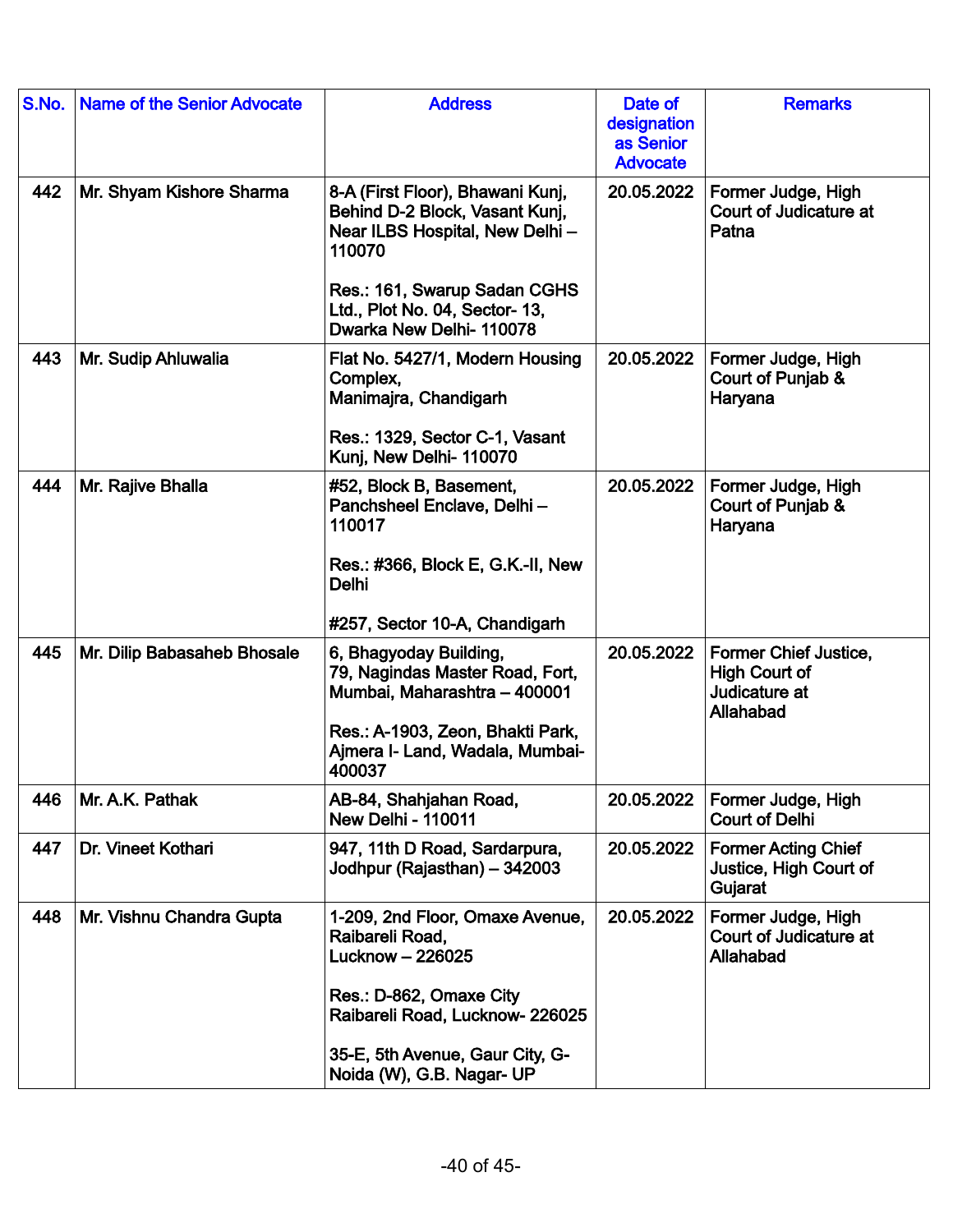| S.No. | <b>Name of the Senior Advocate</b> | <b>Address</b>                                                                                                                                                                                       | Date of<br>designation<br>as Senior<br><b>Advocate</b> | <b>Remarks</b>                                             |
|-------|------------------------------------|------------------------------------------------------------------------------------------------------------------------------------------------------------------------------------------------------|--------------------------------------------------------|------------------------------------------------------------|
| 449   | Mr. Girish Chandra Gupta           | Shree Basantialayam, Plot No.<br>CE/1/B/57, Street No. 224, New<br>Town, Kolkata- 700156                                                                                                             | 20.05.2022                                             | <b>Former Chief Justice,</b><br>The Calcutta High<br>Court |
| 450   | Mr. K. Ravichandrabaabu            | Door No. 77, First Avenue,<br>Indira Nagar, Adyar,<br>Chennai-20<br>Res.: 1D, Crescent Castle<br>Apartment, 13/6, Second Floor<br><b>Crescent Park Road, Gandhi</b><br>Nagar, Adyar, Chennai- 600020 | 20.05.2022                                             | Former Judge,<br><b>Madras High Court</b>                  |
| 451   | Mr. Bansi Lal Bhat                 | Res.: H.No. G-91, Shanti Nagar,<br>Toph Sherkhanian, P.O. Paloura,<br>Jammu (J&K) - 181121                                                                                                           | 20.05.2022                                             | Former Judge, High<br>Court of Jammu &<br>Kashmir          |
| 452   | Mr. Rakesh Kumar Garg              | C-1/29, Parshant Vihar,<br>Sector-14, Rohini, New Delhi<br>H.No. 417, Sector 35-A,<br>Chandigarh                                                                                                     | 20.05.2022                                             | Former Judge, High<br>Court of Punjab &<br>Haryana         |
| 453   | Mr. Vinay Kumar Jain               | B-7/51/2, Safdarjang Enclave,<br>New Delhi - 110029                                                                                                                                                  | 20.05.2022                                             | Former Judge, High<br><b>Court of Delhi</b>                |
| 454   | Mr. Servesh Kumar Gupta            | A2/67, 2nd Floor, Safdarjang<br>Enclave, New Delhi- 110029<br>Res.: A2/67, 3rd Floor,<br><b>Safdarjung Enclave, New Delhi-</b><br>110029                                                             | 20.05.2022                                             | Former Judge, High<br><b>Court of Uttarakhand</b>          |
| 455   | Mr. T. B. Radhakrishnan            | "THOTTATHILS", B.T.S Road,<br>Keerthi Nagar,<br>Elamakkara P.O., Kochi - 682026<br>Res.: "SAI GAYATHRI"- KN 8,<br><b>B.T.S Road Keerthi Nagar,</b><br>Elamakkara P.O., Kochi- 682026                 | 20.05.2022                                             | <b>Former Chief Justice.</b><br>The Calcutta High<br>Court |
| 456   | Mr. Rajiv Sahai Endlaw             | Flat No. 26, 7th Floor,<br>Dakshineswar Building, 10 Hailey<br>Road, New Delhi - 110001<br>17, Babar Lane, Bengali Market,<br><b>New Delhi-110001</b>                                                | 20.05.2022                                             | Former Judge, High<br><b>Court of Delhi</b>                |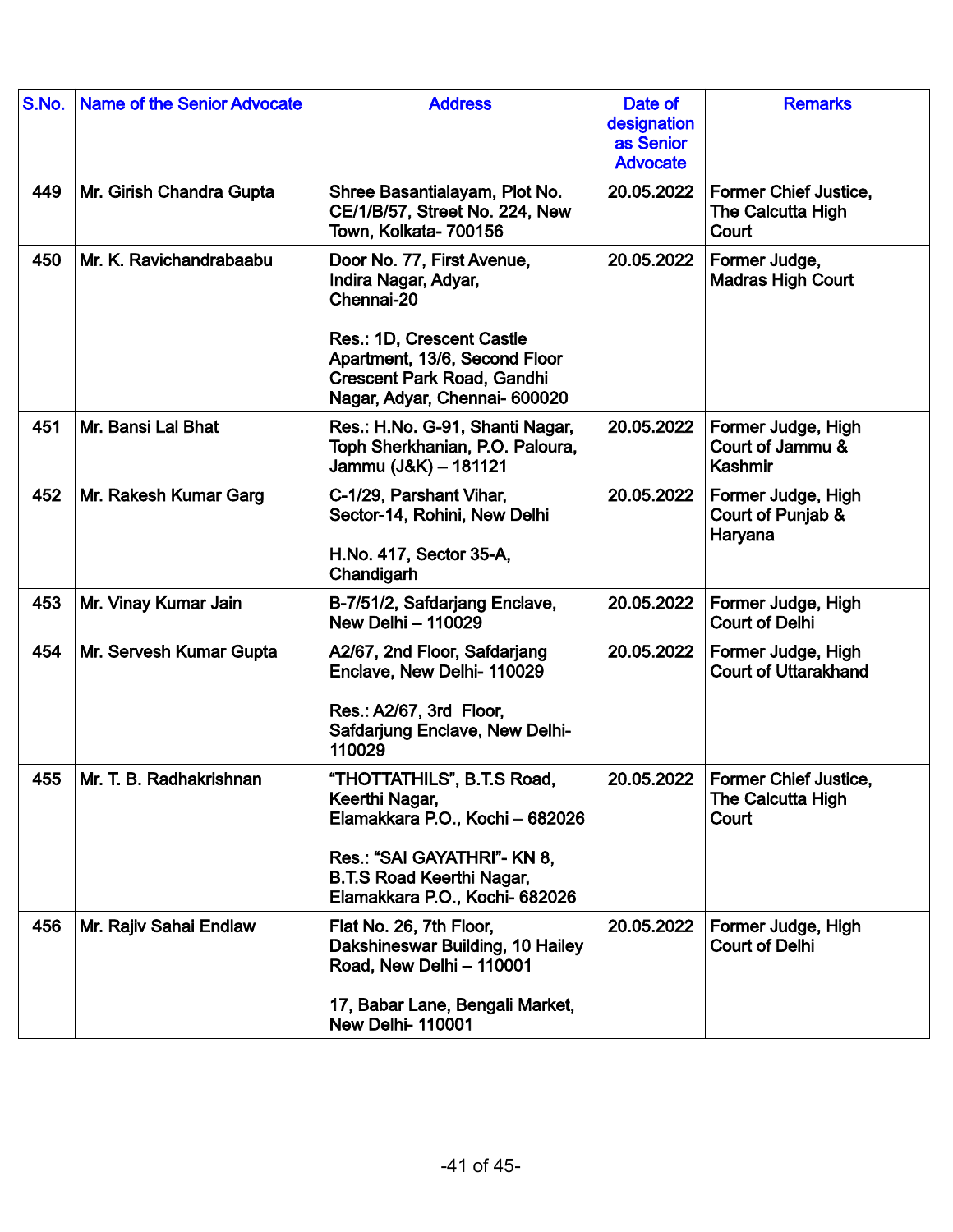| S.No. | <b>Name of the Senior Advocate</b>        | <b>Address</b>                                                                                                                                                                            | Date of<br>designation<br>as Senior<br><b>Advocate</b> | <b>Remarks</b>                                                        |
|-------|-------------------------------------------|-------------------------------------------------------------------------------------------------------------------------------------------------------------------------------------------|--------------------------------------------------------|-----------------------------------------------------------------------|
| 457   | Mr. Ajay Tewari                           | #3038, Sector 21-D,<br>Chandigarh - 160022<br>Res.: 3038, Sector 21-D,<br>Chandigarh-160022                                                                                               | 20.05.2022                                             | Former Judge, High<br>Court of Punjab &<br>Haryana                    |
| 458   | Mr. Vijay Kumar Shali                     | Basement A-8, Pamposh Enclave,<br>Greater Kailash-I,<br><b>New Delhi - 110048</b><br>Res.: A-8, 3 <sup>rd</sup> Floor, Pamposh<br><b>Enclave Greater Kailash-I, New</b><br>Delhi-110048   | 20.05.2022                                             | Former Judge, High<br><b>Court of Delhi</b>                           |
| 459   | Mr. Man Mohan Singh                       | 17/9, West Patel Nagar,<br><b>New Delhi - 110008</b>                                                                                                                                      | 20.05.2022                                             | Former Judge, High<br><b>Court of Delhi</b>                           |
| 460   | Mr. Rajiv Narain Raina                    | E8-03 (GF), DLF, The Valley,<br>Kalka-Pinjore Urban Complex,<br>Sector-3, Panchkula - 134107                                                                                              | 20.05.2022                                             | Former Judge, High<br>Court of Punjab &<br>Haryana                    |
| 461   | Mr. Sunil Prabhakarrao<br><b>Deshmukh</b> | 142, Tower No. 10, Supreme<br>Enclave (Apartment),<br>Mayur Vihar Phase - I,<br><b>New Delhi - 110091</b><br>Res.: A-2/94, Manu Apartments,<br>Mayur Vihar Phase- I, New Delhi-<br>110091 | 20.05.2022                                             | Former Judge, High<br>Court of Judicature at<br><b>Bombay</b>         |
| 462   | Mr. Dama Seshadri Naidu                   | D-28A, Panchsheel Enclave,<br><b>New Delhi - 110017</b><br>Res.: C-33, Panchsheel Enclave,<br><b>New Delhi-110017</b>                                                                     | 20.05.2022                                             | Former Judge, High<br>Court of Judicature at<br><b>Bombay</b>         |
| 463   | Mr. Ravinder Parkash Nagrath              | H.No. 162, Sector 123,<br>New Sunny Enclave, Kharar,<br>Mohali (Punjab)                                                                                                                   | 20.05.2022                                             | Former Judge, High<br>Court of Punjab &<br>Haryana                    |
| 464   | Mr. Matam Venkataramana                   | #A 204, Niharika Signature,<br>Next to NASR Boys School,<br>Gachibowli, Hyderabad - 500032                                                                                                | 20.05.2022                                             | Former Judge, High<br>Court of Judicature at<br><b>Andhra Pradesh</b> |
| 465   | Mr. Rajesh Kumar Agarwal<br>(Rajes Kumar) | House No. 8, High Court Judges<br>Colony, Sector 105, Noida -<br>201301, Uttar Pradesh                                                                                                    | 20.05.2022                                             | Former Judge, High<br>Court of Judicature at<br>Allahabad             |
| 466   | Mr. Sangeet Raj Lodha                     | C-41, 1st Floor, Greater Kailash -<br>1, New Delhi - 110048                                                                                                                               | 20.05.2022                                             | Former Judge,<br><b>Rajasthan High Court</b>                          |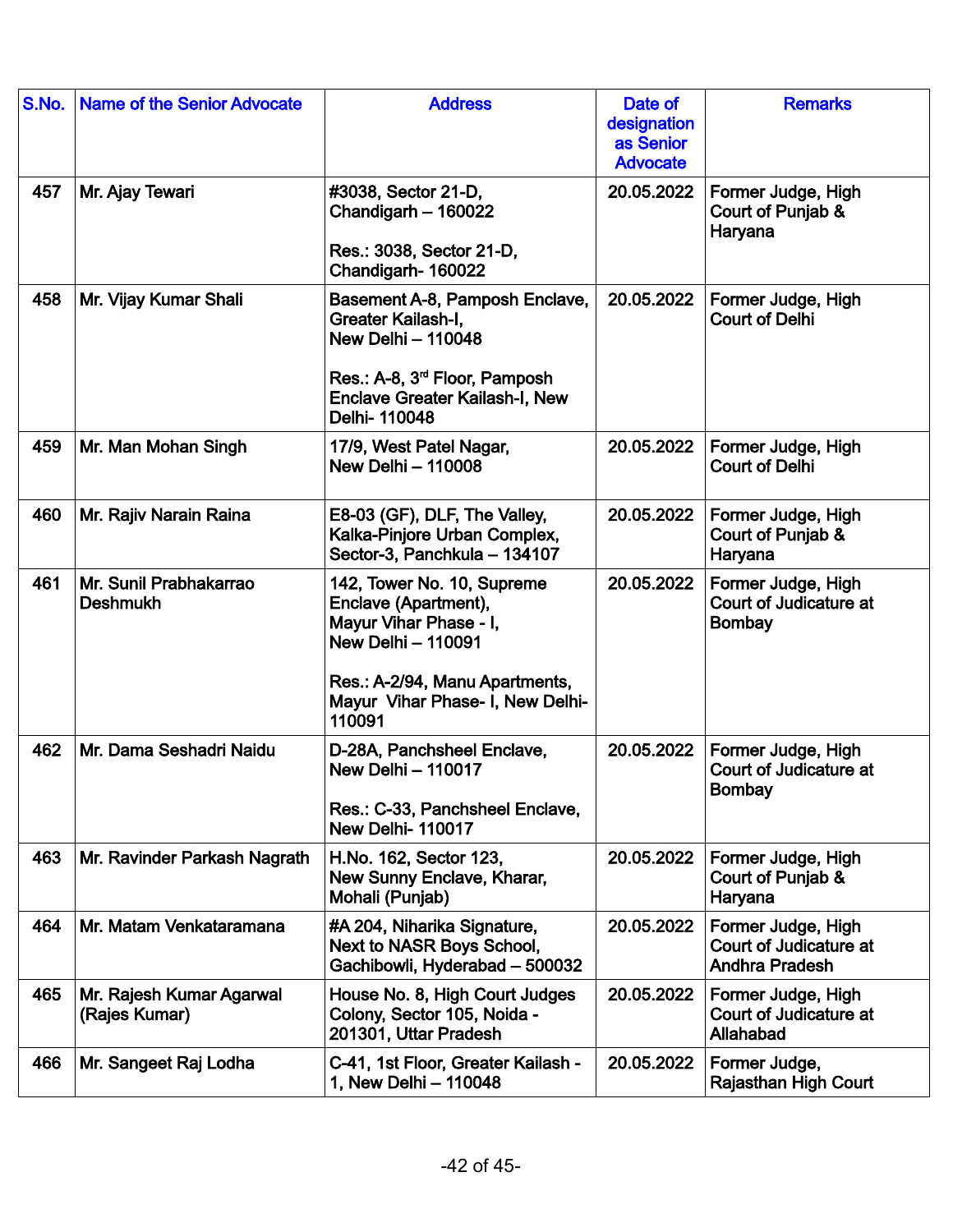| S.No. | <b>Name of the Senior Advocate</b> | <b>Address</b>                                                                                                                                                                                                       | Date of<br>designation<br>as Senior<br><b>Advocate</b> | <b>Remarks</b>                                            |
|-------|------------------------------------|----------------------------------------------------------------------------------------------------------------------------------------------------------------------------------------------------------------------|--------------------------------------------------------|-----------------------------------------------------------|
| 467   | Mr. Ramendra Jain                  | 25 - Vipul Agora M.G. Road,<br>Gurugram - 122002<br>Res.: A-143, Sushant Lok-I, Block-<br>A, Gurugram- 122002                                                                                                        | 20.05.2022                                             | Former Judge, High<br>Court of Punjab &<br>Haryana        |
| 468   | Mr. Tapen Sen                      | #D-52, Panchsheel Enclave,<br><b>New Delhi - 110017</b><br>Res.: AC-238, Kalyani Mansion,<br>Street No. 39, Action Area-I, New<br>Town, Kolkata- 700156                                                              | 20.05.2022                                             | Former Judge, The<br><b>Calcutta High Court</b>           |
| 469   | Mr. B. Rajendran                   | Old No. E-65/ New No. E-15,<br>5th Main Road, Anna Nagar East,<br>Chennai - 600102                                                                                                                                   | 20.05.2022                                             | Former Judge,<br><b>Madras High Court</b>                 |
| 470   | Mr. Zaka Aziz-Ul Haq               | 14, Suman Apartments,<br>West Park Lane - 2, Dhantoli,<br>Nagpur - 440012<br>Res.: D-4, Udhoo Apartments,<br>Opposite Mecosabagh Ground,<br>Clarke Town, Nagpur - 440004                                             | 20.05.2022                                             | Former Judge, High<br>Court of Bombay                     |
| 471   | Mr. Ravi Krishnarao<br>Deshpande   | Flat No. S/2, Shiv Shanta<br>Apartment,<br>2nd Lane, Behind Hitvada Press,<br>Dhantoli,<br>Nagpur - 440012 (M.S.)<br>Res.: 40-C, "Annapurnai", 2nd<br>Lane, Behind Hitvada Press.<br>Dhantoli, Nagpur- 440012 (M.S.) | 20.05.2022                                             | Former Judge, High<br><b>Court of Bombay</b>              |
| 472   | Mr. Vinod Goel                     | B-10, Second Floor, Jungpura<br>Extension, New Delhi - 110014<br>Res.: C-146, First Floor, South<br>City-2 Sector- 49, Sohna Road,<br>Gurugram- 122018                                                               | 20.05.2022                                             | Former Judge, High<br><b>Court of Delhi</b>               |
| 473   | Mr. Gurindar Singh Sistani         | M-23, Jangpura Extension,<br><b>New Delhi - 110014</b>                                                                                                                                                               | 20.05.2022                                             | Former Judge, High<br><b>Court of Delhi</b>               |
| 474   | Mr. Paramjeet Singh Dhaliwal       | H.No. 2254, Sector 35-C,<br>Chandigarh                                                                                                                                                                               | 20.05.2022                                             | Former Judge, High<br>Court of Punjab &<br>Haryana        |
| 475   | Mr. Ved Prakash Vaish              | 110/5, Second Floor,<br>Banarsi Dass Estate, Timarpur,<br>Delhi - 110054                                                                                                                                             | 20.05.2022                                             | Former Judge, High<br>Court of Judicature at<br>Allahabad |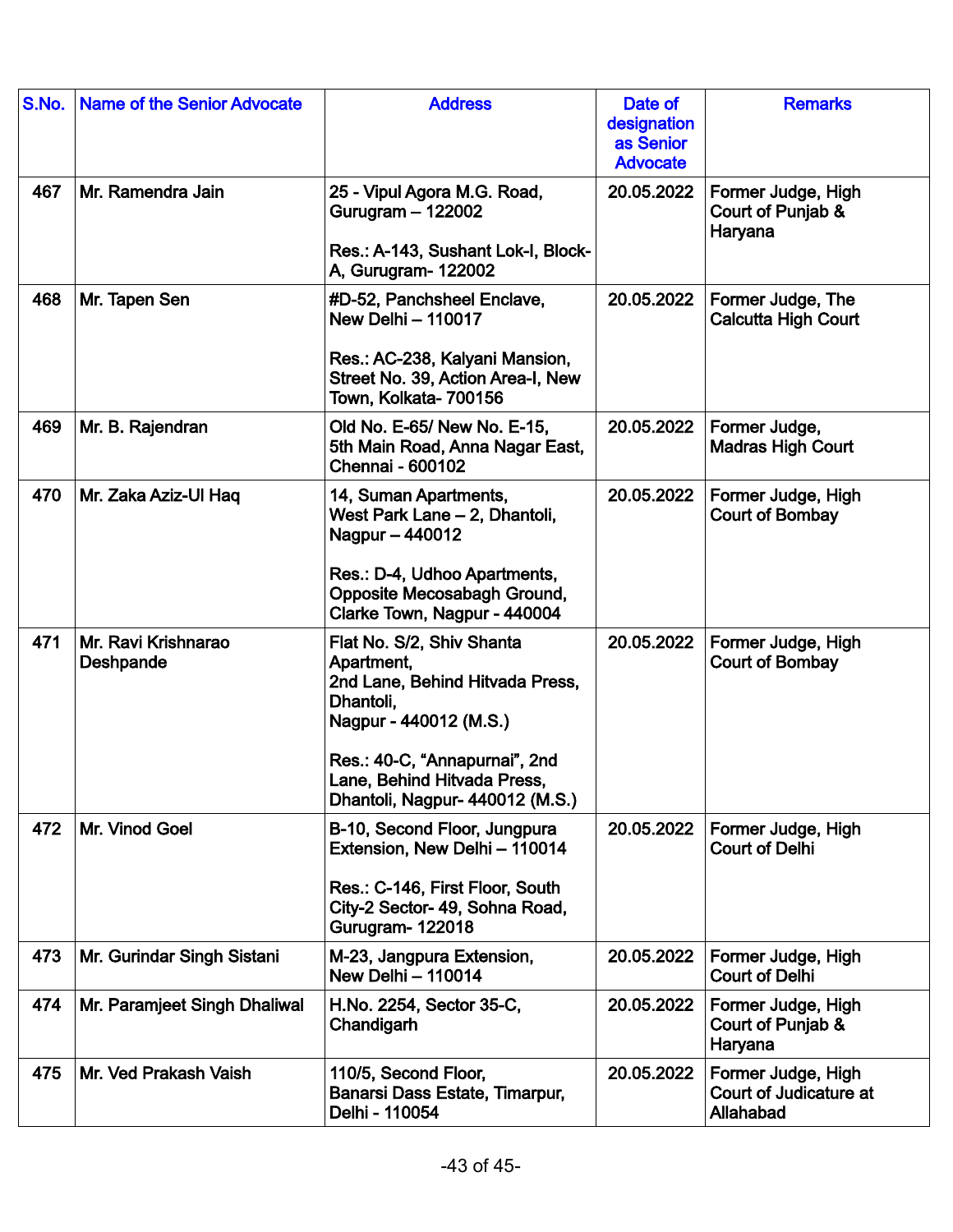| S.No. | <b>Name of the Senior Advocate</b> | <b>Address</b>                                                                                                                                                                                                              | Date of<br>designation<br>as Senior<br><b>Advocate</b> | <b>Remarks</b>                                                                     |
|-------|------------------------------------|-----------------------------------------------------------------------------------------------------------------------------------------------------------------------------------------------------------------------------|--------------------------------------------------------|------------------------------------------------------------------------------------|
| 476   | Mrs. Veena Birbal                  | A-11, South Extension, Part-II,<br><b>New Delhi - 110049</b><br>Res.: P-10, South Extension, Part-<br>II, New Delhi-110049                                                                                                  | 20.05.2022                                             | Former Judge, High<br><b>Court of Delhi</b>                                        |
| 477   | Mr. Dinesh Chandra Somani          | HE-1002, Pratap Apartment, HIG<br>Block, Sector-29, Pratap Nagar,<br>Jaipur - 302033<br>Res.: HE-404, Pratap Apartment,<br>HIG Block, Sector-29, Pratap<br>Nagar, Jaipur- 302033                                            | 20.05.2022                                             | Former Judge,<br><b>Rajasthan High Court</b>                                       |
| 478   | Mr. Ramachandran Nair T.R.         | Thekkedath (H), No. 62/488,<br>Diwans Road, Kochi,<br>Kerala, PIN - 682016                                                                                                                                                  | 20.05.2022                                             | Former Judge, High<br><b>Court of Kerala</b>                                       |
| 479   | Mr. Maharaj Krishan Hanjura        | H.No. 306, Lane No. 4, Anand<br>Vihar, Bohri, Talab Tillo, Jammu -<br>180002<br>Res.: H.No. 307, Lane No.4,<br>Anand Vihar, Bohri, Talab Tillo,<br>Jammu-180002                                                             | 20.05.2022                                             | Former Judge, High<br>Court of Jammu &<br>Kashmir                                  |
| 480   | Mr. Govind Mathur                  | 43, Central School Scheme,<br>Airforce Area, Jodhpur                                                                                                                                                                        | 20.05.2022                                             | <b>Former Chief Justice,</b><br><b>High Court of</b><br>Judicature at<br>Allahabad |
| 481   | Mr. Jag Jivan Ram Midha            | F-10, Ground Floor, Jangpura<br>Extension, New Delhi - 110014<br>Res.: A-153, New Friends Colony,<br><b>New Delhi-110025</b>                                                                                                | 20.05.2022                                             | Former Judge, High<br><b>Court of Delhi</b>                                        |
| 482   | Mr. M. Sathyanarayanan             | Door No. 108/64, Catholic Centre,<br>Main Building, 1st Floor, Armenian<br>Street, Chennai - 600001<br>Res.: Old No.9, New No. 5/1, 2 <sup>nd</sup><br>Avenue, 2 <sup>nd</sup> Extn, Indra Nagar,<br>Adyar, Chennai- 600020 | 20.05.2022                                             | Former Judge,<br><b>Madras High Court</b>                                          |
| 483   | Mr. Amar Saran                     | 4, Edmonston Road, Tashkent<br>Marg, Prayagraj, Uttar Pradesh                                                                                                                                                               | 20.05.2022                                             | Former Judge, High<br>Court of Judicature at<br>Allahabad                          |